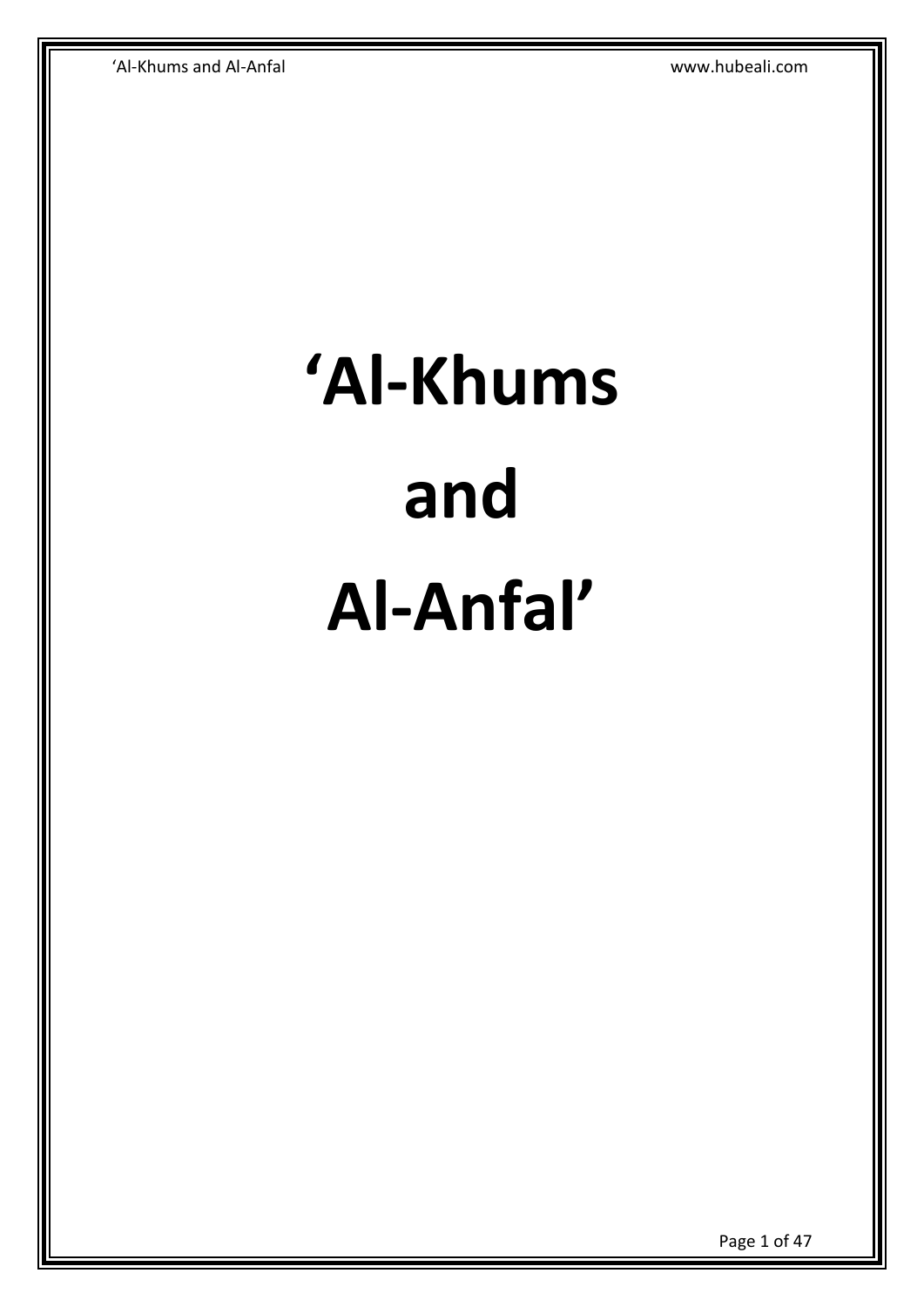# **Table of Contents**

| Property left behind by Someone without inheritor goes to Imam <sup>asws</sup> :  16      |
|-------------------------------------------------------------------------------------------|
|                                                                                           |
|                                                                                           |
|                                                                                           |
|                                                                                           |
| Al-Khums is not Payable on Money Dedicated for Hajj or on the Recipient of Al-Khums: . 21 |
|                                                                                           |
|                                                                                           |
|                                                                                           |
|                                                                                           |
| Al-Khums is Waived only for Shias and those who believe in Wilayah:  24                   |
|                                                                                           |
| Al-Khums is not Waived to Muslims or Those not liked by Imam <sup>asws</sup> : 28         |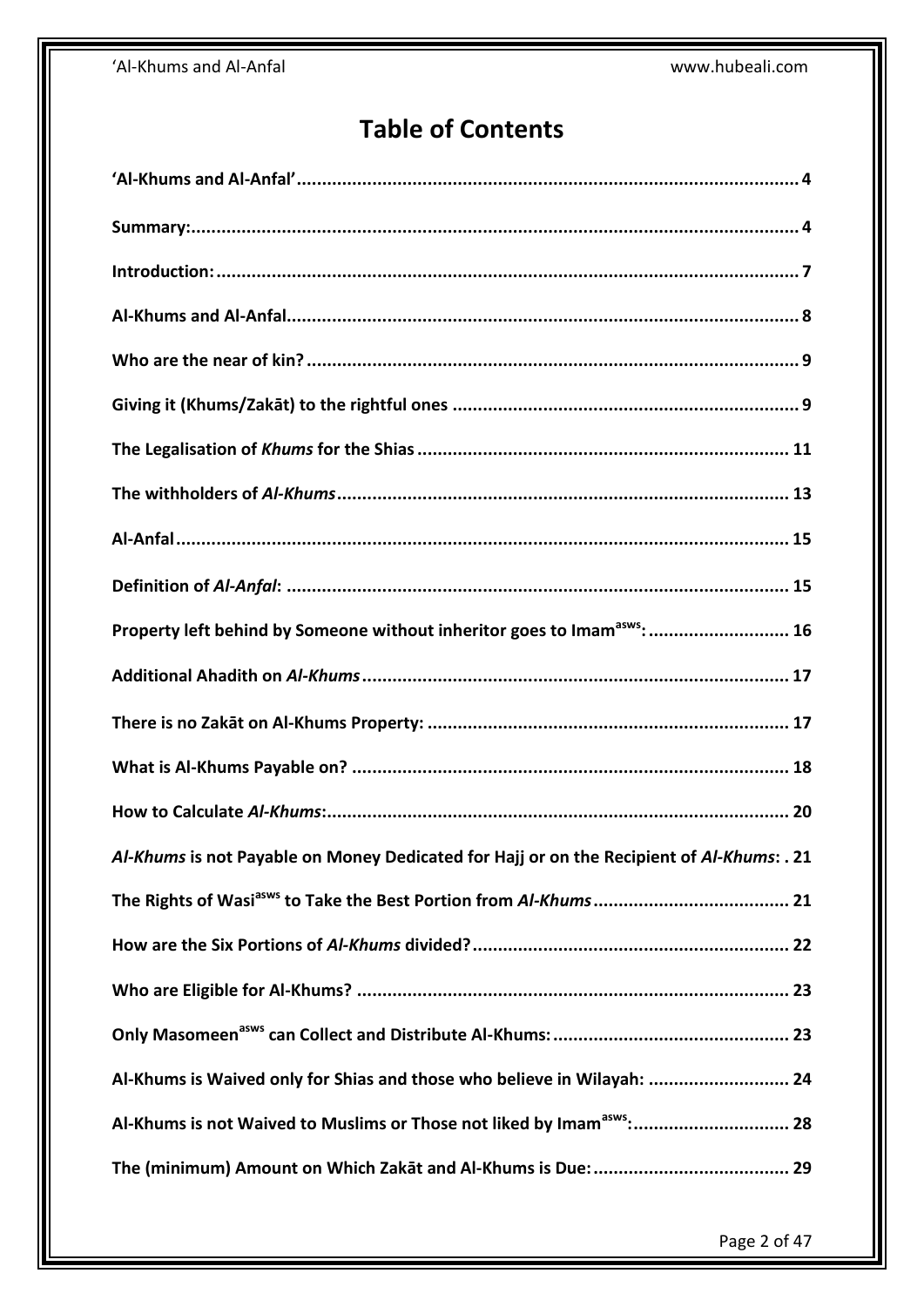#### **Abbreviations:**

**saww**: - **S**al lal la ho **A**llay hay **W**a Aal lay he **W**asallam **azwj:** - **A**z **Z**a **W**a **J**alla **asws:** - **A**llay hay **S**alawat **W**ass **S**alam **AJFJ:** Ajal Allah hey wa Fara Jaak **ra:** - **Razi Allahazwj La:** - **Laan Allahazwj**

Page 3 of 47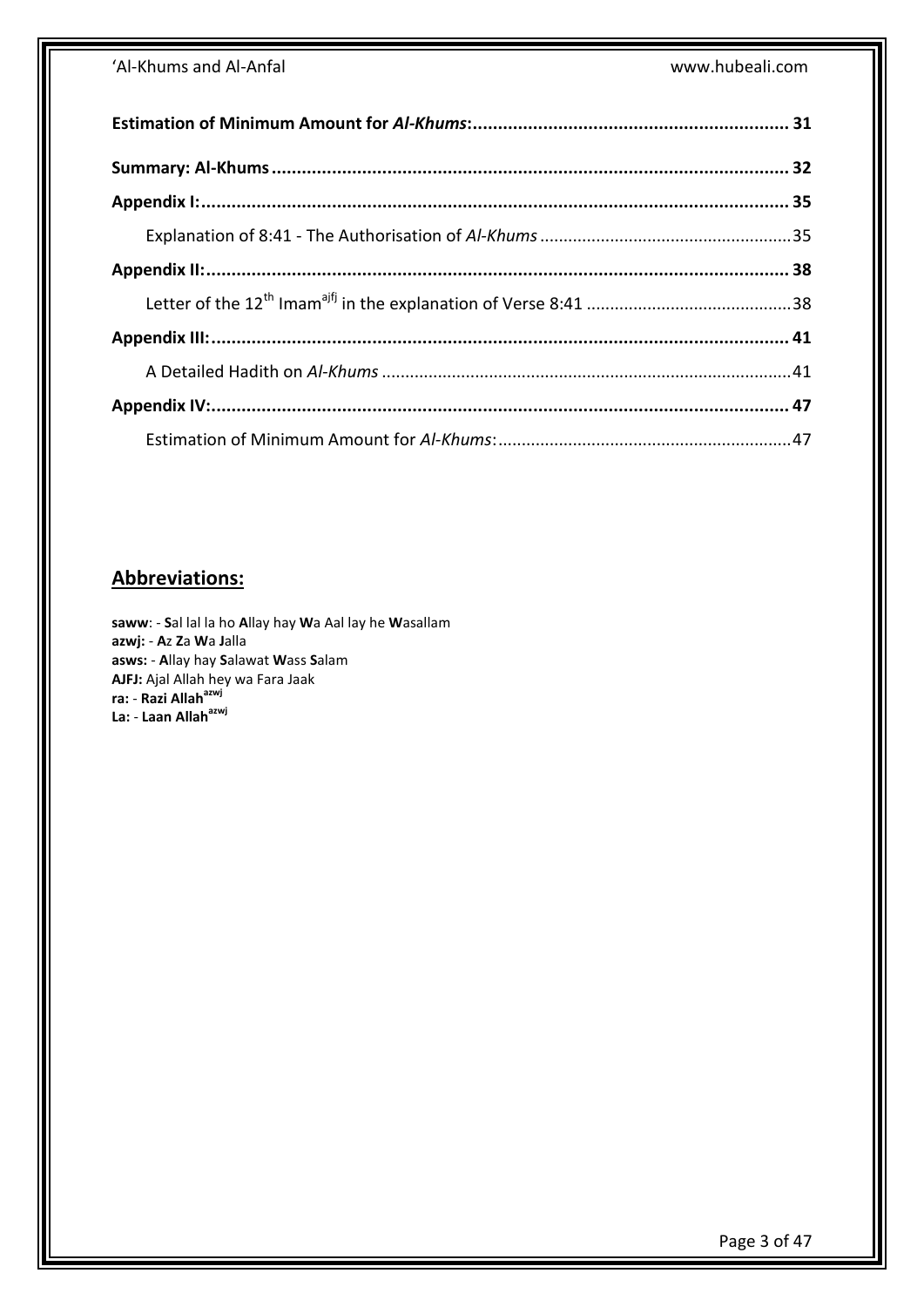بِسْمِ اللَّهِ الرَّحْمنِ الرَّحِيمِ الْحَمْدُ لِلَّهِ رَبِ الْعالَمِين, وَ صَلَّى اللَّهُ عَلى سَيِّدِنَا مُحَمَّدٍ وَ آلِهِ الطَّاهِرِين, وَسَلَّمَ تَسْلِيماً. ْ ب ِ ِ ا ل ا<br>ا .<br>. َ لَّ  $\ddot{\phantom{0}}$ </sub><br>د <u>ہ</u> ِ َ **ٍ** .<br>. ن ِ ي ليو.  $\ddot{\phantom{0}}$ ِ ا  $\ddot{\phantom{0}}$ َ ِ ْ ت

In the Name of Allah<sup>azwj</sup> the Beneficent, the Merciful. The Praise is for Allah<sup>azwj</sup> Lord<sup>azwj</sup> of the Worlds, and Blessing be upon our Chief Muhammad<sup>saww</sup> and his<sup>saww</sup> Purified Progeny<sup>asws</sup>, and greetings with abundant greetings.

> للَّهُمَّ صَلِّ عَلى مُحَمَّدٍ وَّآلِ مُحَمَّدٍ وَّعَجِّلْ فَرَجَهُمْ وَالْعَنْ أَعْدَائَهُمْ اَجْمَعِيْن ٍ<br>ٍ ا ْ  $\overline{\phantom{a}}$ ْ َ ْ َ َ <u>ا</u>  $\overline{a}$ **ٍ** ر<br>گ  $\frac{1}{2}$ ا

# **'Al-Khums and Al-Anfal**'

### <span id="page-3-1"></span><span id="page-3-0"></span>**Summary:**

*Al-Khums* and *Al-Anfal* are proven from the Holy Quran, i.e., Allah<sup>azwj</sup> Says in Chapter 8, Verse 41:

"*Know that whatever property you may gain, one fifth belongs to God, the Messenger, the kindred, orphans, the needy and those who need money while on a journey. . . ." (8:41)*

During the lifetime Rasool-Allah<sup>saww</sup>, Al-Anfal was different from that of war-booty. These properties were either gifted to Rasool-Allah<sup>saww</sup> or acquired without fight, and they belonged to Rasool-Allah<sup>saww</sup>. Of such properties was 'Fadak'. Other examples of Al-Anfal are properties as the marshes, mines, oceans and the wilderness. They all belong to Rasool-Allah<sup>saww</sup>/Imam<sup>asws</sup> exclusively.

For the present time, *Al-Khums* is more relevant to us, however, without forgetting the usurped rights of Ahl Al-Bayt<sup>asws</sup>, i.e., Fadak and other properties – we must keep on denouncing all unjust and cruel acts carried out against the Holy Family<sup>asws</sup> of Rasool-Allah<sup>saww</sup>!

Abu Ja'far<sup>asws</sup> has said: 'The Verse of Al-Khums (8:41) was recited to him<sup>asws</sup>, so he<sup>asws</sup> said: 'Whatever was for Allah<sup>azwj</sup>, so it is for His<sup>azwj</sup> Rasool<sup>saww</sup>, so it is for us<sup>asws</sup>'. Then he<sup>asws</sup> said: 'Allah<sup>azwj</sup> has Made it easy upon the Momineen that He<sup>azwj</sup> Provided five Dirhams for them and Made one for their Lord<sup>azwj</sup>, and they are eating four as Permissible'.

'From the total, one-fifth (20%) is distributed as: One portion for Allah $^{azwj}$ , one for Messenger<sup>saww</sup> of Allah<sup>azwj</sup>, one for the Imam<sup>asws</sup>, and then from the three deserving ones from the descendants of the Rasool-Allah<sup>saww</sup> (orphans, the needy and those who need money while on a journey).<sup>1</sup> The portion for Allah<sup>azwj</sup> and the Rasool-Allah<sup>saww</sup> belong to the Imam<sup>asws</sup> after the Messenger<sup>saww</sup> of Allah<sup>azwj</sup> as the portion of inheritance. Thus, Imam<sup>asws</sup>

Theard Amir Al-Momineen<sup>asws</sup> saying: 'By Allah<sup>azwj</sup>! We (Imams<sup>asws</sup>) are those Allah<sup>azwj</sup> Meant by the 'near of kin' whom Allah<sup>azwj</sup> has Paired with Himself<sup>azwj</sup> and His<sup>azwj</sup> Prophet<sup>saww</sup>, so He<sup>azwj</sup> Said *[59:7] Whatever Allah has restored to His Rasool from the people of the towns, it is for Allah and for the Rasool, and for the near of kin*  and the orphans and the needy from us<sup>asws</sup> in particular, and He<sup>azwj</sup> did not Make for us<sup>asws</sup> a share in the charities. Allah<sup>azwj</sup> is more Honourable with His<sup>azwj</sup> Prophet<sup>saww</sup> and more Honourable with us<sup>asws</sup> than that He<sup>azwj</sup> should Feed us<sup>asws</sup> the grime what is in the hands of the people'.<sup>1</sup>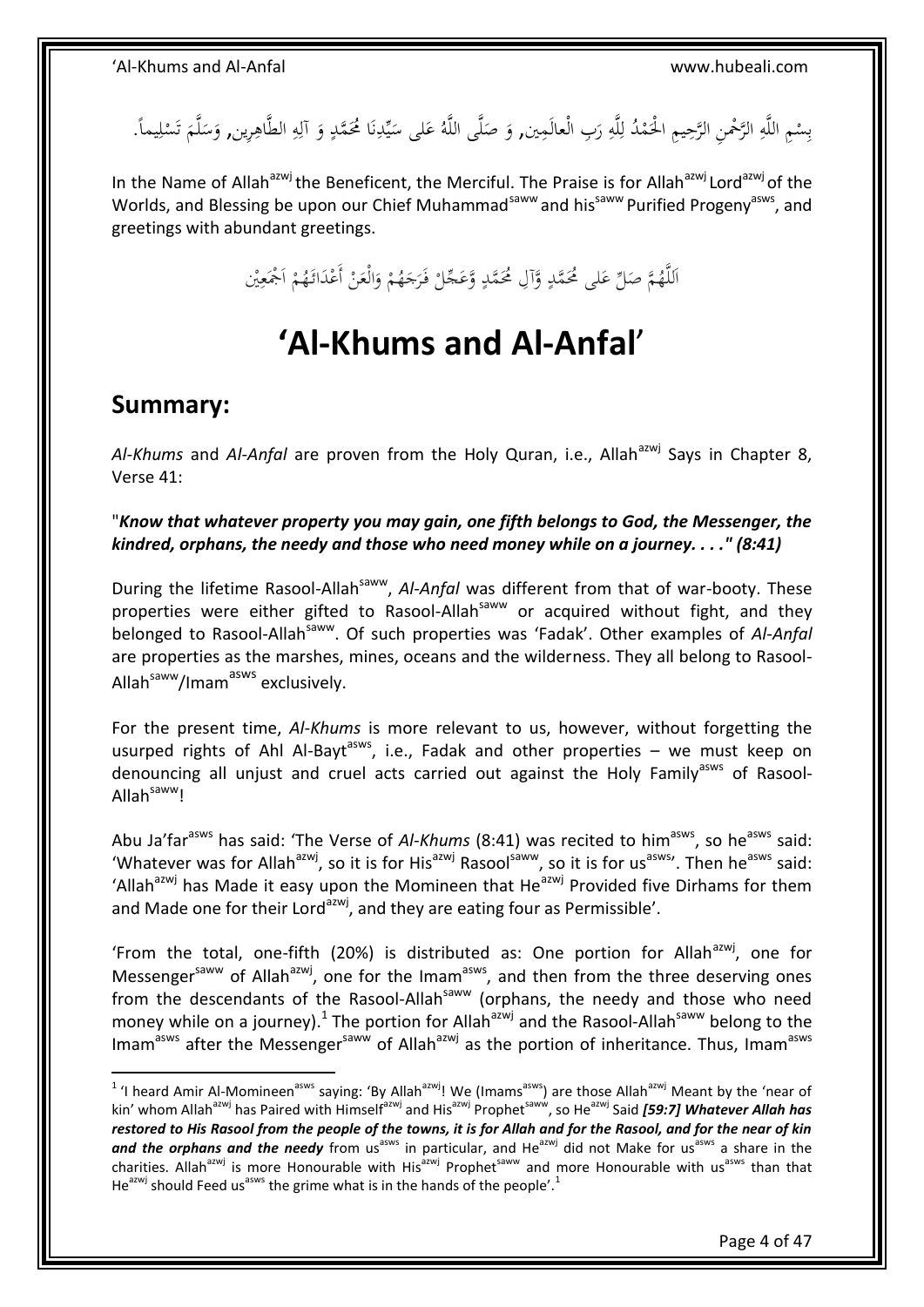will have three portions. Two portions as inheritance and one is that which Allah<sup>azwj</sup> has granted to him<sup>asws</sup>.

The other half portion is for the descendants of Rasool-Allah<sup>saww</sup> from the orphans, destitute for those of them who become needy while on a journey. Hence one-fifth of the savings (*Al-Khums)* will be divided into six portions.

And Rasool-Allah<sup>saww</sup> distributed the charities of the people of the valleys among the people of the valleys, and the charities of the people of the towns among the people of the towns and he<sup>saww</sup> did not apportion between them with the equal-ness (but it was as per their annual needs). $<sup>2</sup>$  Thus, there does not remain a poor one from the poor of the people, and</sup> there does not remain a poor one from the poor relatives of Rasool-Allah<sup>saww</sup> but they have been made needless. $3$ 

The obligation of the Khums, however, have been waived from the Shias (but not from general Muslims), as per several Ahadith, including a 'Touqi Mubarak'<sup>4</sup>, we present a Hadith here:

ْ مُحَمَّدُ بْنُ يَحْيَى عَنْ أَحْمَدَ بْنِ مُحَمَّدٍ عَنْ مُحَمَّدِ بْنِ سِنَانٍ عَنْ صَبَّاحٍ الْأَزْرَقِ عَنْ مُحَمَّدِ بْنِ مُسْلِمٍ عَنْ أَحَدِهِمَا ( عليهما السلام ) قَالَ<br>. **ٍ** ْ ب **ـ** ْ َ ب َ اب<br>ا ֧<br>ֲ ِ َ .<br>.<br>. ِ **ٔ** ْ ب ِ .<br>.<br>. َ ب  $\overline{\phantom{a}}$ .<br>. ن ْ ب ِ نَّ أَشَدَّ مَا فِيهِ النَّاسُ يَوْمَ الْقِيَامَةِ أَنْ يَقُومَ صَاحِبُ الْحُمُسِ فَيَقُولَ يَا رَبِّ خُمُسِي وَ قَدْ طَيَّبْنَا ذَلِكَ لِشِيعَتِنَا لِتَطِيبَ وِلَادَتْهُمْ وَ َ َ پا<br>ً ا<br>ا َ  $\overline{\phantom{a}}$ .<br>ا  $\ddot{\epsilon}$ ا<br>ا **ٔ** ي ِ َ **ٔ** .<br>ا ِ ٍ<br>ئ ا<br>ا ِ إ ِ .<br>. ن .<br>. ْ َ ت ؚ<br>ۣ  $\ddot{\phantom{0}}$ ن ِ ت .<br>أ ِ نَزُكُوَ وِلَادَتُهُمْ . <sup>(</sup> َ ٔ<br>ا ا ل

Muhammad Bin Yahya, from Ahmad Bin Muhammad, from Muhammad Bin Sinan, from Sabbah Al Azraq, from Muhammad Bin Muslim,

(It has been narrated) from one of the two  $5<sup>th</sup>$  or  $6<sup>th</sup>$  Imam<sup>asws</sup>) having said: 'The most difficult (of the circumstances) what the people would be in on the Day of Judgment is when the owner of the Khums would be standing (those who were deprived of their Khums share in the world), so he<sup>asws</sup> would be saying: 'O Lord<sup>azwj</sup>! My<sup>asws</sup> Khums'. And we<sup>asws</sup> have waived that for our<sup>asws</sup> Shias in order for their births to be cleaned, and for their births to be purified'.<sup>5</sup>

It must be noted here that the Khums obligation for Shias has been waived so it becomes 'mubah' for them, that is they can still pay it if they want to but there is no compulsion on them. So, how they distribute Khums, certainly not through a centralised system, but to local deserving 'Sadaat', for that purpose one may take the Istikhara<sup>6</sup> for seeking the wish of Allah<sup>azwj</sup> as per teachings of Masomeen<sup>asws</sup>.

**THE 1888 1888**<br>The Imam has the right before the distribution, to spend from (booties of war), give as gift, grants and other causes. The Messengersaww of Allahazwj had been confronted by some people but Prophetsaww did not leave anything for them from Al-Fay'. Prophet<sup>saww</sup> may have given them a share if he<sup>saww</sup> would have wanted to."<sup>2</sup>

 $3$  Al Kafi V 1 – The Book Of Divine Authority CH 130 H 4

<sup>&</sup>lt;sup>4</sup> Letter of Imam e Zamana<sup>ajfj</sup>

**<sup>5</sup>** Al Kafi V 1 – The Book Of Divine Authority CH 130 H 20

<sup>6</sup> On Istikhara, see *http://www.hubeali.com/articles/Seeking-Divine-Guidance-Istikhara.pdf*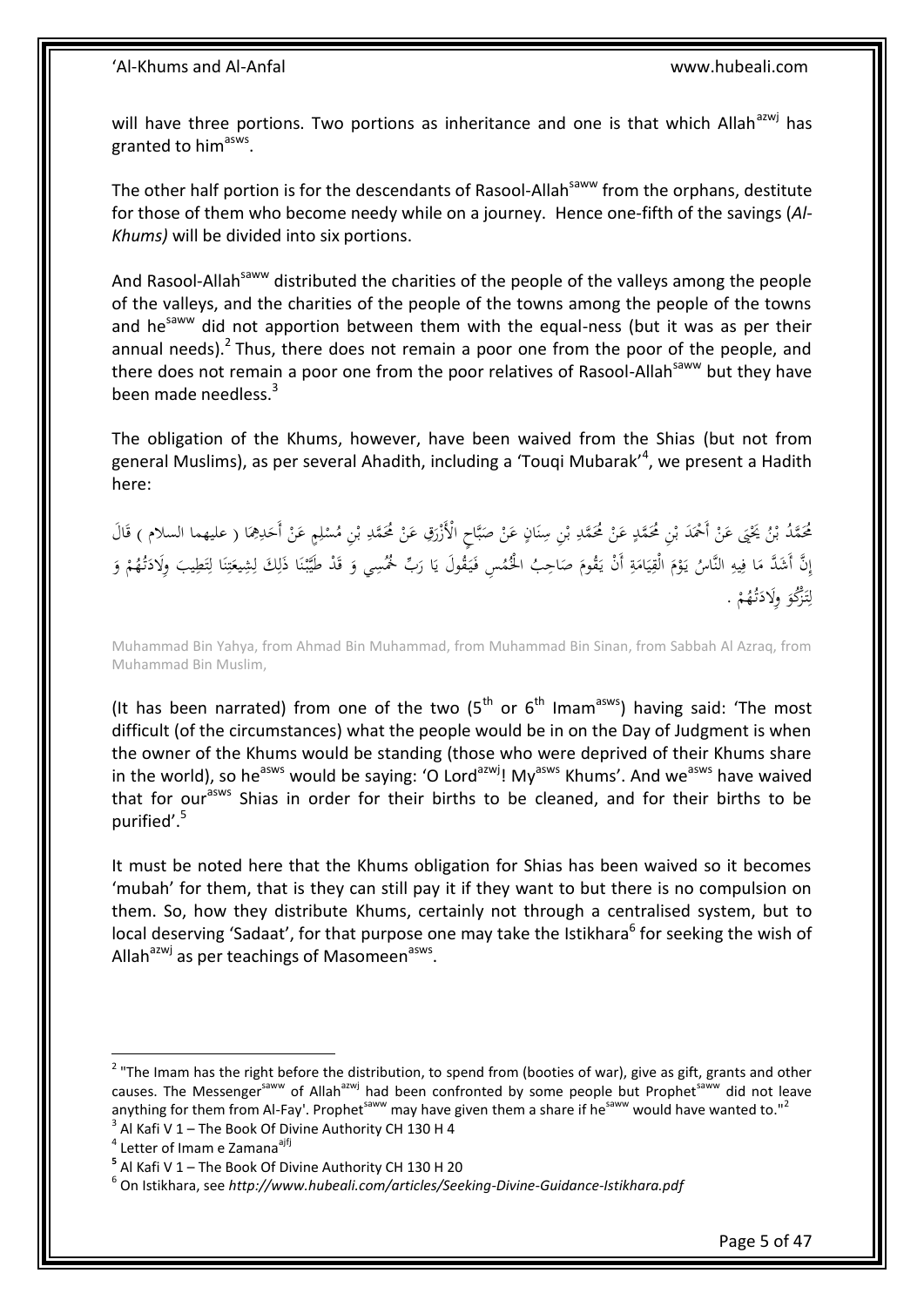Finally, the minimum amount of savings which are kept over a year on which Khums/Zakāt becomes due is **200 dirhams (£240), as per 22nd April 2020 (see Appendix IV), and an individual should not be given less than 5 dirhams (£6). There is no Khums/Zakāt if a person is in debt or does not have savings of £240 kept over a year (see Appendix IV).**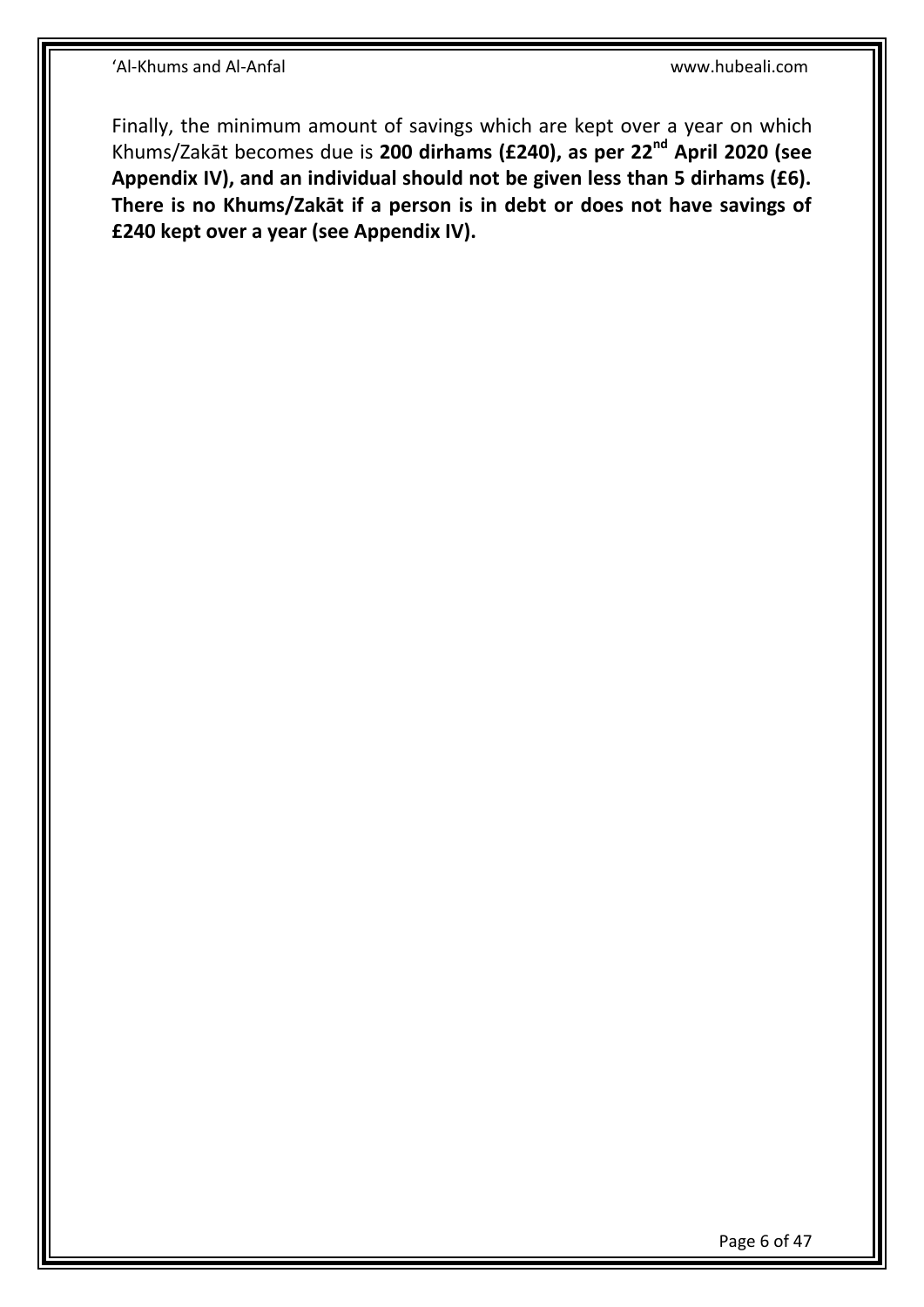#### <span id="page-6-0"></span>**Introduction:**

Our main topic is '*Al-Khums'* but we will also briefly review Al-Anfal, with occasional references to Zakāt. Zakāt has been separately presented.

In the lifetime of Prophet Muhammad<sup>saww</sup>, properties were either acquired as a result of a war or without it and were given to Rasool-Allah<sup>saww</sup> as a gift or compromise.

**ئ**ة<br>م وَإِذْ قَالَ رَبُّكَ لِلْمَلَائِكَةِ إِنِّي جَاعِلٌ فِي الْأَرْضِ خَلِيفَةً ۞ قَالُوا أَبَّحْعَلُ فِيهَا مَنْ يُفْسِدُ فِيهَا<br>م ِ َ .<br>.<br>. َ ٍٍٍٍٍٍٍٍٍٍٍٍٍٍٍٍٍٍٍٍٍٍٍ إ <u>ہ</u> ِ<br>ئ  $\overline{\phantom{a}}$ ِ<br>ل بر<br>ب َ <u>،</u> ِ إ ُر<br>د َ ِ  $\ddot{\phantom{0}}$ َ َ ِ<br>ف قَالُوا أَبْخُعَلُ<br>م ة<br>أ وَيَسْفِكُ الدِّمَاءَ وَنَحْنُ نُسَبِّحُ بِحَمْدِكَ وَنُقَدِّسُ لَكَ ۞ قَالَ إِنِّي أَعْلَمُ مَا لَا تَعْلَمُونَ **م** <u>ٔ</u> بر  $\overline{a}$ بر<br>ن ٍ<br>ر  $\overline{\phantom{a}}$ ا<br>ا ِ ْ ي َ لَ نم<br>عم َ ْ  $\overline{a}$ **ٔ** ِ َ  ${2:}30$ }

*And when your Lord said to the Angels: I am going to Make a Caliph in the earth. They said: Are You going to Make in it one who will make mischief therein and shed the blood, and we Glorify with Your Praise and we extol Your Holiness? He said: I Know what you do not know [2:30]*

*"Allahazwj, said to angles, I will create a vicegerent on earth…., " (2:30).* The whole earth was for Adam<sup>as</sup> and after him<sup>as</sup> it belonged to Allah<sup>azwj</sup>'s Prophets. This continued until the time of Prophet Muhammad<sup>saww</sup> and it belonged to him<sup>saww</sup> and his twelve successors<sup>asws</sup>. Whatever their enemies had taken away from them, would came back to them through war or conquest that is called Fay'. It is the property that would come to His waliasws as war booty. The rules for such properties in the Book are:

 $\sim$ وَاعْلَمُوا أَنَّمَا غَنِمْتُمْ مِنْ شَيْءٍ فَأَنَّ لِلَّهِ خُمُسَهُ وَلِلرَّسُولِ وَلِذِي الْقُرْبَىٰ وَالْيَتَامَىٰ وَالْمَسَاكِينِ وَابْنِ<br>أ َ .<br>. ت یا<br>: َ ِ ل َ ِ ل َ  $\overline{a}$  $\overline{a}$ ڵ ِ<br>ء ِ<br>پر ِ ْ و<br>ته ا<br>ا .<br>. ر<br>د ِ<br>ر بہ<br>. َ  $\ddot{\phantom{0}}$  $\overline{\phantom{a}}$ السَّبِيلِ إِنْ كُنْتُمْ آمَنْتُمْ بِاللَّهِ وَمَا أَنْزَلْنَا عَلَىٰ عَبْدِنَا يَوْمَ الْفُرْقَانِ يَوْمَ الْتَقَى الْحَمْعَانِ ݣَا ْ و<br>ته <u>:</u> ا<br>پو ِ<br>با **و م** <u>ً</u> .<br>ا م **ٔ** یہ<br>: ق<br>أ ر<br>ز م **ٔ** یہ<br>: .<br>.<br>. ن **ٔ** ب ر<br>د ر<br>د .<br>. زا<br>.  $\overline{\phantom{a}}$ َ ِ ِ ب ْ و<br>ته ن ُ ه َّ الل و َ عَلَىٰ كُلِّ شَيْءٍ قَدِيرٌ  $\{8:41\}$  $\zeta$ ْ ر<br>د

*"Know that whatever property you may gain, one fifth belongs to God, the Messenger, the kindred, orphans, the needy and those who need money while on a journey. . . ." (8:41)*

Such properties belong to Allah<sup>azwj</sup>, the Messenger and the relatives of the Messenger<sup>saww</sup>. Such properties are called Al-Fay' (taken back). It is the property taken back from others by force.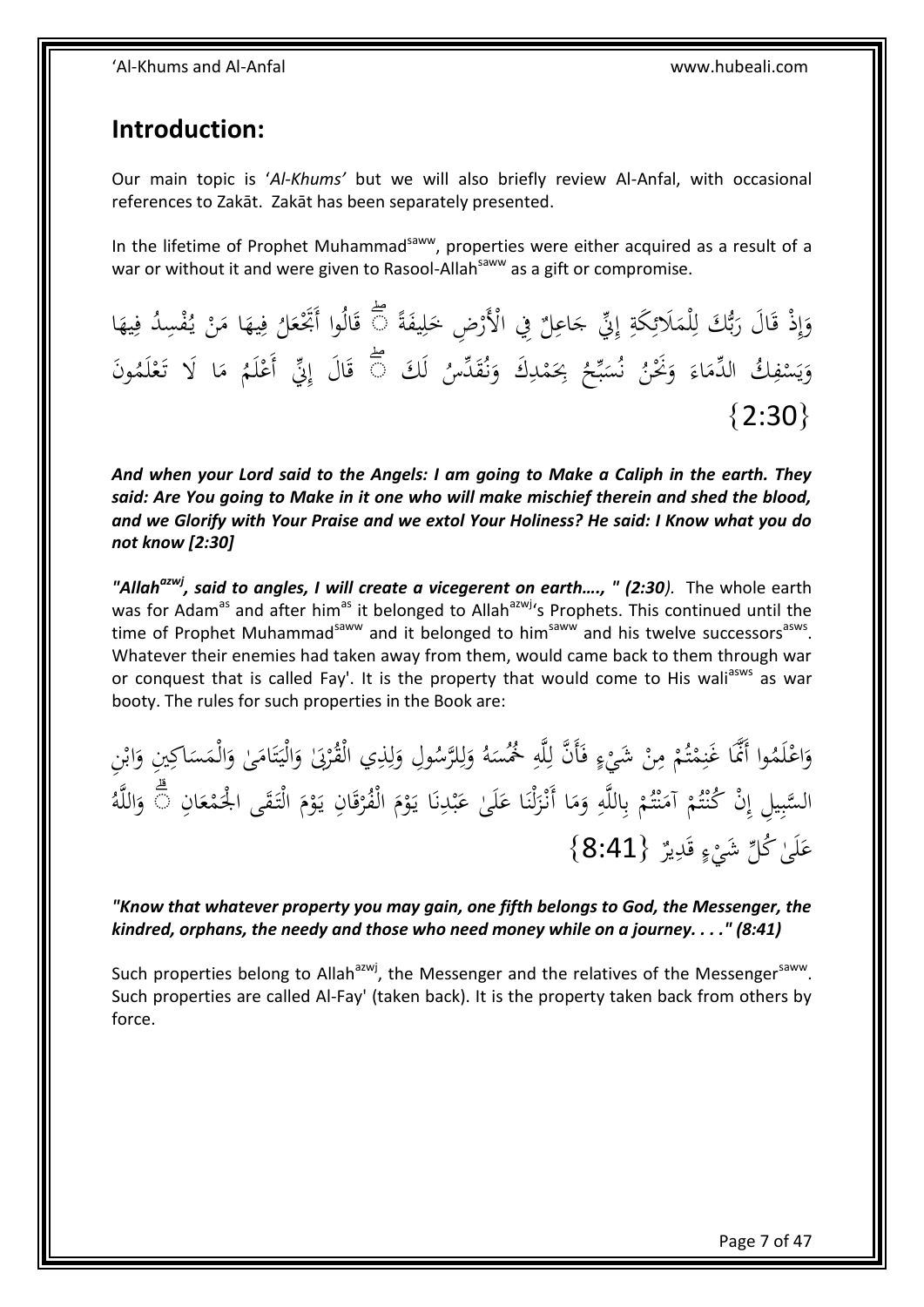ْ

### <span id="page-7-0"></span>**Al-Khums and Al-Anfal**

*Al-Khums* literally means one fifth (1/5), unlike other charities, i.e., Zakāt, Sadaka (elms), it is exclusively for the use of Prophet/Imam<sup>asws</sup> and their<sup>asws</sup> near relatives (orphans, poor and wayfarer). Issues related to *Al-Khums*, i.e., who can collect it and distribute it have not been thoroughly explained. Unfortunately, more emphasis has been placed on its collection, rather than its benefits to the descendants of Ahl Al Bayt<sup>asws</sup>. In this article, we shall make an attempt to explain *Al-Khums* and *Al-Anfal* in the light of Masomeen<sup>asws</sup>'s traditions, which describe the true essence of Divine command of Allah<sup>azwj</sup>, as per the following Verses (8:39-41):

ِ وَقَاتِلُوهُمْ حَيَّىٰ لَا تَكُونَ فِتْنَةٌ وَيَكُونَ الدِّينُ كُلُّهُ لِلَّهِ ۞ فَإِنِ انْتَهَوْا فَإِنَّ اللَّهَ بِمَا يَعْمَلُونَ بَصِيرٌ ا ل يا<br>. ي َ  $\ddot{\phantom{0}}$ ن **ٔ** ِ َ ِ <u>،</u> َ با<br>.  $\ddot{\phantom{0}}$ يہ<br>. ُ<br>ا ِ ام<br>ا ِ ن<br>أ **ٔ** َ .<br>ن ة<br>م {8:39} وَإِنْ تَوَلَّوْا فَاعْلَمُوا أَنَّ اللَّهَ مَوْلَاكُمْ ۞ نِعْمَ الْمَوْلَىٰ وَنِعْمَ النَّصِيرُ {8:40} ْ **ٔ**  $\overline{\phantom{a}}$  $\epsilon$ **ٔ** <u>،</u> <u>ٔ</u> ل و<br>ر ا<br>م إ َ ِ<br>نا ز َ ،<br>'  $\sim$ َ ر<br>د وَاعْلَمُوا أَنَّمَا غَنِمْتُمْ مِنْ شَيْءٍ فَأَنَّ لِلَّهِ خُمُسَهُ وَلِلرَّسُولِ وَلِذِي الْقُرْبَىٰ وَالْيَتَامَىٰ وَالْمَسَاكِينِ وَابْنِ<br>أَفْسَرَ الْمَسَاكِينِ َ  $\ddot{\phantom{0}}$ َ ند<br>ا ت یا<br>: َ ِ ل َ ِ ل َ  $\overline{a}$ **ہ** ِ<br>ل ِ<br>ء ِ<br>په ∕ ْ و<br>ته ا<br>ا ِ بہ<br>. َ <u>:</u> السَّبِيلِ إِنْ كُنْتُمْ آمَنْتُمْ بِاللَّهِ وَمَا أَنْزَلْنَا عَلَىٰ عَبْدِنَا يَوْمَ الْفُرْقَانِ يَوْمَ الْتَقَى الْحُمْعَانِ ۞ وَاللَّهُ .<br>. مُ <u>ٔ</u> یہ<br>ا قہ<br>أ ر<br>. مُ **ٔ** یہ<br>۔ .<br>.<br>. ن **ٔ** ه<br>بر ا<br>أ ا<br>أ  $\ddot{\phantom{0}}$ زا<br>ز  $\overline{\phantom{a}}$ َ ِ ِ<br>ب ب ْ و<br>ته .<br>. ن  $\overline{\phantom{a}}$ ْ و<br>ته :<br>. ا<br>ءِ ب<br>بہ **و م** َ عَلَىٰ كُلِّ شَيْءٍ قَدِيرٌ  $\{8.41\}$ **ء**ِ ر<br>د

*And fight them until Fitna (strife) does not happen and the Religion, all of it happens to be for Allah. So if they desist, then Allah Sees what they are doing [8:39] And if they turn back, then know that Allah is your Guardian; most excellent is the Guardian and most excellent the Helper [8:40]*

*And know that whatever booty you gain from anything, so a fifth of it is for Allah, and for the Rasool, and for the near of kin, and the orphans, and the needy and the wayfarer, if you believe in Allah and in what We Revealed unto Our servant, on the Day of Distinction, the day on which the two parties met; and Allah is Able upon all things [8:41]*

] ِالصفار ِالقمي ِ[ ِحدثنا ِأبو ُِممد، ِعن ِعمران ِبن ِموسى، ِعن ِموسى ِبن ِجعفر، ِعن ِعلي ِبن ِاسباط، ِعن ُِممد ِبن ِالفضيلِ، عن أي حمزةِ الثمالي، عن أي جعفر (عليه السلام) قال: قرأت عليه آية الحمس، فقال: ما كان لله فهو لرسوله وما كان لرسوله فهوِ لنا ثمِ قالِ: لقد يسرِ اللهِ علىِ المؤمنينِ انه رزقهمِ خمسةِ دراهمِ وجعلوا لربَحمِ واحدا وأكلوا أربعةِ حلالا ثم قال: هذا من حديثنا صعبِ مستصعبِ لا يعملِ بهِ وِلا يصبرِ عليهِ إِلا ممتحنِ قلبهِ للإيمان.

Al Saffar Al Qummy – Abu Muhammad narrated to us, from Imran Bin Musa, from Musa Bin Ja'far, from Ali Bin Asbaat, from Muhammad Bin Al Fazeyl, from Abu Hamza Al Sumaly,

Abu Ja'far<sup>asws</sup> has said: 'The Verse of Al-Khums (8:41) was recited to him<sup>asws</sup>, so he<sup>asws</sup> said: 'Whatever was for Allah<sup>azwj</sup>, so it is for His<sup>azwj</sup> Rasool<sup>saww</sup>, so it is for us<sup>asws</sup>'. Then he<sup>asws</sup> said: 'Allah<sup>azwj</sup> has Made it easy upon the Momineen that He<sup>azwj</sup> Provided five Dirhams for them and Made one for their Lord<sup>azwj</sup>, and they are eating four as Permissible'. Then he<sup>asws</sup> said: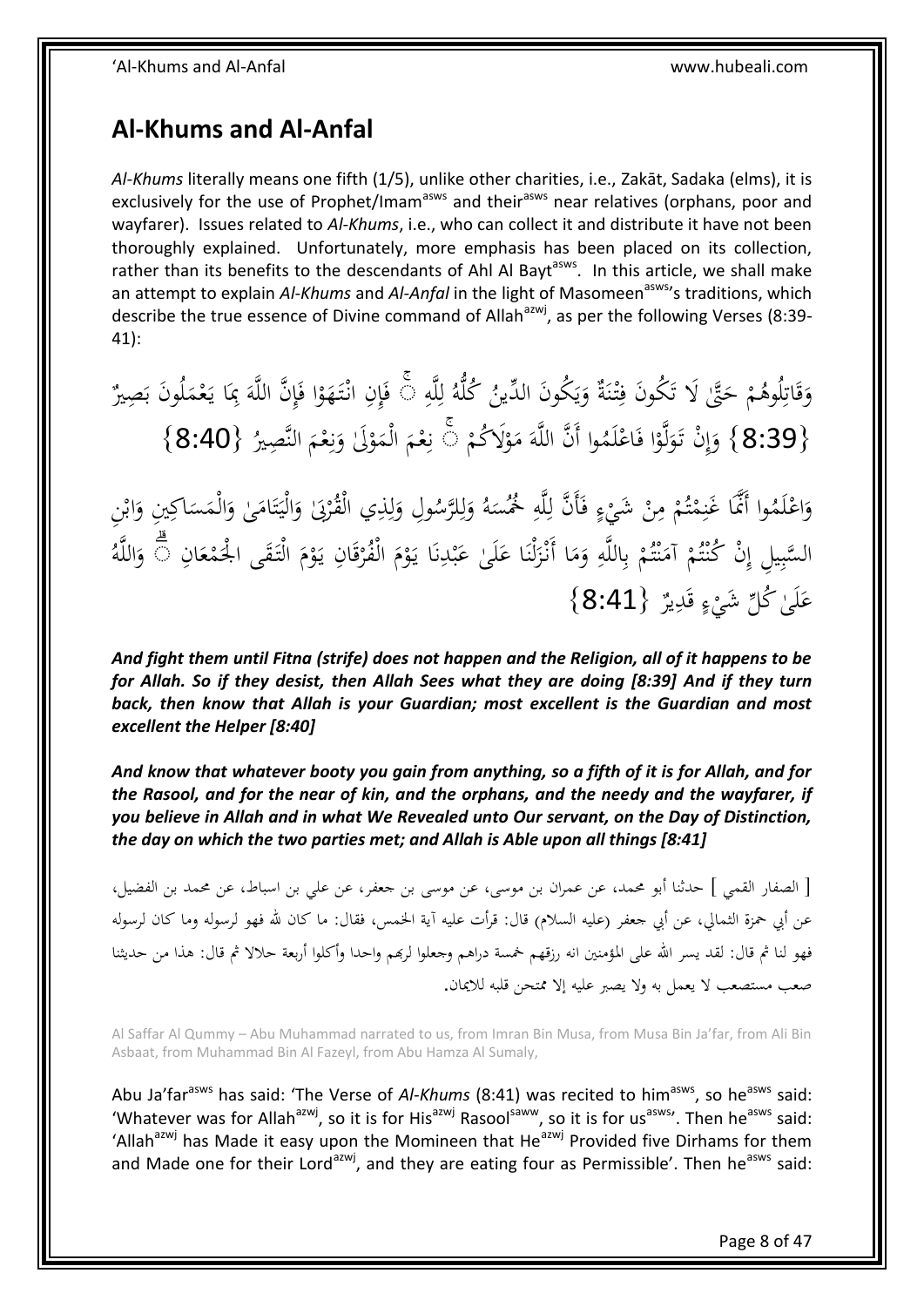'This is from our<sup>asws</sup> Ahadeeth which is difficult and becomes more difficult. None will act in accordance with it, nor be patient over it except for the one whose heart has been Tested for the *Eman*'.<sup>7</sup>

Also a Hadith with details on rights of Ahl Al-Bayt<sup>asws</sup> is given in Appendix I:

#### <span id="page-8-0"></span>**Who are the near of kin?**

ٔ. الْحُسَيْنُ بْنُ مُحَمَّدٍ عَنْ مُعَلَّى بْنِ مُحَمَّدٍ عَنْ مُحَمَّدِ بْنِ أُورَمَةَ وَ مُحَمَّدِ بْنِ عَبْدِ اللَّهِ عَنْ عَلِيِّ بْنِ حَسَّانَ عَنْ عَبْدِ الرَّحْمَنِ بْنِ كَثِيرٍ عَنْ<br>ِ َ ْ ب ِ َ .<br>.<br>. ً ِ ْ ب َ ْ ب ِ َ  $\overline{\phantom{a}}$ َ ا<br>ا ب ِ ْ .<br>∙ ْ َ ْ **∶** .<br>-<br>-ِ<br>ِمُ **ٔ** ِ **ٔ** ب َ ْ أَبِي عَبْدِ اللَّهِ ( عليه السلام ) فِي قَوْلِ اللَّهِ تَعَالَى وَ اعْلَمُوا أَمَّا غَنِمْتُمْ مِنْ شَيْءٍ فَأَنَّ لِلَّهِ خُمْسَهُ وَ لِلرَّسُولِ وَ لِذِي الْقُرْبى قَالَ أَمِيرُ<br>يَا يَسْمَعُ اللَّهِ ( عليه السلام ) فِي ر<br>د َ َ ِ <u>ٔ</u> ِ ِ .<br>. ب َ ْ ِ ْ ت ا<sup>م</sup> ب ِ. ن ِ َ ∫<br>∙ ِ ل َ ِ ل َ  $\ddot{\phantom{0}}$ ⊿ ِ َ .<br>ء الْمُؤْمِنِينَ وَ الْأَئِمَّةُ ( عليهم السلام ) .<br>. ِ َ ِ ن **∕** ْ

Al Husayn Bin Muhammad, from Moalla Bin Muhammad, from Muhammad Bin Awrama and Muhammad Bin Abdullah, from Ali Bin Hassan, from Abdul Rahman Bin Kaseer,

(It has been narrated) from Abu Abdullah<sup>asws</sup> regarding the Words of Allah<sup>azwj</sup> the Exalted: *And know that whatever booty you gain from anything, so a fifth of it is for Allah, and for the Rasool, and for the near of kin [8:41]*. He<sup>asws</sup> said: '('The near of kin means') Amir Al-Momineen<sup>asws</sup> and the Imams<sup>asws, 8</sup>

الْحُسَيْنُ بْنُ مُحَمَّدٍ عَنْ مُعَلَّى بْنِ مُحَمَّدٍ عَنِ الْوَشَّاءِ عَنْ أَبَانٍ عَنْ مُحَمَّدِ بْنِ مُسْلِمٍ عَنْ أَبِي جَعْفَوٍ ( عليه السلام ) فِي قَوْلِ اللَّهِ تَعَالَى<br>ِ .<br>-<br>-ِ **ٔ** ْ ب ∫<br>∙ .<br>-<br>-َ ْ ِ َ َ **ٍ** ْ َ ْ **ٍ** َ <u>ٔ</u> ْ َ ْ وَ اعْلَمُوا أَنَّمَا غَنِمْتُمْ مِنْ شَيْءٍ فَأَنَّ لِلَّهِ خُمْسَهُ وَ لِلرَّسُولِ وَ لِذِي الْقُرْبى قَالَ هُمْ قَرَابَةُ رَسُولِ اللَّهِ ( صلى الله عليه وآله ) وَ الْحُمُسُ<br>يَهِ ِ <sup>(</sup> ت ا<br>ا ِ ر<br>د و<br>ر Į ل َ  $\overline{a}$ ِ ڶ َ **ء**ِ َ ِ َ با َ ْ َ ِ ِ ل َ لَّهِ وَ لِلرَّسُولِ وَ لَنَا . :<br>. َ Į ل َ ِ ا ل

Al Hassan Bin Muhammad, from Moalla Bin Muhammad, from Al Washha, from Aban, from Muhammad Bin Muslim,

(It has been narrated) from Abu Ja'far<sup>asws</sup> regarding the Words of Allah<sup>azwj</sup> the Exalted *And know that whatever booty you gain from anything, so a fifth of it is for Allah, and for the Rasool, and for the near of kin [8:41]*. He<sup>asws</sup> said: 'They are the near of kin of Rasool-Allah<sup>saww</sup>, and the fifth is for Allah<sup>azwj</sup> and for His<sup>azwj</sup> Rasool<sup>saww</sup> and for us<sup>asws, 9</sup>

#### <span id="page-8-1"></span>**Giving it (Khums/Zakāt) to the rightful ones**

بؤسي ِلما لقيتِ من هذهِ الأمةِ بعدِ نبيهاِ من الفرقةِ وطاعةِ أئمةِ الضلالِ والدعاةِ إلى النارِ. ولم أعطِ سهمِ ذوي القربي منهمِ إلا لمن أمرِ الله بإعطائه الذين ِقال الله: (إن كنتم آمنتم بالله وما أنزلنا على عبدنا يوم الفرقان يوم التقى الجمعان)، فنحن الذين عني الله

<sup>7</sup> Tafseer Abu Hamza Al Sumaly - H 116

 $^8$  Al Kafi V 1 – The Book Of Divine Authority CH 108 H 12

 $^{9}$  Al Kafi V 1 – The Book Of Divine Authority CH 130 H 2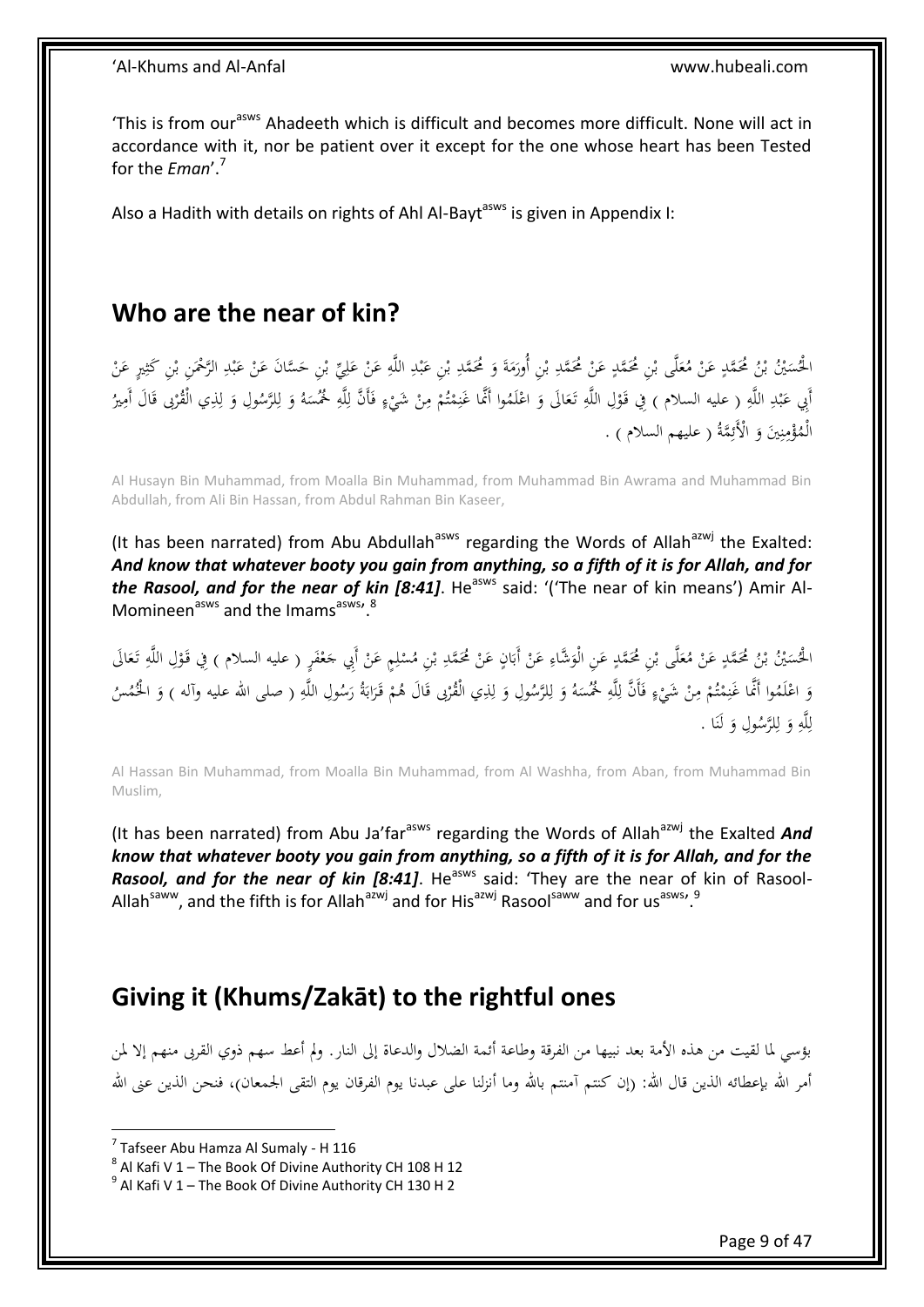بذي ِالقرَب ِواليتامى ِواملساكني ِوابن ِالسبيل، ِكل ِهؤَلء ِمنا ِخاصة ِْلنه ِمل ِجيعل ِلنا ِِف ِسهم ِالصدقة ِنصيبا ِوأكرم ِاهلل ِنبيه ِصلىِ اللهِ عليهِ وآلهِ وأكرمنا أن يطعمنا أوساخِ أيديِ الناسِ.

(Suleym Bin Qays said, 'Amir Al-Momineen<sup>asws</sup> said): 'I<sup>asws</sup> am at despair (feeling sad) from what had been met by this community after its Prophet<sup>saww</sup> from its sects and its obedience to the imams (leaders) of misguidance and the callers to the Fire. And l<sup>asws</sup> will not give to those near relatives from among them except for the ones whom Allah<sup>azwj</sup> has Ordered to be given for whom He<sup>azwj</sup> has Said: *if you believe in Allah and in what We Revealed unto Our servant, on the Day of Distinction, the day on which the two parties met; and Allah is*  Able upon all things [8:41], for we<sup>asws</sup> are the ones whom Allah<sup>azwj</sup> has Meant by 'the near relatives and the orphans and the poor and the travellers', all those are for us<sup>asws</sup> exclusively, because He<sup>azwj</sup> has not Made for us<sup>asws</sup> a share in the charity, and Allah<sup>azwj</sup> has Honoured His<sup>azwj</sup> Prophet<sup>saww</sup> and Honoured us<sup>asws</sup> by not Feeding us<sup>asws</sup> from the dirt of the hands of the people'.<sup>10</sup>

و عنه: عن أحمد بن الحسن بن علي بن فضال، عن أبيه، عن عبد الله بن بكير، عن بعض أصحابه، عن أحدهما (عليهما ْ السلام)، في قول الله تعالى: وَ اعْلَمُوا أَمَّا غَنِمْتُمْ مِنْ شَيْءٍ فَأَنَّ لِلَّهِ خُمْسَهُ وَ لِلرَّسُولِ وَ لِذِي الْقُرْبى وَ الْيَتامى وَ الْمَساكِينِ وَ ابْنِ ِ ْ ت ْ ِ ر<br>د َ ٍ<sup>م</sup> َ .<br>: َ ∫<br>∙ ِ ل َ ِ ل َ  $\ddot{\phantom{0}}$ ِ ِّلْ َ **ٔ** َ السَّبِيلِ. ِ

And from him (Al-Sadouq), from Ahmad Bin Al Hassan Bin Ali Bin Fazaal, from his father, from Abdullah Bin Bakeyr, from one of his companions,

(It has been narrated) from one of them<sup>asws</sup> (5<sup>th</sup> or 6<sup>th</sup> Imam<sup>asws</sup>), regarding the Words of Allah<sup>azwj</sup> [8:41] And know that whatever war booty you gain, a fifth of it is for Allah and for *the Rasool and for the near of kin*.

قال: «خمس الله عز وِ جل للإمام، وِ خمس الرسول للإمام، وِ خمس ذي القرى لقرابة الرسول وِ الإمام، وِ اليتامى يتامى آل الرسول، وِ المساكينِ منهم، وِ أبناءِ السبيلِ منهمِ، فلا يُخرجِ منهمِ إلى غيرهمِ».

He<sup>asws</sup> said: '*Khums* (part) of Allah<sup>azwj</sup> Mighty and Majestic is for the Imam<sup>asws</sup>, and *Khums* of the Rasool<sup>saww</sup> is for the Imam<sup>asws</sup>, and *Khums* of the next of kin of the Rasool<sup>saww</sup> is for the Imam<sup>asws</sup>, and the orphans are the orphans of the Progeny<sup>asws</sup> of Rasool<sup>saww</sup>, and the poor among them, and the wayfarer from among them. So do not take from them (to give it) to others'.<sup>11</sup>

أَحْمَدُ عَنْ أَحْمَدَ بْنِ مُحَمَّدِ بْنِ أَبِي نَصْرٍ عَنِ الرِّضَا ( عليه السلام ) قَالَ سُئِلَ عَنْ قَوْلِ اللَّهِ عَزَّ وَ جَلَّ وَ اعْلَمُوا أَنَّمَا غَنِمْتُمْ مِنْ شَيْءٍ َ ْ ب ِ ْ ب **ـ** ْ ْ ِ ْ ت ْ ِ **ٔ** َ َ َ ⊿<br>≀ ْ  $\overline{\phantom{0}}$ ِ ئ َ ٍ ا فَأَنَّ لِلَّهِ خُمْسَهُ وَ لِلرَّسُولِ وَ لِنِي الْقُرْبِى فَقِيلَ لَهُ فَمَا كَانَ لِلَّهِ فَلِمَنْ هُوَ فَقَالَ لِرَسُولِ اللَّهِ ( صلى الله عليه وآله ) وَ مَا كَانَ لِرَسُولِ<br>. َ ِ ِ<br>مُ َ ْ َ ِ ني<br>أ ِ ا َ  $\overline{\phantom{0}}$ .<br>د ِ ِ ل َ Į ل َ  $\ddot{\phantom{0}}$ ِ اً ٍ<br>ू ر<br>. ِ  $\overline{\phantom{a}}$ َ اللَّهِ فَهُوَ لِلْإِمَامِ ا<br>ا ٍ<br>یا ل ر<br>ر ِ

Ahmad, from Ahmad Bin Muhammad Bin Abu Nasr, from Al Reza<sup>asws</sup>, said,

-

Page 10 of 47

 $10$  Kitab Suleym Bin Qays - H 18 (Extract)

 $^{11}$ 361 /125 $:4$  التهذيب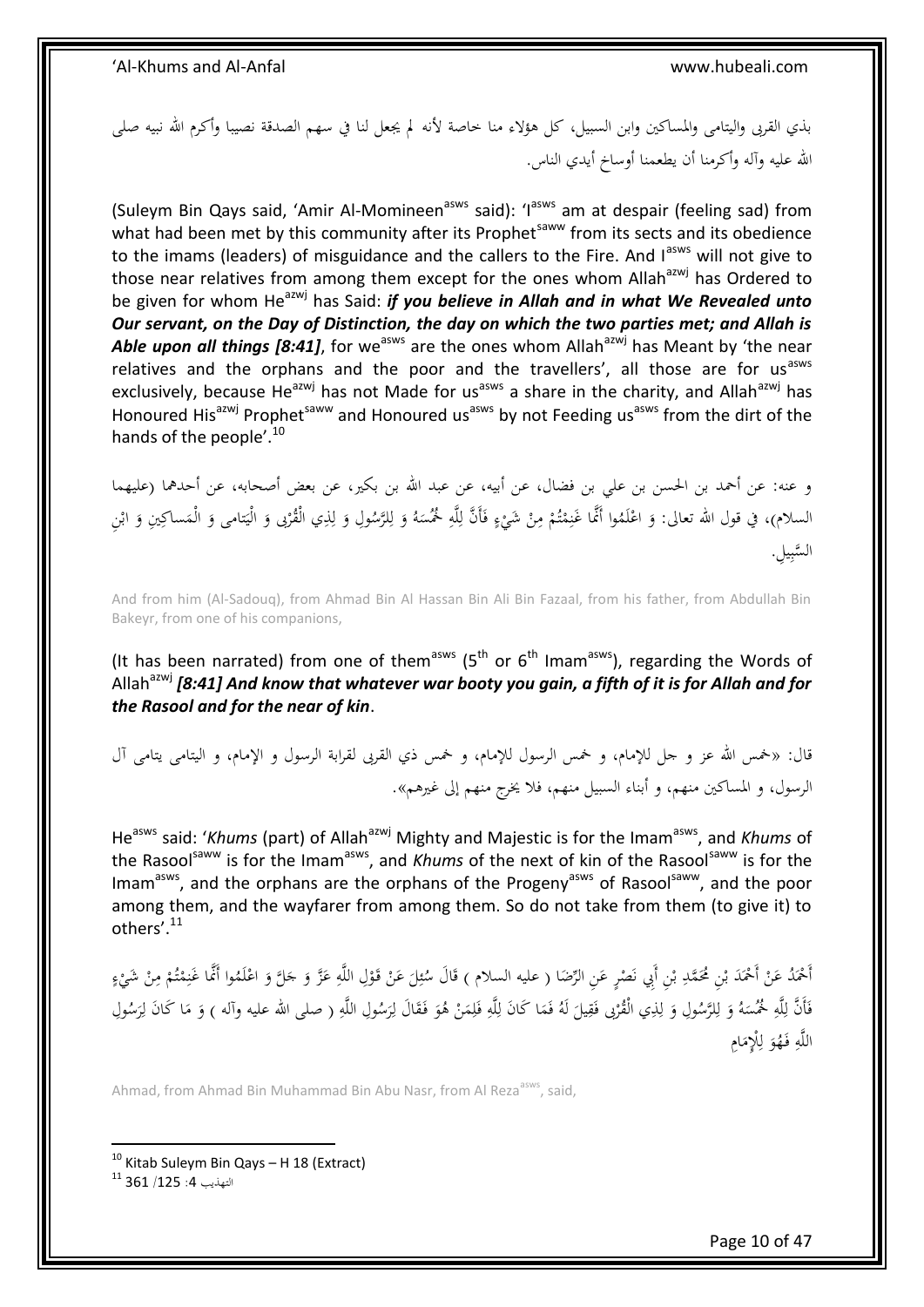'He<sup>asws</sup> was asked about the Words of Allah<sup>azwj</sup> Mighty and Majestic *[8:41] And know that whatever war booty you gain, a fifth of it is for Allah and for the Rasool and for the near*  of kin, and it was said to him<sup>asws</sup>, 'So whatever was for Allah<sup>azwj</sup>, who was it for?' So he<sup>asws</sup> said: 'For Rasool-Allah<sup>saww</sup>, and whatever was for Rasool-Allah<sup>saww</sup>, so it would be for the  $Imam<sup>asws</sup>$ .

َ فَقِيلَ لَهُ أَ فَرَأَيْتَ إِنْ كَانَ صِنْفٌ مِنَ الْأَصْنَافِ أَكْثَرَ وَ صِنْفٌ أَقَلَّ مَا يُصْنَعُ بِهِ قَالَ ذَاكَ إِلَى الْإِمَامِ أَ رَأَيْتَ رَسُولَ اللَّهِ ( صلى الله<br>. ِ  $\overline{\phantom{a}}$ ٍٍٍٍٍٍٍٍٍٍٍٍٍٍٍٍٍٍٍٍٍٍٍٍٍ َ ِ ِ<br>با ب  $\overline{\phantom{a}}$ َ ر<br>ا .<br>. ن **ٔ** َ ِ ِ َ ِ َ َ عليه وآله )كَيْفَ يَصْنَعُ أَ لَيْسَ إِنَّمَاكَانَ يُعْطِي عَلَى مَا يَرَى كَذَلِكَ الْإِمَامُ .<br>. ِ ب<br>: ا<br>ا َ إ  $\overline{\phantom{0}}$ ا<br>ا

It was said to him<sup>asws</sup>, 'What is your<sup>asws</sup> view if there was more of a category from the categories, and less of a category, what would be done with it?' He<sup>asws</sup> said: 'That is up to the Imam<sup>asws</sup>. Did you not see how Rasool-Allah<sup>azwj</sup> dealt (with it)? Wasn't it so that he<sup>saww</sup> gave upon what he<sup>saww</sup> saw (as proper)? Like that is the Imam<sup>asws, 12</sup>

#### <span id="page-10-0"></span>**The Legalisation of** *Khums* **for the Shias**

َ مُحَمَّدُ بْنُ يَحْيَى عَنْ أَحْمَدَ بْنِ مُحَمَّدٍ عَنْ مُحَمَّدِ بْنِ سِنَانٍ عَنْ عَبْدِ الصَّمَدِ بْنِ بَشِيرٍ عَنْ حُكَيْمٍ مُؤَذِّنِ ابْنِ عِيسَى قَالَ سَأَلْتُ أَبَا عَبْدِ<br>يَا مَنْ الْبَائِسِ مِنْ أَحْمَدَ بْنِ مُ **ٔ** ب ∫<br>∙  $\overline{a}$ ِ ْ ب َ ْ .<br>. ن **ٔ** ب ِ .<br>.<br>. **ٍ** ْ ب **ـ** .<br>.<br>. َ ب ∫<br>∙ ْ ب َ َ **ـ** َ  $\ddot{\phantom{0}}$ **ٔ** ة<br>ر ْ ْ اللَّهِ ( عليه السلام ) عَنْ قَوْلِ اللَّهِ تَعَالَى وَ اعْلَمُوا أَنَّمَا غَنِمْتُمْ مِنْ شَيْءٍ فَأَنَّ لِلَّهِ خُمْسَهُ وَ لِلرَّسُولِ وَ لِنِي الْقُرْبى فَقَالَ أَبُو عَبْدِ اللَّهِ **∕** ْ ت ا<br>ا ∫. ر<br>أ َ َ ِ <u>ٔ</u> ْ ِ ِ ِ ْ ب **ء** .<br>م ِ ِ ل َ ِ ل َ  $\ddot{\phantom{0}}$ ِ ِّل َ **ٍ** رْ عليه السلام ) بِمِرْفَقَيْهِ عَلَى زَكْبَتَيْهِ ثُمَّ أَشَارَ بِيَدِهِ ثُمَّ قَالَ هِيَ وَ اللَّهِ الْإِفَادَةُ يَوْماً بِيَوْمٍ إِلَّا أَنَّ أَبِي جَعَلَ شِيعَتَهُ فِي حِلٍّ لِيَزْكُوا . إ **ٍ** ْ ا:<br>ا ي ِ ْ ب<br>: ا<br>ا َ ِ َ  $\ddot{\cdot}$ ِ َ ِ ِ ا<br>ا ي ِ ب َ ِ **ٔ** ي <u>بَائِ</u> ت َ َ ِ ْ ي .<br>أم ْ ้ ي ِ ل <u>َ</u> ت **ٔ**  $\overline{\phantom{0}}$ َ

Muhammad Bin Yahya, from Ahmad Bin Muhammad, from Muhammad Bin Sinan, from Abdul Samad Bin Bashir, from Hukeym Mouwazzin Ibn Isa who said,

'I asked Abu Abdullah<sup>asws</sup> about the Words of Allah<sup>azwj</sup> the Exalted *[8:41] And know that whatever war booty you gain, a fifth of it is for Allah and for the Rasool and for the near*  of kin. So Abu Abdullah<sup>asws</sup> said by his<sup>asws</sup> elbows upon his<sup>asws</sup> knees, then gestured by his<sup>asws</sup> hand, then said: 'By Allah<sup>azwj</sup>! It is the profit day by day, except that my<sup>asws</sup> father<sup>asws</sup> made our<sup>asws</sup> Shias to be in an ease (not obliged to pay *Khums*) in order to purify them'.<sup>13</sup>

و ِعنه: ِعن ِعلي ِبن ِإبراهيم، ِعن ِأبيه، ِعن ِابن ُِمبوب، ِعن ِضريس ِالكناسي، ِقال: ِقال ِأبو ِعبد ِاهلل ِ)عليه ِالسالم(: ِ»من ِأينِ دخل على الناس الزنا؟» قلت: لا أدري، جعلت فداك. قال: «من قبل خمسنا أهل البيت، إلا شيعتنا الأطيبن، فإنه محلل لهم بميلادهم».

And from him (Al Kulayni), from Ali Bin Ibrahim, from his father, from Ibn Mahboub, from Zareys Al Kunasy who said,

'Abu Abdullah<sup>asws</sup> said: 'From where does adultery enter upon the people?' I said, 'I don't know, may I be sacrificed for you<sup>asws</sup>'. He<sup>asws</sup> said: 'From the direction of our<sup>asws</sup> Khums of

-

 $12$  Al Kafi V 1 – The Book Of Divine Authority CH 130 H 7

 $13$  Al Kafi V 1 – The Book Of Divine Authority CH 130 H 10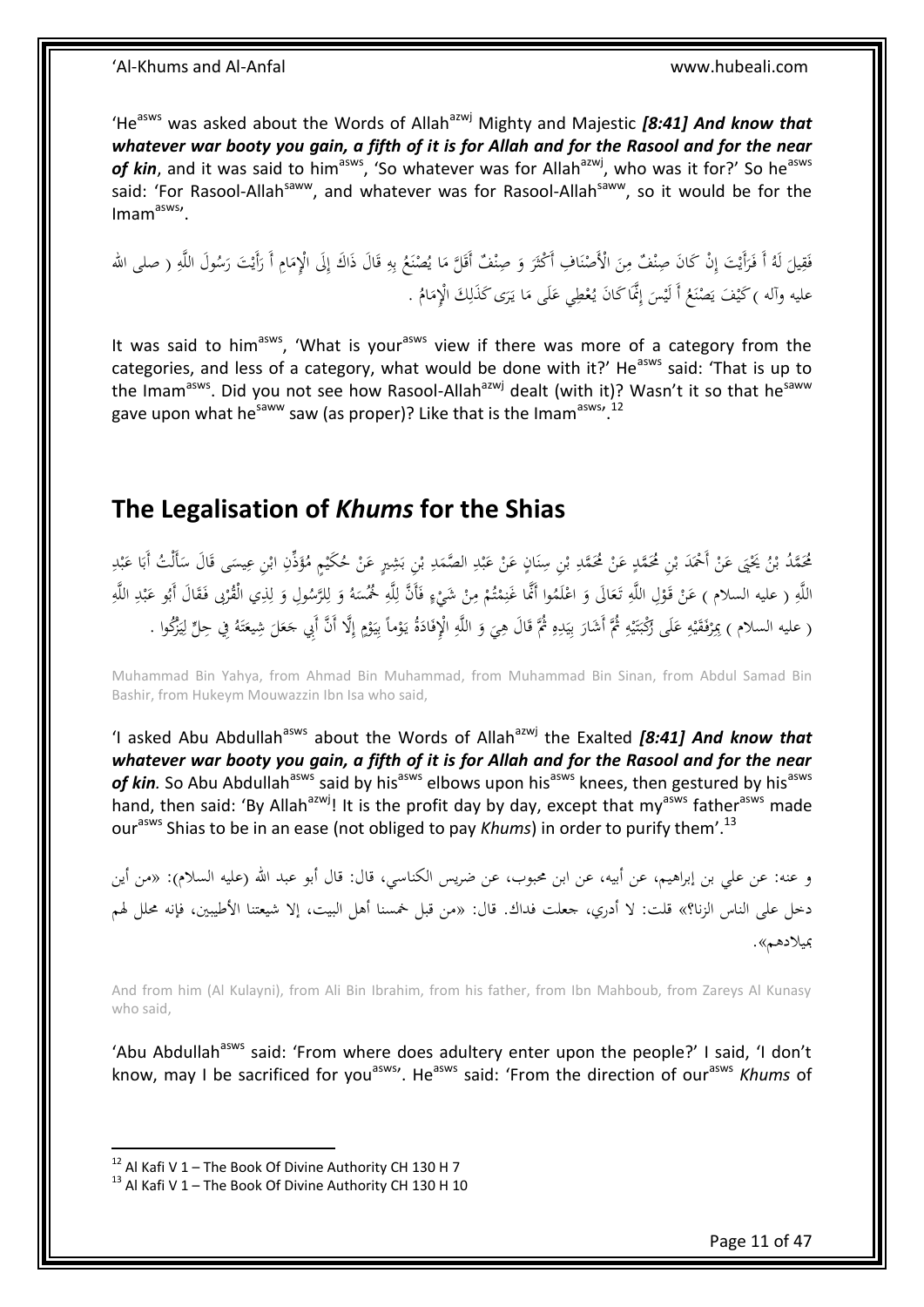the People<sup>asws</sup> of the Household (devouring it), except for our<sup>asws</sup> Shias, for it is Permissible for them in order to cleanse their births'.<sup>14</sup>

و ِعنه: ِعن ُِممد ِبن َِيَي، ِعن ِأْحد ِبن ُِممد، ِعن ُِممد ِبن ِسنان، ِعن ِصباح ِاْلزرق، ِعن ُِممد ِبن ِمسلم، ِعن ِأحدِهاِ (عليهما السلام)، قال: «إن أشد ما فيه الناس يوم القيامة أن يقوم صاحب الحمس فيقول: يا رب، خمسي. و قد طيبنا ذلك لشيعتناِ لتطيبِ وِلادتهمِ، وِ لتزكوا ولادتهم».

And from him (Al Kulayni), from Muhammad Bin Yahya, from Ahmad Bin Muhammad, from Muhammad Bin Sinan, from Sabah Al Azraq, from Muhammad Bin Muslim,

from one of them<sup>asws</sup> (5<sup>th</sup> or 6<sup>th</sup> Imam<sup>asws</sup>) having said: 'The most difficult state in which the people would be on the Day of Judgement is when the owner of *Al Khums* would stand and say, 'O Lord<sup>azwj</sup>, my<sup>asws</sup> Khums'. And we have allowed (gifted) it for our<sup>asws</sup> Shias in order to make goodly their births, and purify their births'.<sup>15</sup>

عن فيض بن أبي شيبة، عن رجل، عن أبي عبدِ الله (عليه السلام)، قال: «إن أشد ما يكون الناس حالا يوم القيامة، إذا قام صاحبِ الخمسِ، فقالِ: يا رِبِ، خمسِي، وِ إن شيعتنا من ذلكِ لفي حلِ».

From Fayz Bin Abu Shayba, from a man,

'From Abu Abdullah<sup>asws</sup> having said: 'The most difficult state what they people can happen to be on the Day of Judgment, when the owner of the *Al Khums* would stand and he would say, 'O Lord<sup>azwj</sup>! My<sup>asws</sup> Khums'. And our<sup>asws</sup> Shias from that, are in an exemption'.<sup>16</sup>

عَلِيُّ بْنُ مُحَمَّدٍ عَنْ عَلِيِّ بْنِ الْعَبَّاسِ عَنِ الْحَسَنِ بْنِ عَبْدِ الرَّحْمَنِ عَنْ عَاصِمٍ بْنِ حُمَيْدٍ عَنْ أَبِي حَمْزَةَ عَنْ أَبِي جَعْفَرٍ (عليه السلام) قَالَ ْ ب ِ ر<br>ا ْ **ٍ** ب ِ َ ْ َ ْ َ .<br>.<br>. **ٍ ٔ** ي **ٔ** َ ْ ِ ْ ب َ ْ  $\ddot{\phantom{0}}$ َ ب َ َ قُلْتُ لَهُ إِنَّ بَعْضَ أَصْحَابِنَا يَفْتَرُونَ وَ يَقْذِفُونَ مَنْ خَالَفَهُمْ فَقَالَ لِي الْكَفُّ عَنْهُمْ أَجْمَلُ ثُمَّ قَالَ وَ اللَّهِ يَا أَبَا حَمْزَةً إِنَّ النَّاسَ كُلَّهُمْ<br>ِ ْ ن َ نم<br>عم ْ َ  $\overline{\phantom{a}}$ ∫<br>∙ ُيا<br>: َ .<br>ا ن ِ َ ً ِ إ <u>َ</u> ِ إ  $\ddot{\epsilon}$ زا<br>ن با<br>ا با<br>ا ي ِ َ َ أَوْلَادُ بَغَايَا مَا خَلَا شِيعَتَنَا قُلْتُ كَيْفَ لِي بِالْمَخْرَجِ مِنْ هَذَا ۵<br>ا ْ **∕** َ ِ :<br>. ن : ت َ َ  $\overline{\phantom{a}}$ با<br>أ .<br>أ َ <u>ٔ</u>

Ali Bin Muhammad, from Ali Bin Al-Abbas, from Al-Hassan Bin Abdul Rahmaan, from Aasim Bin Humeyd, from Abu Hamza, who has narrated the following:

I asked Abu Ja'far<sup>asws</sup> that, 'Some of our companions are fabricating (Hadeeth) and throwing them against the ones who oppose them'. So he<sup>asws</sup> said to me: 'Refraining from them is better'. Then said: 'By Allah<sup>azwj</sup>, O Abu Hamza! The people, all of them, are the children of adultery except for our<sup>asws</sup> Shias'. I said, 'How can there be a way out for me, from this?'

فَقَالَ لِي يَا أَبَا حَمْزَةً كِتَابُ اللَّهِ الْمُنْزَلُ يَدُلُّ عَلَيْهِ إِنَّ اللَّهَ تَبَارَكَ وَ تَعَالَى جَعَلَ لَنَا أَهْلَ الْبَيْتِ سِهَاماً ثَلاثَةً فِي جَمِيعِ الْفَيْءِ ثُمَّ قَالَ عَزَّ<br>وَيَقَالُ لِي يَا أَبَ .<br>. َ َ َ َ َ **:** ب ؘ<br>ن َ ِ إ ِ ْ َ ِيا<br>ِ ُنا<br>نا ن ِ <u>:</u> ت زا<br>. با َ .<br>م <u>:</u>  $\epsilon$ **ٔ** ي ∶'  $\overline{\phantom{0}}$ َ َ ِ ْ وَ حَلَّ وَ اعْلَمُوا أَمَّا غَنِمْتُمْ مِنْ شَيْءٍ فَأَنَّ لِلَّهِ خُمُسَهُ وَ لِلرَّسُولِ وَ لِذِي الْقُرْبى وَ الْيَسامى وَ الْمَساكِينِ وَ ابْنِ السَّبِيلِ فَنَحْنُ أَصْحَابُ **∕** <sup>t</sup> ت ا<br>ا .<br>ب ر<br>د َ َ ؚ<br>پر َ ن َ ِ **ٔ** َ َ .<br>: َ ِ ِ ل َ ِ ل َ  $\ddot{\phantom{0}}$ ِ ِّلْ َ ْ الْحُمُسِ وَ الْفَيْءِ وَ قَدْ حَرَّمْنَاهُ عَلَى جَمِيعِ النَّاسِ مَا خَلَا شِيعَتَنَا َ .<br>. ن : ت َ َ ا<br>ا َ :<br>. ن ا<br>ا َ َ ِ

 $^{14}$  16 /459 $\,$  1 $\,$  16  $\,$ 

-

 $^{15}$  20 /459 $:1$ الكاني 1

تفسير العيّاشي 2: 52/ 59. <sup>16</sup>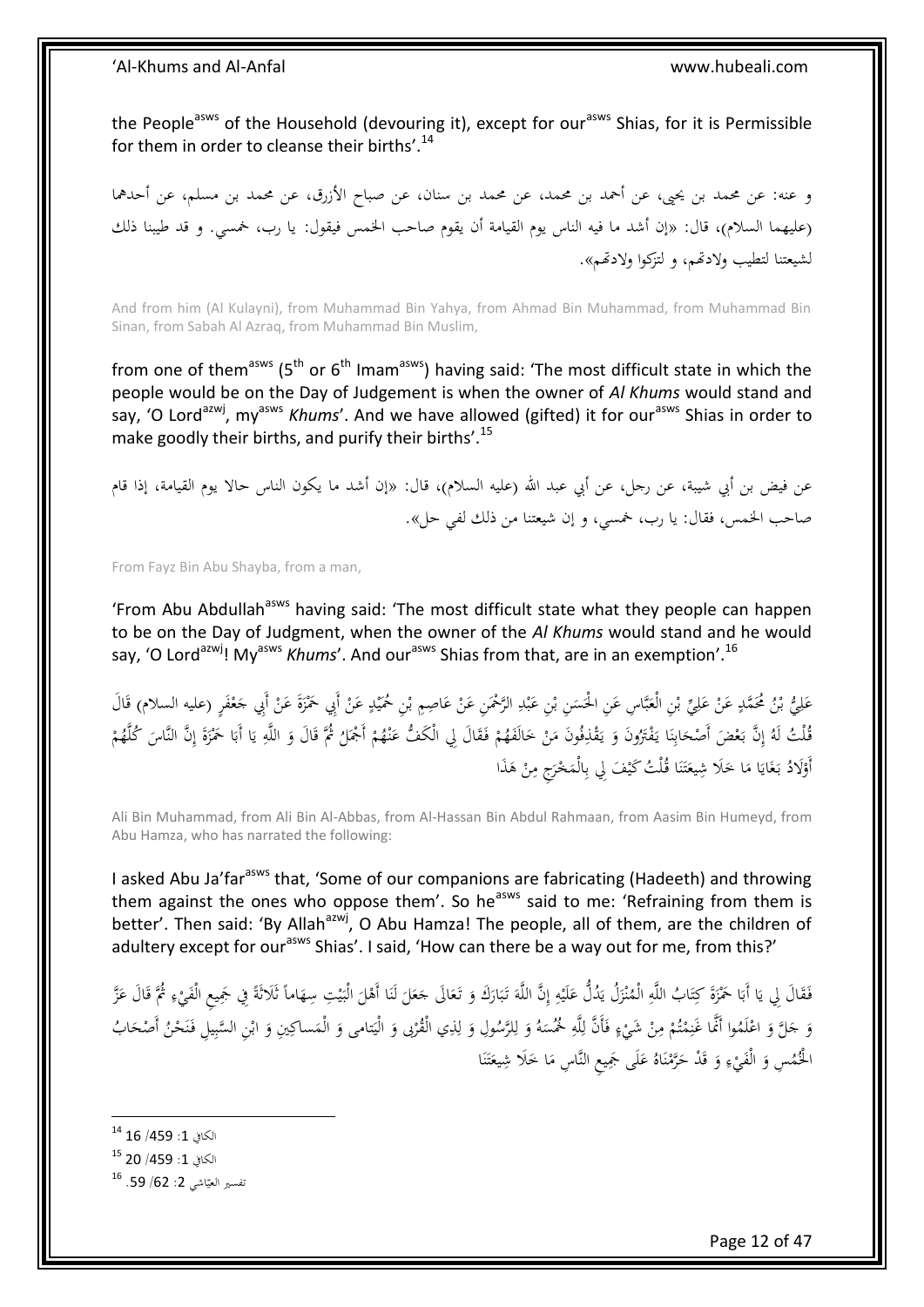So he<sup>asws</sup> said to me: 'The Revealed Book of Allah<sup>azwj</sup> has Evidences against them. Surely, Allah<sup>azwj</sup> Made for us<sup>asws</sup> the People<sup>asws</sup> of the Household three portions in the whole of the spoils of war (Al-Fey). Then Allah<sup>azwj</sup> Said: **And know that whatever booty you gain from** *anything, so a fifth of it is for Allah, and for the Rasool, and for the near of kin, and the orphans, and the needy and the wayfarer [8:41]*. So we<sup>asws</sup> are the owners of *Al-Khums* (the fifth), and the spoils of war (Al-Fey), and we<sup>asws</sup> have made it Prohibited unto all the people except for our<sup>asws</sup> Shias.

ْ وَ اللَّهِ يَا أَبَا حَمْزَةَ مَا مِنْ أَرْضٍ تُفْتَحُ وَ لَا خُمُسٍ يُخْمَسُ فَيُضْرَبُ عَلَى شَيْءٍ مِنْهُ إِلَّا كَانَ خَرَاماً عَلَى مَنْ يُصِيبُهُ فَرْجاً كَانَ أَوْ مَالًا وَ<br>مُسْتَقِيمَةً مَا مِنْ أَرْضٍ تُفْتَحُ و َ ي َ َ ت .<br>م ْ **∕** ا<br>ا َ َ َيا ي ِ َ َ  $\overline{\phantom{a}}$ <u>ٔ</u> و<br>يو .<br>.<br>.  $\overline{\phantom{a}}$ َ َ َ إ ن ِ .<br>ء ا لَوْ قَدْ ظَهَرَ الْحَقُّ لَقَدْ بِيعَ الرَّجُلُ الْكَرِيمَةُ عَلَيْهِ نَفْسُهُ فِيمَنْ لَا يَزِيدُ حَتَّى إِنَّ الرَّجُلَ مِنْهُمْ لَيَفْتَدِي بِجَمِيعِ مَالِهِ وَ يَطْلُبُ النَّجَاةَ لِنَفْسِهِ  $\zeta$ ِ َ َ  $\triangleleft$ **ٔ** با<br>∶ ي َ ⊿ ِ  $\overline{\phantom{a}}$ <u>ٔ</u> ِ ت .<br>م ان<br>ا ْ ن ِ  $\overline{\phantom{0}}$ ِ َ .<br>ا .<br>-<br>- $\overline{\phantom{a}}$ ِ **:** َ اً ِ .<br>ا ن ِ<br>ل ل ة<br>م َ ْ فَلَا يَصِلُ إِلَى شَيْءٍ مِنْ ذَلِكَ وَ قَدْ أَخْرَجُونَا وَ شِيعَتَنَا مِنْ حَقَّنَا ذَلِكَ بِلَا عُذْرٍ وَ لَا حَقٌّ وَ لَا حُجَّةٍ ِ إ َ َ ِ ِ .<br>. َ **∕** .<br>. ن <u>َ</u> ت َ َ نا<br>ا .<br>. **ٔ** َ ِ ْ **∕** .<br>ء  $\ddot{a}$ َ َ

By Allah<sup>azwj</sup>, O Abu Hamza! There is no land which has been conquered, and no fifth (*Khums*) has been applied on anything from it except that it was unlawful for the one who received it for his genitals or assets. And if the truth (Al-Qaim<sup>asws</sup>) were to appear the man would be desperate to sell himself cheaply to the extent that the man from among them would be prepare to ransom himself with all of his wealth, and seek the salvation for himself. So he will not achieve anything from that. And they have taken us<sup>asws</sup> and our<sup>asws</sup> Shias out from those rights of ours without an excuse, or right, or proof'.<sup>17</sup>

*Please see the Hadeeth in the appendix II, being a letter from Imam Al Mahdiasws legalizing the Al-Khums for the Shias up to the time of hisasws appearance.*

#### <span id="page-12-0"></span>**The withholders of** *Al-Khums*

قالِ سليمِ: ثُم أقبلِ عليهِ السلامِ علىِ العباسِ وعلىِ من حولهِ، ثم قال: أَلا تعجبونِ من حبسهِ وحبسِ صاحبِهِ عنا سهم ذي القرى الذي فرضه الله لنا في القرآن؟ وقد علم الله أنهم سيظلموناه وينتزعونه منا، فقال: (إن كنتم آمنتم بالله وما أُنزلنا على عبدنا يومِ الفرقانِ يومِ التقىِ الجمعان).

Suleym (Bin Qays) said, 'Then he<sup>asws</sup> (Amir Al-Momineen<sup>asws</sup>) turned towards Al-Abbas and those who were around him, then said: 'Do you not wonder at the one who withheld it and his companion who withheld it from us, the share for the near relatives which Allah<sup>azwj</sup> had Obligated for us<sup>asws</sup> in the Quran? And Allah<sup>azwj</sup> Knew that they would oppress us by it and seize it from us<sup>asws</sup>, so He<sup>azwj</sup> Said: [8:41] if you believe in Allah and in that which We *revealed to Our servant, on the day of distinction, the day on which the two parties met*'.<sup>18</sup>

عن ابنِ سنان، عن أبي عبدِ الله (عليه السلام)، قال: سمعته يقول في الغنيمة: «يخرج منها الخمس، و يقسم ما بقي فيمن قاتل عليهِ وِ ولِي ذلكِ، وِ أما الفيءِ وِ الأنفالِ فهو خالصِ لرسولِ اللهِ (صلىِ اللهِ عليهِ وِ آله)».

 $17$  Al Kafi – H 14879 (Extract)

-

<sup>18</sup> Kitab Suleym Bin Qays H 14

Page 13 of 47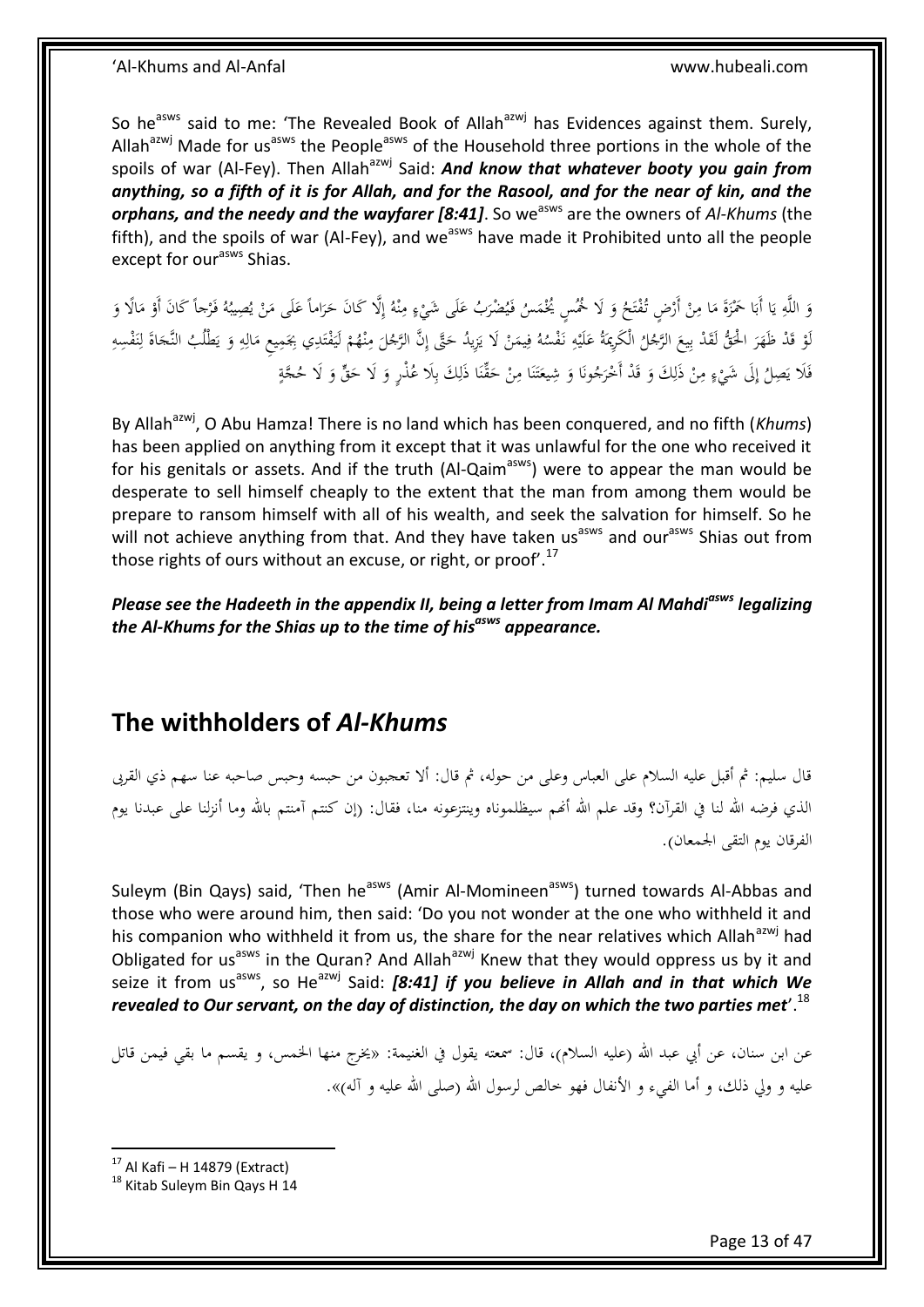From Ibn Sinan,

'From Abu Abdullah<sup>asws</sup>, he (the narrator) said, 'I heard him<sup>asws</sup> saying regarding the booty: 'Extract the *Khums* from it and distribute whatever remains among the ones who fought upon it, and the ruler of that. And as for *Al Fey* and the *Anfaal*, so it is in particular for Rasool-Allahsawwy.<sup>19</sup>

عنِ سديرِ، عنِ أبي جعفرِ (عليهِ السلام)، قال: قال: «يا أباِ الفضلِ، لنا حقِ فِي كتابِ اللهِ فِي الخمسِ، فلو محوهِ فقالوا: ليسِ من اللهِ، أوِ لم يعلموا بهِ، لكانِ سواءِ».

From Sudeyr,

'From Abu Ja'far<sup>asws</sup> having said: 'O Abu Al Fazal! For us<sup>asws</sup> is a right in the Book of Allah<sup>azwj</sup> regarding Al-Khums. So if they were to delete it and say, 'It isn't from Allah<sup>azwj</sup>, they don't know of it, it would be the same''.<sup>20</sup>

Page 14 of 47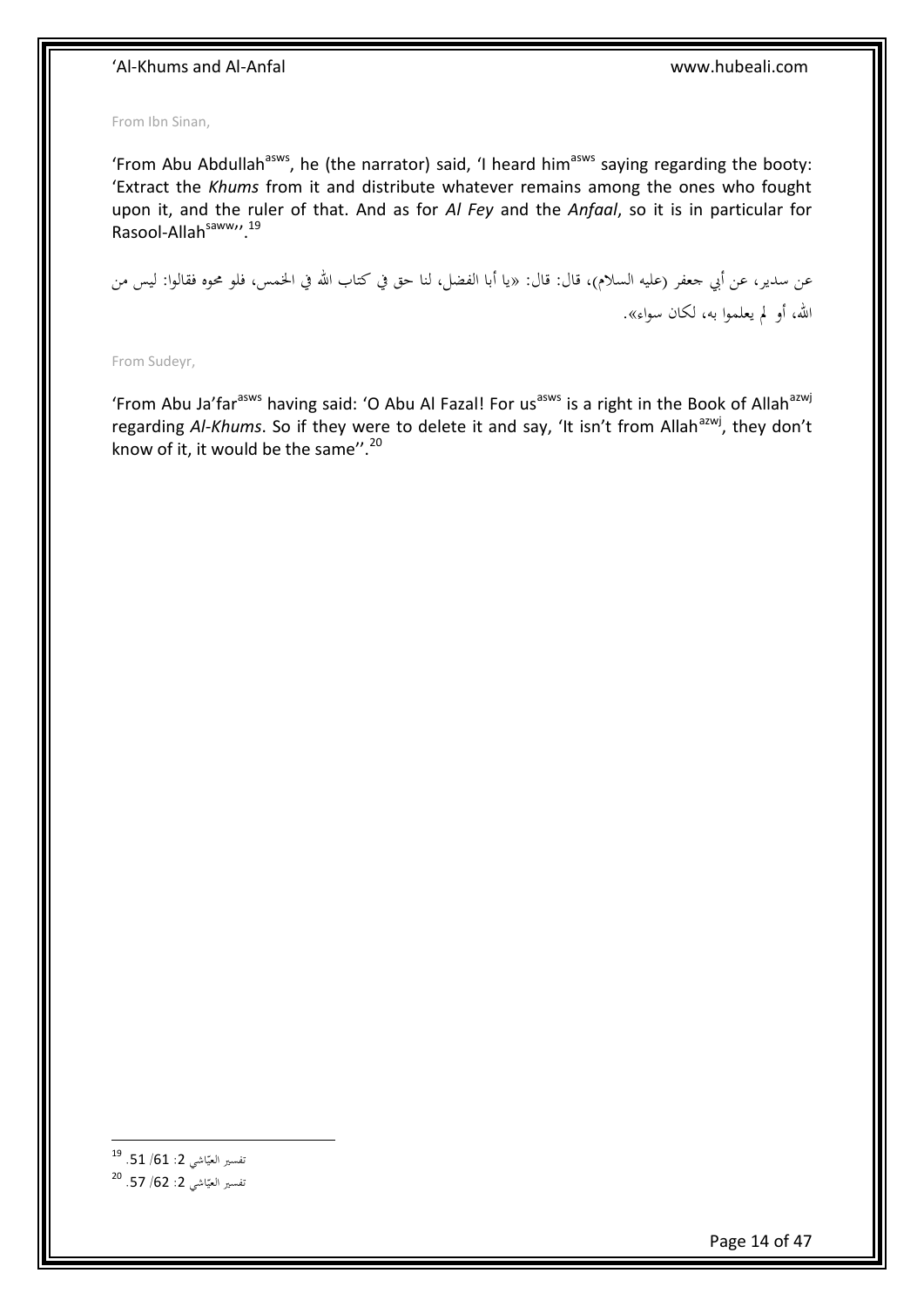# **Al-Anfal**

<span id="page-14-0"></span>However, whatever would come to Wali-Allah<sup>asws</sup> without the use of force and resources (such as use of war-fares, i.e., horses and solders) is called al-Anfal. These kind of properties belong to Allah<sup>azwj</sup> and His<sup>azwj</sup> Messenger<sup>saww</sup> only and no one else will have any share in it. Others can have shares only in what is acquired through blood shedding and fighting.

Therefore, the case of Al-Anfal is different from that of war-booty. It belongs to Allah<sup>azwj</sup>'s Wali<sup>asws</sup> only. Of such properties was Fadak that belonged exclusively to the Messenger<sup>saww</sup> of Allah<sup>azwj</sup>. Fadak was acquired by Rasool-Allah<sup>saww</sup> and Amir Al-Momineen<sup>asws</sup> without anyone else's involvement. Similar to Al-Anfal are also properties as the marshes, mines, oceans and the wilderness. They all belong to Imam<sup>asws</sup>, exclusively. If people would work in them, with the permission of the Imam<sup>asws</sup>, four-fifths will belong to them for labour and one fifth would belong to the Imam<sup>asws</sup>. Such one fifth is like *Al-Khums*. If people would work in such properties without the permission of the Imam<sup>asws</sup>, as per Islamic Law, the Imam<sup>asws</sup> will have all of it and no one would have anything in them.

# <span id="page-14-1"></span>**Definition of** *Al-Anfal***:**

عَلِيُّ بْنُ إِبْرَاهِيمَ عَنْ أَبِيهِ عَنِ ابْنِ أَبِي عُمَيْرٍ عَنْ حَفْصٍ بْنِ الْبَخْتَرِيِّ عَنْ أَبِي عَبْدِ اللَّهِ ( عليه السلام ) قَالَ الْأَنْفَالُ مَا لَمْ يُوجَفْ ِ ِ **ٔ** ب َ ْ ِ م<br>أ ْ .<br>م َ ْ **ै** ْ د<br>ا ِ ِ :<br>.<br>. ا ِ َ .<br>أ  $\frac{1}{2}$ إ ب ِ َ و<br>يو **أ**  $\overline{a}$ .<br>م َ عَلَيْهِ بِخَيْلٍ وَ لَا رَكِابٍ أَوْ قَوْمٌ صَالحُوا أَوْ قَوْمٌ أَعْطَوْا بِأَيْدِيهِمْ وَ كُلُّ أَرْضٍ خَرِبَةٍ وَ بُطُونُ الْأَوْدِيَةِ فَهُوَ لِرَسُولِ اللَّهِ ( صلى الله عليه ِ ْ ْ <u>ٔ</u>  $\overline{\phantom{a}}$ <u>ٔ</u> َ **:** ي ؚۣ<br>ٔ ِ **ٔ** َ ِ َ ِ ل َ  $\ddot{a}$ يا<br>. ي **∶** <u>ٔ</u> و<br>ب َ  $\ddot{a}$ با َ <u>ٔ</u> َ ْ ي ِ ْ ي وآله ) وَ هُوَ لِلْإِمَامِ مِنْ بَعْدِهِ يَضَعُهُ حَيْثُ يَشَاءُ .<br>\* ي َ ي  $\overline{c}$ ِ ْ َ ْ ِ َ ِ ل َ َ

Ali Bin Ibrahim, from his father, from Ibn Abu Umeyr, from Hafs Bin Al Bakhtary,

(It has been narrated) from Abu Abdullah<sup>asws</sup> having said: 'The *Anfal* is what has not been attacked upon by the cavalry horse nor expeditions, or (gained from) a people reconciled (by a peace treaty), or a people who give with their own hands, and every barren land and interior of the valleys, so it would be for Rasool-Allah<sup>saww</sup>, and it is for the Imam<sup>asws</sup> from after him<sup>saww</sup>. He<sup>asws</sup> would place it wherever he<sup>asws</sup> so desires to'.<sup>21</sup>

In another tradition, it is written, 'Besides 'Al-Khums' for Imam<sup>asws</sup> there is Al-Anfal. Al-Anfal is every kind of abandoned land whose owners are no more and all the lands that are acquired without the use of force and fighting but are achieved through settlement and their owners have given them to the Imam<sup>asws</sup> without fight. To the Imam<sup>asws</sup> belongs the mountains, inside of the valleys, marshes and undeveloped lands that has no owners. In addition, belongs to Imam<sup>asws</sup>, the properties of the kings (defeated) if such properties would not be usurped. The usurped properties are all returned to the owner. The Imam<sup>asws</sup> is the heir of those who have no heirs. He<sup>asws</sup> supports those who have no supporters. The Imam<sup>asws</sup> said, "There is no category of the properties that Allah<sup>azwj</sup> may not have distributed

<sup>1</sup> **<sup>21</sup>** Al Kafi V 1 – The Book Of Divine Authority CH 130 H 3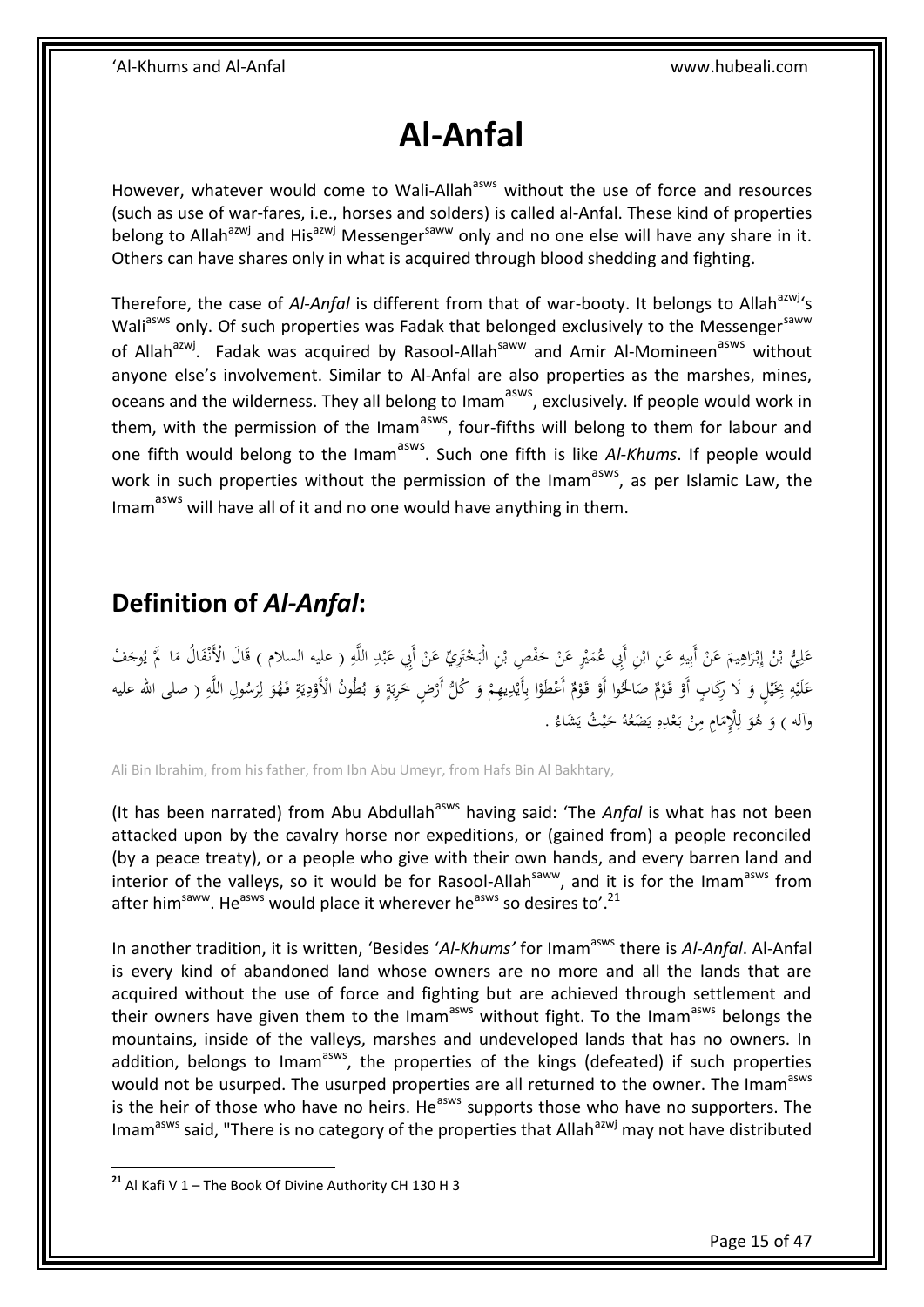and has given every rightful person his or her rights of the general of particular nature of the needy and the destitute and all categories of people.<sup>'22</sup> (Hadith is given in Appendix III)

َ عَلِيُّ بْنُ إِبْرَاهِيمَ عَنْ أَبِيهِ عَنِ ابْنِ أَبِي عُمَيْرٍ عَنْ شُعَيْبِ عَنْ أَبِي الصَّبَّاحِ قَالَ قَالَ لِي أَبُو عَبْدِ اللَّهِ ( عليه السلام ) نَحْنُ قَوْمٌ فَرَضَ<br>يَرْضُحُ الْجَمَعِينَ مِنْ أَبِيهِ عَنِ ابْنِ َ َ ْ **:** ي َ ْ َ ْ د<br>ا ِ ِ<br>پ ْ ا ِ َ .<br>أ إ ب ِ َ ْ ِ ِ ْ ب اللَّهُ طَاعَتَنَا لَنَا الْأَنْفَالُ وَ لَنَا صَفْوُ الْمَالِ .<br>. َ  $\overline{\phantom{a}}$ :<br>ا َ .<br>م :<br>ا ن ٔ<br>ا

Ali Bin Ibrahim, from his father, from Ibn Abu Umeyr, from Shuayb, from Abu Al Sabbah who said,

'Abu Abdullah<sup>asws</sup> said: 'We<sup>asws</sup> are a people, Allah<sup>azwj</sup> has Necessitated obedience to us<sup>asws</sup>. For us<sup>asws</sup> is the Anfal and for us<sup>asws</sup> is the clean wealth'.<sup>23</sup>

## <span id="page-15-0"></span>**Property left behind by Someone without inheritor goes to Imamasws :**

َ عِدَّةٌ مِنْ أَصْحَابِنَا عَنْ أَحْمَدَ بْنِ مُحَمَّدٍ عَنِ الْحُسَيْنِ بْنِ سَعِيدٍ عَنِ الْقَاسِمِ بْنِ مُحَمَّدٍ عَنْ رِفَاعَةَ عَنْ أَبَانِ بْنِ تَغْلِبَ عَنْ أَبِي عَبْدِ اللَّهِ (<br>. .<br>-<br>-**ٍ** ْ .<br>أ َ **ٍ** ِ  $\overline{a}$ ْ ب د<br>ا **ٍ** ْ ب **ـ** ْ .<br>. ن :<br>پا َ ْ ِ ِ ِ<br>ٍ ِ ْ ب َ ْ َ .<br>. **ٔ** ب با<br>ا .<br>-<br>-َ َ عليه السلام ) فِي الرَّجُلِ يَمُوتُ لَا وَارِثَ لَهُ وَ لَا مَوْلَى قَالَ هُوَ مِنْ أَهْلِ هَذِهِ الْآيَةِ يَسْئَلُونَكَ عَنِ الْأَنْفالِ . ْ  $\overline{\phantom{a}}$ َ َ َ َ **ٔ** ي ِ يا<br>ا ِ ِ **م** å<br>. .<br>-<br>-ِ و<br>د

A number of our companions, from Ahmad Bin Muhammad, from Al Husayn Bin Saeed, from Al Qasim Bin Muhammad, from Rifa'at, from Aban Bin Taghlub,

(It has been narrated) from Abu Abdullah<sup>asws</sup> regarding the man who is dying and there is no inheritor for him, nor a master. He<sup>asws</sup> said: 'He would be from the rightful ones of this Verse *They are asking you about the spoils of war [8:1]'*.<sup>24</sup>

<sup>&</sup>lt;sup>22</sup> Al-Kafi, Chapter 130, Tradition no. 4.

**<sup>23</sup>** Al Kafi V 1 – The Book Of Divine Authority CH 130 H 17

**<sup>24</sup>** Al Kafi V 1 – The Book Of Divine Authority CH 130 H 18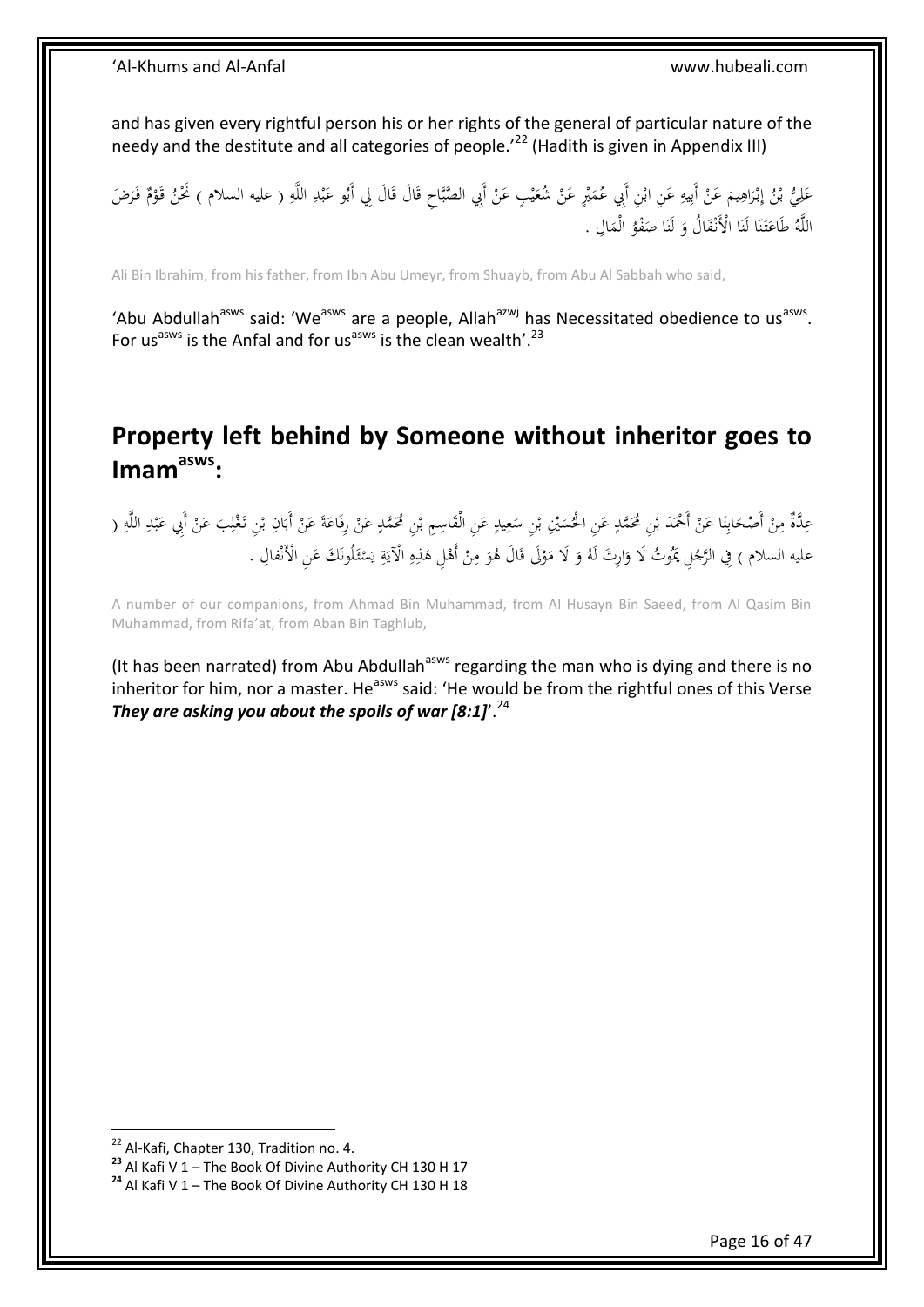# **Additional Ahadith on** *Al-Khums*

<span id="page-16-0"></span>ي ِ عَلِيُّ بْنُ إِبْرَاهِيمَ عَنْ أَبِيهِ عَنْ حَمَّادِ بْنِ عِيسَى عَنْ إِبْرَاهِيمَ بْنِ عُمَرَ الْيَمَانِيِّ عَنْ أَبَانِ بْنِ أَبِي عَيَّاشٍ عَنْ سُلَيْمِ بْنِ قَيْسٍ قَالَ سَمِعْتُ<br>-َ .<br>. إ ب ِ َ ي َ **ٔ** ب با<br>ا ْ **ै** ا:<br>ا ر<br>ا  $\overline{\phantom{a}}$ ْ ب ا ِ َ .<br>. ِ إ ْ  $\ddot{\phantom{0}}$ ْ ب **∶** ِ ِ<br>پ ْ اً َ ْ ي َ **ٔ** ْ أَمِيرَ الْمُؤْمِنِينَ ( عليه السلام ) يَقُولُ نَحْنُ وَ اللَّهِ الَّذِينَ عَنَى اللَّهُ بِذِي الْقُرْبَى الَّذِينَ قَرَنَهُمُ اللَّهُ بِنَفْسِهِ وَ نَبِيِّهِ ( صلى اللَّه عليه وآله )<br>. ِ ب .<br>ئ َ ِ ِ َ ً ِ ن **∕** ْ  $\overline{\phantom{a}}$ ِ ⊿<br>≀ ي ِ ب نې<br>: ن َ ِ .<br>ا ِّ ب َ َ ِ َ  $\ddot{\phantom{0}}$ فَقَالَ ما أَفاءَ اللَّهُ عَلَى رَسُولِهِ مِنْ أَهْلِ الْقُرى فَلِلَّهِ وَ لِلرَّسُولِ وَ لِذِي الْقُرْبِى وَ الْيَتامى وَ الْمَساكِينِ مِنَّا خَاصَّةً وَ ۖ لَمْ يَجْعَلْ لَنَا سَهْماً َ .<br>: َ ِ ِ ل َ ِ ل َ ِم<br>ٍ ِ ني<br>أ å<br>. ْ **∕** ً ِ َ َ </sub> ِ<br>مُ ْ <u>ٔ</u> **أ** َ َ ِم<br>ِ ِ  $\overline{\phantom{a}}$ ٔ<br>أ فِي الصَّدَقَةِ أَكْرَمَ اللَّهُ نَبِيَّهُ وَ أَكْرَمَنَا أَنْ يُطْعِمَنَا أَوْسَاخَ مَا فِي أَيْدِي النَّاسِ .<br>\* ِ **ٔ**  $\overline{\phantom{a}}$ َ  $\ddot{\phantom{0}}$ .<br>. ن َ ِ<br>و .<br>. ن َ َ َ ي ֺ֧֦֧֦֧<u>֓</u> ب :<br>; ن َ َ ;  $\overline{\phantom{a}}$ 

Ali Bin Ibrahim, from his father, from Hammad Bin Isa, from Ibrahim Bin Umar Al Yamani, from Aban Bin Abu Ayyash, from Suley Bin Qays who said,

'I heard Amir Al-Momineen<sup>asws</sup> saying: 'By Allah<sup>azwj</sup>! We (Imams<sup>asws</sup>) are those Allah<sup>azwj</sup> Meant by the 'near of kin' whom Allah<sup>azwj</sup> has Paired with Himself<sup>azwj</sup> and His<sup>azwj</sup> Prophet<sup>saww</sup>, so He<sup>azwj</sup> Said [59:7] Whatever Allah has restored to His Rasool from the people of the *towns, it is for Allah and for the Rasool, and for the near of kin and the orphans and the*  needy from us<sup>asws</sup> in particular, and He<sup>azwj</sup> did not Make for us<sup>asws</sup> a share in the charities. Allah<sup>azwj</sup> is more Honourable with His<sup>azwj</sup> Prophet<sup>saww</sup> and more Honourable with us<sup>asws</sup> than that He<sup>azwj</sup> should Feed us<sup>asws</sup> the grime what is in the hands of the people'.<sup>25</sup>

الْحُسَيْنُ بْنُ مُحَمَّدٍ عَنْ مُعَلَّى بْنِ مُحَمَّدٍ عَنِ الْوَشَّاءِ عَنْ أَبَانٍ عَنْ مُحَمَّدِ بْنِ مُسْلِمٍ عَنْ أَبِي جَعْفَوٍ ( عليه السلام ) فِي قَوْلِ اللَّهِ تَعَالَى<br>يَر مَسْنَةُ الْجَمَّدِ عَنْ مُعَلَّى بْنِ .<br>-<br>-ِ **ٔ** ْ ب ∫<br>∙ .<br>-<br>-.<br>ا ْ ِ َ َ **ٍ** ْ َ :<br>.<br>. **ٍ** َ <u>ٔ</u> ْ ْ وَ اعْلَمُوا أَنَّمَا غَنِمْتُمْ مِنْ شَيْءٍ فَأَنَّ لِلَّهِ خُمْسَهُ وَ لِلرَّسُولِ وَ لِذِي الْقُرْبِى قَالَ هُمْ قَرَابَةُ رَسُولِ اللَّهِ ( صلى الله عليه وآله ) وَ الْحُمُسُ<br>يَرْمَعُوا أَمَّا غَنِمْتُمْ مِنْ شَيْءٍ فَ ِ <sup>(</sup> ت ا<br>ا ِ. ر<br>أ ٍ<br>ب َ ِ َ َ َ ْ َ ِ ِ ل َ Į ل َ  $\ddot{\phantom{0}}$ ِ ڶ ن<br>ا **ٍ** لَ َ لِلَّهِ وَ لِلرَّسُولِ وَ لَنَا . Į ل َ ِ ٍ<br>ا :<br>. ن

Al Hassan Bin Muhammad, from Moalla Bin Muhammad, from Al Washha, from Aban, from Muhammad Bin Muslim,

(It has been narrated) from Abu Ja'far<sup>asws</sup> regarding the Words of Allah<sup>azwj</sup> the Exalted *[8:41] And know that whatever war booty you gain, a fifth of it is for Allah and for the Rasool*  and for the near of kin. He<sup>asws</sup> said: 'They are the near of kin of Rasool-Allah<sup>saww</sup>, and the fifth is for Allah<sup>azwj</sup> and for His<sup>azwj</sup> Rasool<sup>saww</sup> and for us<sup>asws</sup>'.<sup>26</sup>

#### <span id="page-16-1"></span>**There is no Zakāt on Al-Khums Property:**

Imam<sup>asws</sup> say, in a tradition,

-

'There is no Zakāt on Al-Khums property. It is because the shares of the needy from the masses are placed in the properties of the people in eight categories. No one of the needy in the masses is left out. The needy from the relatives of the Messenger of Allah have their

**<sup>25</sup>** Al Kafi V 1 – The Book Of Divine Authority CH 130 H 1

**<sup>26</sup>** Al Kafi V 1 – The Book Of Divine Authority CH 130 H 2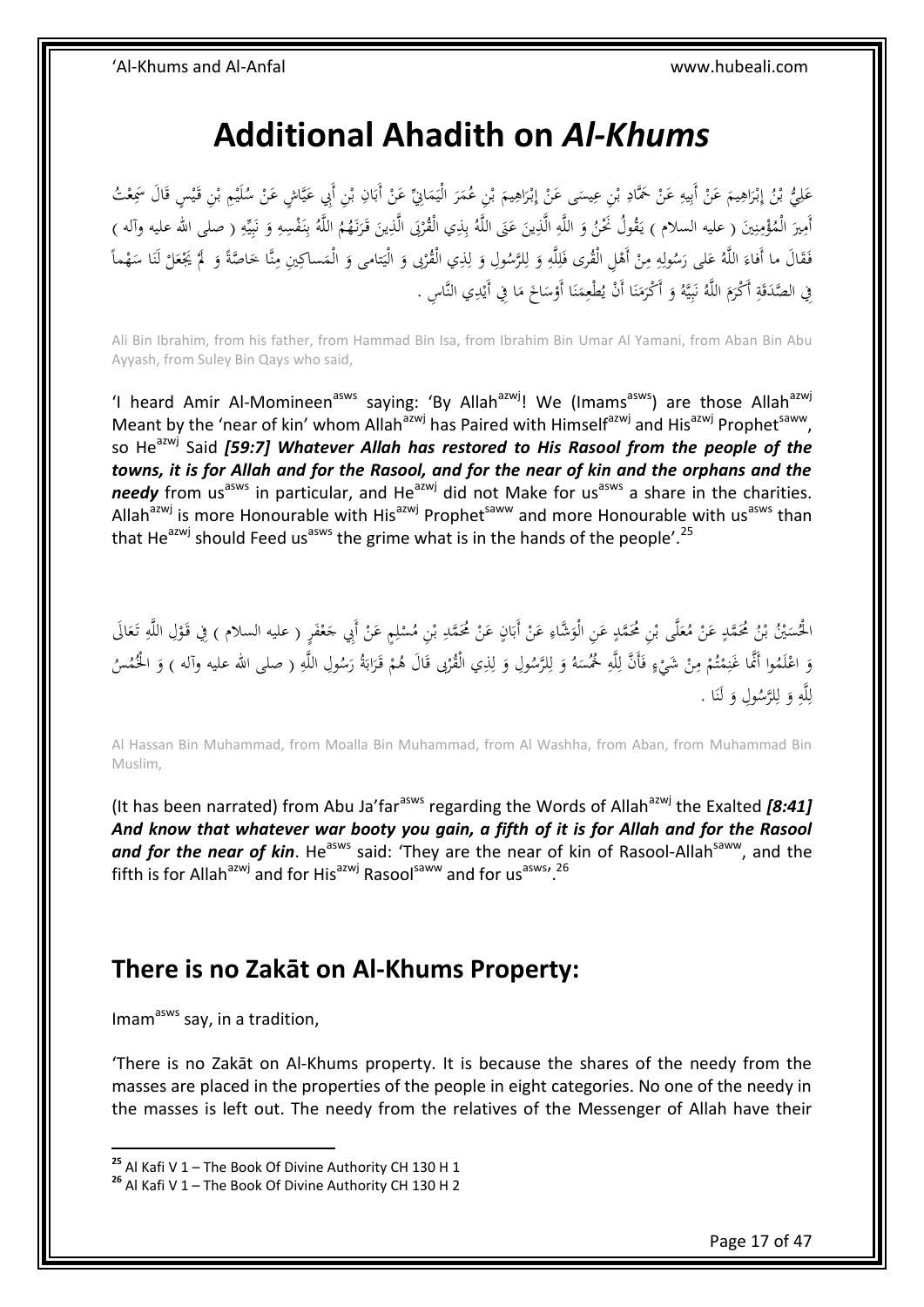share in the fifty percent of Al-Khums. This suffices them and they do not need the charities of the masses. In this way the system neither leaves needy among the masses nor of the relatives of the Messenger<sup>saww</sup> of Allah<sup>azwj</sup> without proper coverage and welfare. Hence, all the basic requirements are met (respectfully). For this reason there is no tax on the properties of the Holy Prophet<sup>saww</sup> or Wali<sup>asws</sup> (Leadership with Divine Authority). It is because for all kinds of needs there are resources in the system to facilitate them. There are responsibilities as well as the rights. $127$  (see the Hadith in Appendix III).

### <span id="page-17-0"></span>**What is Al-Khums Payable on?**

There are several traditions of Masomeen<sup>asws</sup> on what should be considered under Al-Khums, we present below these traditions:

Ali ibn Ibrahim ibn Hashim has narrated from his father, who from Hammad ibn 'Isa, who from certain persons of our people, who from the virtuous servant of Allah<sup>azwj</sup> who has said the following.

"Al-Khums (one fifth) is due on five categories of properties. (1) Cattle; (2) Properties acquired from diving into deep waters; (3) The treasures; (4) The mines; and (5) Salts. On each of these categories Al-Khums is due; one fifth is distributed just as Allah<sup>azwj</sup> has asked for. The remaining four portions are to be distributed among those who have taken part in the actual fighting or those lending support behind the front. (See the complete Hadith in Appendix III)

عَلِيُّ بْنُ إِبْرَاهِيمَ بْنِ هَاشِمٍ عَنْ أَبِيهِ عَنِ ابْنِ أَبِي عُمَيْرٍ عَنْ جَمِيلِ بْنِ دَرَّاجٍ عَنْ مُحَمَّدِ بْنِ مُسْلِمٍ عَنْ أَبِي جَعْفَوٍ ( عليه السلام ) أَنَّهُ **ٔ** ب ِ .<br>-<br>-ْ ْ **ै** ْ د<br>ا ِ ِ ْ ا<br>ا ْ ب اً ِ َ .<br>أ إ ب ِ َ .<br>م ْ َ .<br>-<br>-ِ **ٔ** ا َ سُئِلَ عَنْ مَعَادِنِ الذَّهَبِ وَ الْفِضَّةِ وَ الْحَدِيدِ وَ الرَّصَاصِ وَ الصُّفْرِ فَقَالَ عَلَيْهَا الْحُمُسُ .<br>.  $\ddot{\phantom{0}}$ َ ِ ِ .<br>. َ  $\ddot{\epsilon}$ ِ َ م<br>ا ∫<br>∹ َ ا<br>ا ْ  $\zeta$ ِ<br>ب ئ َ ْ َ ِ<br>مُ .<br>أ ل

Ali Bin Ibrahim Bin Hashim, from his father, from Ibn Abu Umeyr, from Jameel Bin Darraj, from Muhammad Bin Muslim,

(It has been narrated) from Abu Ja'far<sup>asws</sup> having been asked about the mines of gold, and the silver, and the iron, and the brass, and the zinc. So he<sup>asws</sup> said: 'Upon it is the Khums (the fifth $y^2$ .<sup>28</sup>

عَلِيُّ بْنُ إِبْرَاهِيمَ عَنْ أَبِيهِ عَنِ ابْنِ أَبِي عُمَيْرٍ عَنِ الْحُسَيْنِ بْنِ عُثْمَانَ عَنْ سَمَاعَةَ قَالَ سَأَلْتُ أَبَا الْحَسَنِ ( عليه السلام ) عَنِ الْحُمُسِ<br>- $\ddot{\phantom{0}}$ َ <u>ة</u> َ ا<br>ا **ै** ث **ٔ** ب َ ْ ا<br>ا ْ َ ِ ِ<br>پ ْ ا ِ َ .<br>أ ׀<sub>֡</sub> إ ب ِ َ  $\ddot{\phantom{0}}$  َ **ء** فَقَالَ فِي ݣَالِّ مَا أَفَادَ النَّاسُ مِنْ قَلِيلٍ أَوْ كَثِيرٍ . ڹ <u>ٔ</u> ِ ن<br>أ ْ **∕** ا<br>ا ن<br>أ ا<br>ا .<br>أ

Ali Bin Ibrahim, from his father, from Ibn Abu Umeyr, from Al Husayn Bin Usman, from Sama'at who said,

'I asked Abu Al-Hassan<sup>asws</sup> about the Khums, so he<sup>asws</sup> said: 'In everything what the people profit from a little or a lot'.<sup>29</sup>

 $^{27}$  Al-Kafi, Chapter 130, and extract from Tradition no. 4.

**<sup>28</sup>** Al Kafi V 1 – The Book Of Divine Authority CH 130 H 8

**<sup>29</sup>** Al Kafi V 1 – The Book Of Divine Authority CH 130 H 11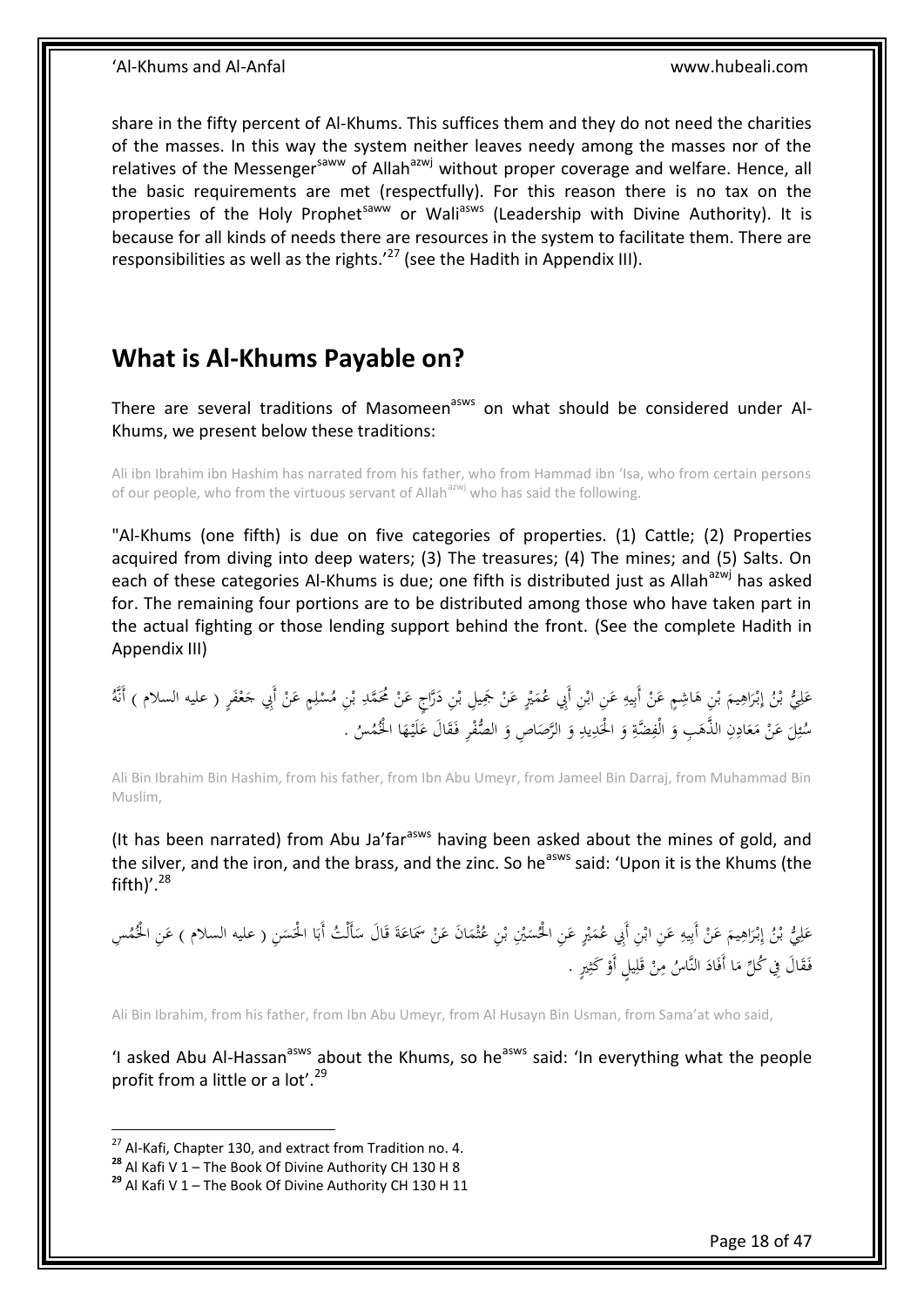لِّ َ عِدَّةٌ مِنْ أَصْحَابِنَا عَنْ أَحْمَدَ بْنِ مُحَمَّدِ بْنِ عِيسَى بْنِ يَزِيدَ قَالَ كَتَبْتُ لِحُعِلْتُ لَكَ الْفِدَاءَ تُعَلِّمُنِي مَا الْفَائِدَةُ وَ مَا حَدُّهَا رَأْيَكَ أَبْقَاك<br>ِ ا<br>ا ِ  $\overline{\mathsf{l}}$ ِ ب ِ<br>أ َ ٔ<br>ا  $\ddot{ }$ **ٔ**  $\ddot{\phantom{0}}$ **ٔ** ب ِ **ٔ** ب **ـ** ْ .<br>. ن ِ َ ْ ِ **ٔ** ر<br>ا َ َ  $\overline{\phantom{a}}$ َ .<br>ا ِ<br>ئا .<br>م  $\overline{\phantom{a}}$ اللَّهُ تَعَالَى أَنْ تَمُّنَّ عَلَيَّ بِبَيَانِ ذَلِكَ لِكَيْلَا أَكُونَ مُقِيماً عَلَى حَرَامٍ لَا صَلَاةَ لِي وَ لَا صَوْمَ فَكَتَبَ الْفَائِدَةُ مِمَّا يُفِيدُ إِلَيْكَ فِي بِحَارَةٍ مِنْ َ .<br>م َ َ <u>ٔ</u>  $\overline{a}$ َ ة<br>م  $\overline{\phantom{a}}$ َ َ َ .<br>مُ **ٔ** رُ ِ ا<br>ا ي  $\ddot{\phantom{0}}$ ِ ب َ .<br>-<br>-**∫** َ ٔ. َ اٍٰ إ ِ ِ ٔ<br>ا ِ<br>ئا رِجْهَا وَ حَرْثٍ بَعْدَ الْغَرَامِ أَوْ جَائِزَةٍ . :<br>نم ؚ<br>ئۆ َ َ <u>ً</u> ْ َ .<br>.<br>. َ َ  $\Leftrightarrow$ 

A number of our companions, from Ahmad Bin Muhammad Bin Isa Bin Yazeed who said,

'I wrote, 'May I be sacrificed for you<sup>asws</sup>! Teach me what is a profit and what are its limits in your<sup>asws</sup> view. May Allah<sup>azwj</sup> Exalted Keep you<sup>asws</sup> remaining, if you<sup>asws</sup> could favour upon me with an explanation of that, perhaps I might be staying upon a Prohibition, there neither being a Salat for me nor a Soam (Accepted)'. So he<sup>asws</sup> wrote: 'The profit is what is gained to you during a trade, from its profits and farming, after the (payment of) the taxes or allowances'.<sup>30</sup>

عِدَّةٌ مِنْ أَصْحَابِنَا عَنْ أَحْمَدَ بْنِ مُحَمَّدٍ عَنِ ابْنِ أَبِي نَصْرٍ قَالَ كَتَبْتُ إِلَى أَبِي جَعْفَرٍ ( عليه السلام ) الْحُمُسُ أُخْرِجُهُ قَبْلَ الْمَقُونَةِ أَوْ<br>وَمَنْ أَصْحَابِنَا عَنْ أَحْمَدَ بْنِ مُحَمَ ُمُ<br>م ْ َ ׀<sub>֡</sub> ب ِ<br>أ َ ْ َ **ٍ** ْ ب ٔ<br>ا ْ ٔ<br>ا ن :<br>با َ ْ ِ ْ أ <u>ہ</u> م<br>م  $\overline{\phantom{a}}$  $\overline{\phantom{0}}$ ب َ ْ بَعْْدَ الْمَثُونَةِ فَكُتَبَ بَعْدَ الْمَثُونَةِ .  $\ddot{\epsilon}$ م<br>م َ **ـ** ْ َ َ  $\ddot{\epsilon}$ ئ ا<br>ا **ـ** و<br>ا َ

A number of our companions, from Ahmad Bin Muhammad, from Ibn Abu Nasr who said,

'I wrote to Abu Ja'far<sup>asws</sup>, 'The Khums, shall I extract it before the provisions or after the provisions?' So he<sup>asws</sup> wrote: 'After the provisions'.<sup>31</sup>

َ أَحْمَدُ بْنُ مُحَمَّدٍ عَنْ عَلِيِّ بْنِ الْحَكَمِ عَنْ عَلِيٍّ بْنِ أَبِي حَمْزَةَ عَنْ أَبِي بَصِيرٍ عَنْ أَبِي جَعْفَوٍ ( عليه السلام ) قَالَ كُلُّ شَيْءٍ قُوتِلَ عَلَيْهِ ْ **ٍ** ب ْ َ .<br>م ْ َ ْ َ ْ َ ْ ب ِ َ ْ .<br>. ْ ب ِ ِ ْ َ َ ِ<br>نا ٍ َ عَلَى شَهَادَةِ أَنْ لَا إِلَهَ إِلَّا اللَّهُ وَ أَنَّ مُحَمَّداً رَسُولُ اللَّهِ فَإِنَّ لَنَا خُمُسَهُ وَ لَا يَحِلُّ لِأَحَدٍ أَنْ يَشْتَرِيَ مِنَ الْحُمُسِ شَيْئاً حَتَّى يَصِلَ إِلَيْنَا  $\ddot{\phantom{0}}$ .<br>. ِ ٍ<br>أ ِ َ َ إ َ ِ  $\ddot{\vec{c}}$ ا<br>ا  $\Leftrightarrow$ َ ن ْ ًاٍ<br>ٍٍٍٍٍٍٍٍٍٍٍٍٍٍٍٍٍٍٍٍٍٍٍٍٍٍ إ ٍ<sup>ا</sup> با<br>∶ َ .<br>: <u>:</u> **∕** َ ا<br>أ **ٍ** َ حَقَّنَا . :<br>. َ

Ahmad Bin Muhammad, from Ali Bin Al Hakam, from Ali Bin Abu Hamza, from Abu Baseer,

(It has been narrated) from Abu Ja'far<sup>asws</sup> having said: 'Everything fought over upon the testimony that there is no god except for Allah<sup>azwj</sup> and that Muhammad<sup>saww</sup> is Rasool-Allah<sup>saww</sup>, so it's fifth would be for us<sup>asws</sup>, and it is not Permissible for anyone that he buys anything from the fifth (Khums) until he sends across our<sup>asws</sup> rights to us<sup>asws, 32</sup>

عَلِيُّ بْنُ إِبْرَاهِيمَ عَنْ أَبِيهِ عَنِ ابْنِ أَبِي عُمَيْرٍ عَنْ حَمَّادٍ عَنِ الْحُلَمِيِّ عَنْ أَبِي عَبْدِ اللَّهِ ( عليه السلام ) عَنِ الْكُنْزِ كَمْ فِيهِ قَالَ الْحُمْسُ وَ<br>. ً ِ .<br>. ب َ .<br>.<br>. لم.<br>أ َ َ **∶** ْ **ै** ْ َ ِ ِ ْ ا ِ َ .<br>أ ِ إ ب <u>ِ</u> َ َ َ ً ِ ْ **:** َ َ عَنِ الْمَعَادِنِ كَمْ فِيهَا قَالَ الْخُمُسُ وَ كَذَلِكَ الرَّصَاصُ وَ الصُّفْرُ وَ الْحُدِيدُ وَ كُلُّ مَا كَانَ مِنَ الْمَعَادِنِ يُؤْخَذُ مِنْهَا مَا يُؤْخَذُ مِنَ<br>\*  $\overline{\phantom{a}}$ ِ َ َ  $\triangleleft$ ِ ْ ِ َ ا<br>ا َ َ ِ َ  $\overline{\phantom{a}}$ َ ِ َ **∶** َ  $\overline{a}$ َ ٍ<br>∧ ا<br>ا َ ِ **ٔ** َ الذَّهَبِ وَ الْفِضَّةِ . ; ِ َ ٔ<br>م

Ali Bin Ibrahim, from his father, from Ibn Abu Umeyr, from Hammad, from Al Halby,

(It has been narrated) from Abu Abdullah $^{35W5}$  about the treasure, 'How much (is due) regarding it?' He<sup>asws</sup> said: 'The one-fifth'. And (I asked) about the mines, 'How much (is due)

**<sup>30</sup>** Al Kafi V 1 – The Book Of Divine Authority CH 130 H 12

**<sup>31</sup>** Al Kafi V 1 – The Book Of Divine Authority CH 130 H 13

**<sup>32</sup>** Al Kafi V 1 – The Book Of Divine Authority CH 130 H 14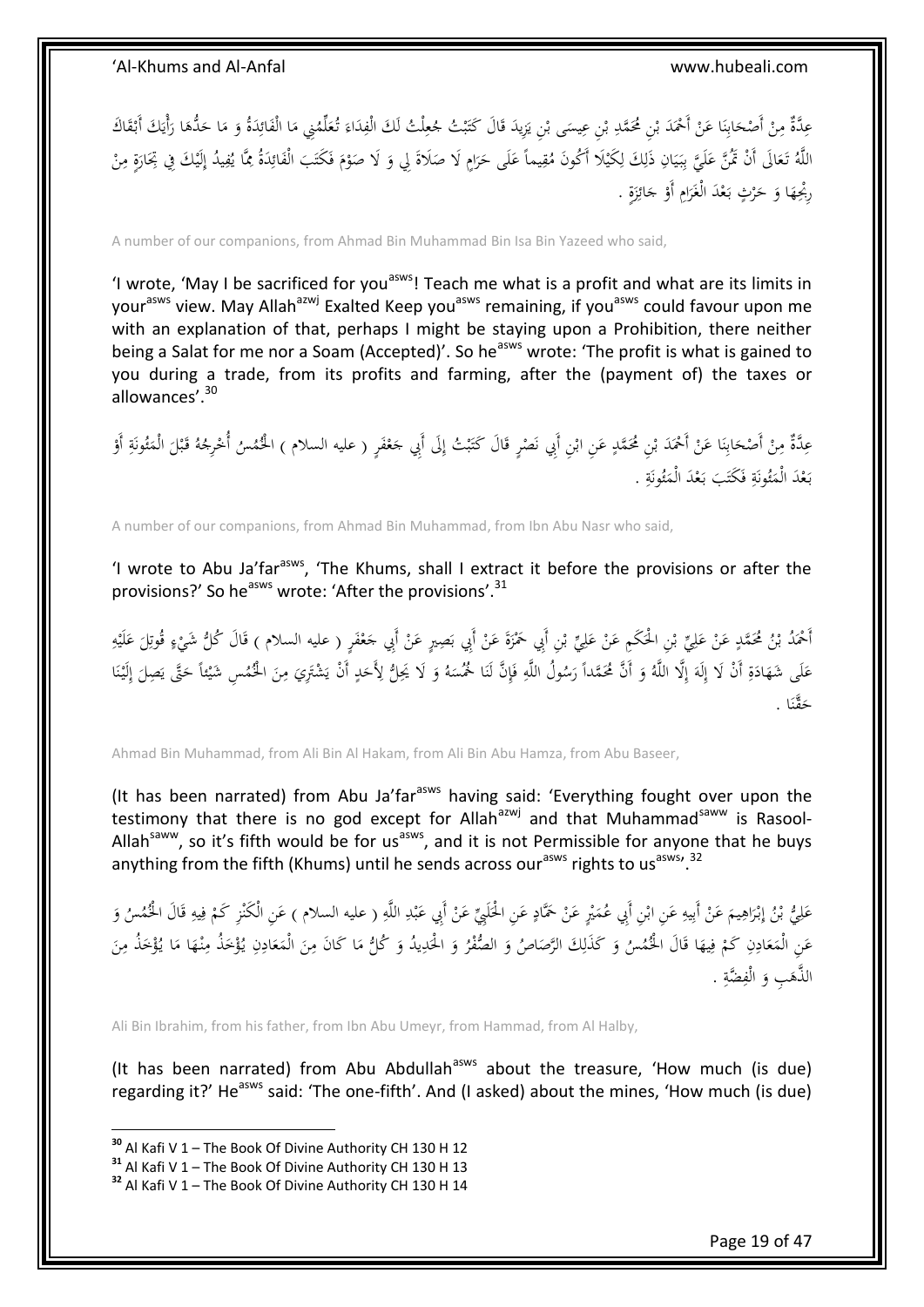regarding it?' He<sup>asws</sup> said: 'The one-fifth; and similar to that are the lead, and the zinc, and the iron, and everything what was in the mine there would be taken from it what would be taken from the gold and the silver'.<sup>33</sup>

ِ مُحَمَّدُ بْنُ يَحْيَى عَنْ مُحَمَّدِ بْنِ الْحُسَيْنِ عَنْ أَحْمَدَ بْنِ مُحَمَّدِ بْنِ أَبِي نَصْرٍ عَنْ مُحَمَّدِ بْنِ عَلِيٍّ عَنْ أَبِي الْحَسَنِ ( عليه السلام ) قَالَ سَأَلْتُهُ<br>. َ **ٔ** ب ِ .<br>.<br>. ْ ب ِ ْ ب **ـ** :<br>.<br>. ْ ب ِ ْ َ ب **ـ** َ  $\ddot{\phantom{0}}$ .<br>-<br>-.<br>ا عَمَّا يُخْرَجُ مِنَ الْبَحْرِ مِنَ اللُّؤْلُوْ وَ الْيَاقُوتِ وَ الزَّبَرْجَدِ وَ عَنْ مَعَادِنِ الذَّهَبِ وَ الْفِضَّةِ مَا فِيهِ قَالَ إِذَا بَلَغَ ثَمَّهُ دِينَاراً فَفِيهِ الْحُمُسُ . َ ا<br>ا َ ٔ<br>نر َ **∕** ْ َ **∕** ً ِ  $\frac{1}{2}$ .<br>. ِ َ َ ِ َ ِم<br>ٍ ٍ<br>فر  $\overline{a}$ ة<br>إ ∫<br>∫ َ ۵<br>ا ∫<br>∹ َ ا<br>ا ْ َ ِ َ

Muhammad Bin Yahya, from Muhammad Bin Al Husayn, from Ahmad Bin Muhammad Bin Abu Nasr, from Muhammad Bin Ali,

(It has been narrated) from Abu Al-Hassan<sup>asws</sup>, said, 'I asked about what comes out from the sea, from the pearls and the sapphire and the aquamarine, and from the mines, the gold and the silver, what (is due) regarding it?' He $^{asws}$  said: 'When its prices reach a Dinar, so regarding it is the Khums (fifth)'. $34$ 

عَلِيٌّ عَنْ أَبِيهِ عَنِ ابْنِ أَبِي عُمَيْرٍ عَنْ حَمَّادٍ عَنِ الْحَلَمِيِّ قَالَ سَأَلْتُ أَبَا عَبْدِ اللَّهِ ( عليه السلام ) عَنِ الْعَنْبَرِ وَ غَوْصِ اللَّؤْلُؤِ فَقَالَ ( ِ ِ **ٔ** ب َ با<br>ا  $\ddot{\phantom{0}}$ َ ل<br>: َ د<br>ا **∶** ْ ا<br>ا ْ گ<br>ا ِ ِ ْ ِ َ لُ ْ ْ َ יִ<br>: ن َ َ عليه السلام ) عَلَيْهِ الْخُمُسُ .<br>-ِ **ٔ** َ

Ali, from his father, from Ibn Abu Umeyr, from Hammad, from Al Halby who said,

'I asked Abu Abdullah<sup>asws</sup> about the ambergris (corral) and diving for pearls, so he<sup>asws</sup> said: 'Upon it is the Khums (fifth)'. $35$ 

#### <span id="page-19-0"></span>**How to Calculate** *Al-Khums***:**

سَهْلٌ عَنْ إِبْرَاهِيمَ بْنِ مُحَمَّدٍ الْهَمَذَانِيِّ قَالَ كَتَبْتُ إِلَى أَبِي الْحُسَنِ ( عليه السلام ) أَقْرَأَنِي عَلِيُّ بْنُ مَهْزِيَارَ كِتَابَ أَبِيكَ ( عليه السلام<br>ِ َ َ ا<br>ا **ٍ** ْ ب ا ِ َ ْ إ ْ  $\overline{a}$ ي ِ<br>بہ <u>ً</u> ت َ پا<br>: ْ  $\overline{\phantom{a}}$ ب ِ َ َ  $\ddot{\phantom{0}}$ ׀<sub>֟</sub> ب <u>َ</u> ْ ِّ فِيمَا أَوْجَبَهُ عَلَى أَصْحَابِ الضِّيَاعِ نِصْفُ السُّلُسِ بَعْدَ الْمَثُونَةِ وَ أَنَّهُ لَيْسَ عَلَى مَنْ لَمْ تَقْمْ ضَيْعَتُهُ بِمَثْونَتِهِ نِصْفُ السُّلُسِ وَ لَا .<br>-<br>-ا<br>ا َ .<br>-َ *<u>a</u>* م<br>م  $\overline{\phantom{a}}$ .<br>-ْ ٔ. ِ **:** َ َ .<br>ا ب َ َ ِ و<br>م ءُ<br>ا ِ ت َ ْ َ ِ<br>با ن<br>ب ⊿<br>≀ ِ ت ؚڹ<br>ؖ  $\ddot{\epsilon}$ غَيْرُ ذَلِكَ فَاخْتَلَفَ مَنْ قِبَلْنَا فِي ذَلِكَ فَقَالُوا يَجِبُ عَلَى الضِّيَاعِ الْخُمُسُ بَعْدَ الْمَثُونَةِ مَثُونَةِ الضَّيْعَةِ وَ خَرَاجِهَا لَا مَثُونَةِ الرَّجُلِ وَ<br>. و<br>م ا<br>ا ِ ئ ٍ<br>م  $\overline{\phantom{a}}$ ْ َ ا<br>ا َ نم<br>عم ِ :<br>ا  $\ddot{\cdot}$ ِ ْ َ َ : ْ َ ِ **ٔ** َ ٍ<br>ق و<br>م  $\overline{a}$ َ َ َ َ **a** َ ْ عِيَالِهِ فَكَتَبَ ( عليه السلام ) بَعْدَ مَثْونَتِهِ وَ مَثْونَةِ عِيَالِهِ وَ بَعْدَ خَرَاجِ السُّلْطَانِ . و<br>م ا<br>ا ْ َ َ ِ l **:** ي ِ َ َ ْ ٔ. َ ِ ِ ا<br>ا ي **a** ر<br>م ً<br>ا َ ِ ِ. ت ؚڹ<br>ؙ

Sahl, from Ibrahim Bin Muhammad Al Hamdany who said,

'I wrote to Abu Al-Hassan<sup>asws</sup>, 'Ali Bin Mahziyar read out a letter of your<sup>asws</sup> father<sup>asws</sup> to me regarding what is Obligated upon the owner of the estate as being half of the sixth, and that there isn't upon the one who oversees his estate with his expenses, neither half of the sixth nor other than that. So the ones before us differed in regards to that and they said, 'The Khums is Obligated upon the estate after the expenditure, the expenses of the estate and its yield, not the expenses of the man and his dependants'. So he<sup>asws</sup> wrote to him, 'After its

**<sup>33</sup>** Al Kafi V 1 – The Book Of Divine Authority CH 130 H 19

**<sup>34</sup>** Al Kafi V 1 – The Book Of Divine Authority CH 130 H 21

**<sup>35</sup>** Al Kafi V 1 – The Book Of Divine Authority CH 130 H 28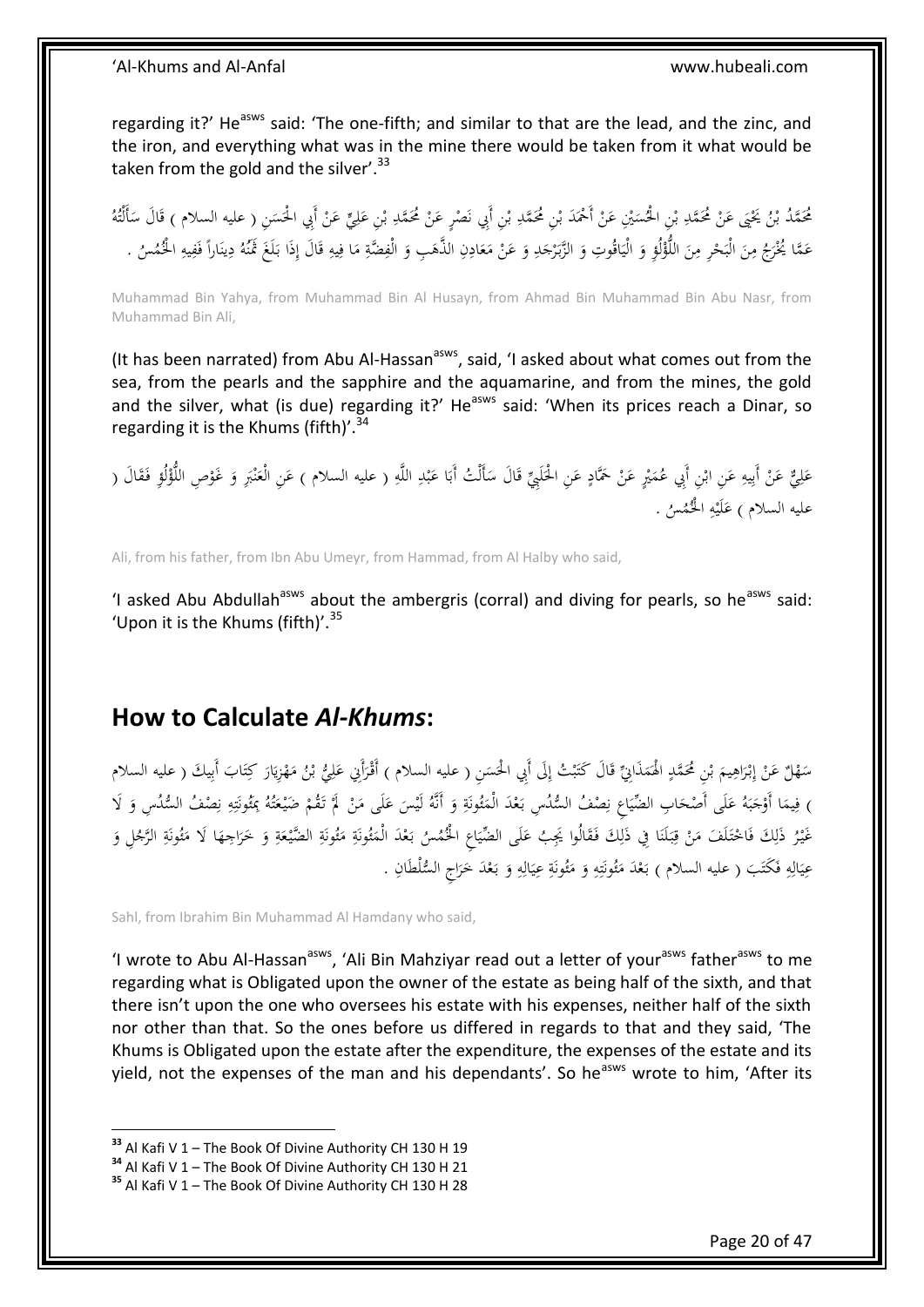expenditure and his expenditure and of his dependants, and after the taxation of the ruling authorities'.<sup>36</sup>

# <span id="page-20-0"></span>*Al-Khums* **is not Payable on Money Dedicated for Hajj or on the Recipient of** *Al-Khums***:**

ِ مُحَمَّدُ بْنُ الْحُسَيْنِ وَ عَلِيُّ بْنُ مُحَمَّدٍ عَنْ سَهْلِ بْنِ زِيَادٍ عَنْ عَلِيِّ بْنِ مَهْزِيَارَ قَالَ كَتَبْتُ إِلَيْهِ يَا سَيِّدِي رَجُلٌ دُفِعَ إِلَيْهِ مَالٌ يَحْجُ بِهِ هَلْ<br>مُحَمَّدُ بْنُ الْحُسَيْنِ وَ ب َ َ َ با<br>ا ْ ا<br>ا ْ ب ِ َ ْ .<br>; .<br>ا ْ ْ  $\ddot{\phantom{0}}$ **ٍ** ب ؚۣ<br>پ ر<br>ا َ ب ِ ي  $\ddot{\phantom{0}}$ ب<br>: ي ً ْ ْ ا<br>په ِ  $\overline{\phantom{a}}$ ً ْ ِ إ  $\zeta$ ِ عَلَيْهِ فِي ذَلِكَ الْمَالِ حِينَ يَصِيرُ إِلَيْهِ الْحُمُسُ أَوْ عَلَى مَا فَضَلَ فِي يَدِهِ بَعْدَ الْحَجِّ فَكَتَبَ ( عليه السلام ) لَيْسَ عَلَيْهِ الْحُمُسُ .<br>. َ :<br>أ .<br>ا ْ ٔ. ِ ُيا<br>ـ َ ا<br>ا َ <u>ٔ</u> ً ْ ِ إ َ َ ِ ِ ْ َ ا<br>په **ٔ** َ <u>َ</u>

Muhammad Bin Al Husayn, and Ali Bin Muhammad, from Sahl Bin Ziyad, from Ali Bin Mahziyar who said,

'I wrote to him<sup>asws</sup>, 'O my Master<sup>asws</sup>! A man is handed over some wealth to a man to perform Hajj with. Would there be the Khums (fifth) upon him in that wealth when it comes to him, or would it be upon what is excess after the performance of the Hajj?' So he<sup>asws</sup> wrote: 'There isn't the Khums upon it'.<sup>37</sup>

سَهْلُ بْنُ زِيَادٍ عَنْ مُحَمَّدِ بْنِ عِيسَى عَنْ عَلِيِّ بْنِ الْحُسَيْنِ بْنِ عَبْدِ رَبِّهِ قَالَ سَرَّحَ الرِّضَا ( عليه السلام ) بِصِلَةٍ إِلَى أَبِي فَكَتَبَ إِلَيْهِ أَبِي<br>.  $\zeta$  $\overline{a}$ َ ِ بو<br>به َ ِ ْ ب َ ْ ب **ٔ** ب ِ َ ْ  $\ddot{\phantom{0}}$ ْ ب ِ ْ **∶** َيا<br>: ب  $\overline{a}$ ِ ْ ِ إ َ ٍٍٍٍٍٍٍٍٍٍٍٍٍٍٍٍٍٍٍٍٍٍٍٍٍٍٍ إ  $\ddot{a}$ َ هَلْ عَلَيَّ فِيمَا سَرَّحْتَ إِلَيَّ خُمُسٌ فَكَتَبَ إِلَيْهِ لَا خُمُسَ عَلَيْكَ فِيمَا سَرَّحَ بِهِ صَاحِبُ الْحُمُسِ .<br>. .<br>-ِ **ٔ** ِ إ َ ِ  $\overline{a}$ **≀** ِ<br>فر د<br>ا **ٔ**  $\ddot{\phantom{0}}$ ِ ب  $\zeta$ ٔ<br>أ  $\overline{a}$ ِ

Sahl Bin Ziyad, from Muhammad Bin Isa, from Ali Bin Al Husayn Bin Abdul Rabbih who said,

'Al-Reza<sup>asws</sup> sent a monetary gift to my father, so my father wrote to him<sup>asws</sup>, 'Is there any Khums (payable) regarding what you<sup>asws</sup> sent to me?' He<sup>asws</sup> wrote to him: 'There is no Khums upon you regarding what owner of the Khums sends to you'.<sup>38</sup>

# <span id="page-20-1"></span>**The Rights of Wasiasws to Take the Best Portion from** *Al-Khums*

The properties of the best quality of such properties should go to Imam<sup>asws</sup>, as his<sup>asws</sup> portion, including the female slave, the best horse, the best cloths and other items that are liked and desired for. Such items go to him<sup>asws</sup> before the distribution and before the subtraction of Al-Khums. <sup>39</sup> (See complete Hadith Appendix III)

Imam<sup>asws</sup> will pay for and maintain properties (from Khums), the causes where he<sup>asws</sup> would need to pay such as grants to people who are inclined to the system of faith. If anything would be left extra then Al-Khums is taken out there from and is distributed to the causes

-

**<sup>36</sup>** Al Kafi V 1 – The Book Of Divine Authority CH 130 H 24

**<sup>37</sup>** Al Kafi V 1 – The Book Of Divine Authority CH 130 H 22

**<sup>38</sup>** Al Kafi V 1 – The Book Of Divine Authority CH 130 H 23

 $39$  Al-Kafi, Chapter 130, and extract from Tradition no. 4.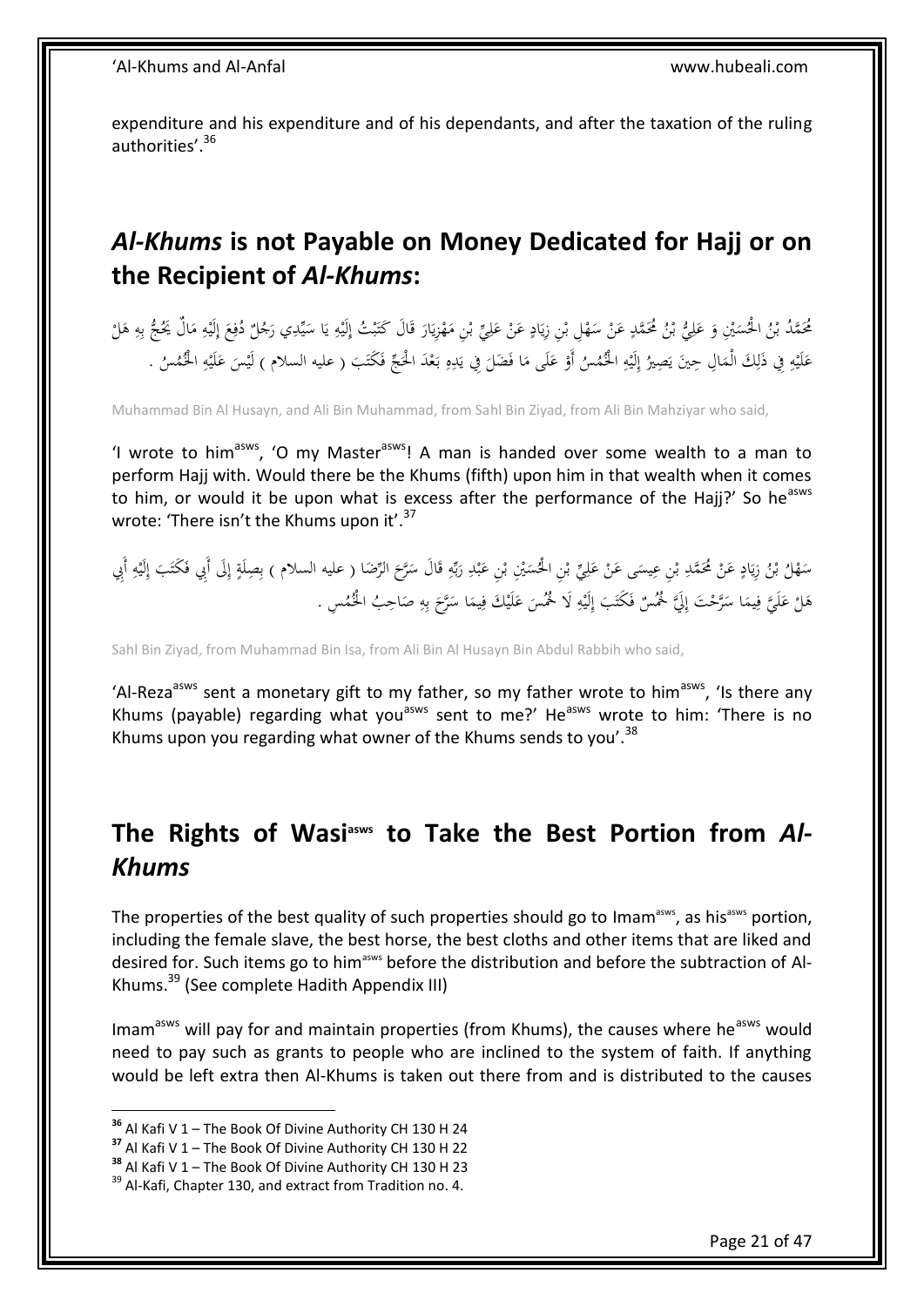for which it is. If anything is left extra then it is to be given to the Wali<sup>asws</sup> (Leadership with Divine Authority). If nothing is left after the expenses then there is nothing for the Wali<sup>asws</sup>. Nothing from the land goes to the fighters. So also is the properties that are acquire by overwhelming except for what the army has physically captured.

The Bedouins have no share in the distribution even if they would take part in fighting with the Waliasws (Leadership with Divine Authority). It is because the Messenger<sup>saww</sup> of Allah<sup>azwj</sup> reached a settlement with them. It is written in the document, "They will not be exiled and that if the Messenger<sup>saww</sup> of Allah<sup>azwj</sup> will be attacked by his enemies they will come to help to fight the enemy but will have no share in the properties of the enemies confiscated." This practice has been continuous ever since about them and others.

The lands that were captured by the forces of the army will remain in the public domain. The developers may keep them and reach a settlement with the Wali<sup>asws</sup> who would use his discretion in the matter. And may find a fair and proportionate agreement on the basis of proper protection of all parties' rights and interests. The apportionment may take shape in the form of a third, two thirds (or as agreed). The tax on whatever is harvested will be ten percent if the plantation is irrigated by rain. It is five percent if irrigation is from mechanical means. Wali<sup>asws</sup> collects this tax and spends on the causes that Allah<sup>azwj</sup> has described which are eight categories. 1) The needy, 2) the destitute, 3) the employees of the taxation office, 4) the people who sympathise with the faith, 5) to set free the slaves, 6) to help the bankrupt, 7) for the cause of Allah and 8) to help those who become needy on a journey.<sup>40</sup> (see the complete Hadith Appendix III).

### <span id="page-21-0"></span>**How are the Six Portions of** *Al-Khums* **divided?**

The distribution of *Al-Khums* is explained in the following tradition from Masoom Imam<sup>asws</sup>:

'The one-fifth is distributed as: One portion for Allah<sup>azwj</sup>, one for Messenger<sup>saww</sup> of Allah<sup>azwj</sup>, one for Prophet<sup>saww</sup>'s relatives, (the rest) is further divided as one for the orphans, one for the destitute and one portion for those who become needy during a journey. Thus, the portion for Allah<sup>azwj</sup> and the Messenger<sup>saww</sup> of Allah<sup>azwj</sup> belong to Leadership with Divine Authority after the Messenger of Allah as the portion of inheritance. Thus, the wall<sup>asws</sup> (Leadership with Divine Authority) will have three portions. Two portions as inheritance and one is that which Allah<sup>azwj</sup> has granted to him.

Fifty percent of *Al-Khums* belongs to Wali<sup>asws</sup>, the Imam<sup>asws</sup> (Leader with Divine Authority). The other fifty percent of *Al-Khums* belongs to his<sup>asws</sup> family members (orphans, poor and wayfarer). One portion is for the orphans thereof, one portion for the destitute thereof, one portion for those of them who become needy while on a journey. It is distributed among them according to the rules in the book and the Sunnah. The limit on it is an amount that would suffice their expenses for a whole year. If anything is left extra it will go to the Wali<sup>asws</sup>, (Leadership with Divine Authority). In the case of deficit, the Wali<sup>asws</sup> (Leadership

 $40$  Al-Kafi, Chapter 130, and extract from Tradition no. 4.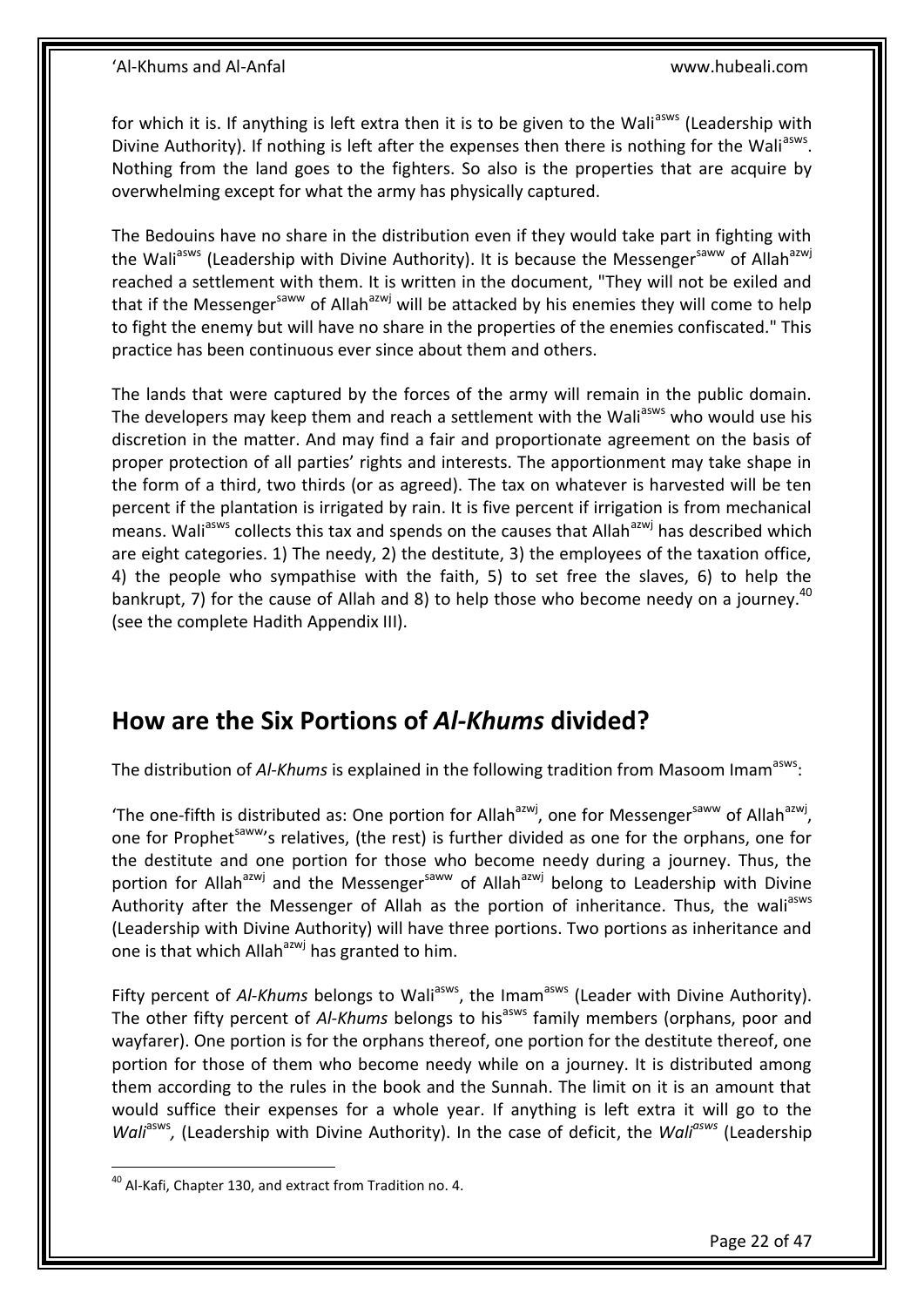with Divine Authority) is responsible to provide and pay the deficit and as much as it would fulfil their needs. *Waliasws* is responsible to pay the deficit because the extra is given to him. Allah<sup>azwj</sup> has given this one fifth exclusively to them and not the destitute from the masses and those of them who become needy on a journey as a replacement for the charities which may be given to other people. It is a sign of honour for them (Ahl Al Bayt<sup>asws</sup>) because of their being the relatives of the Messenger of Allah and an honour from Allah<sup>azwj</sup> to keep them secure from the filth off the hands of people. Thus, (Khums) is for them only as sustenance and save them from humiliation and destitution. They may receive other forms of charities from each other.<sup>141</sup> (see the complete Hadith Appendix III).

### <span id="page-22-0"></span>**Who are Eligible for Al-Khums?**

The eligible for 'Al-Khums' are the relatives of the Holy Prophet<sup>saww</sup> whom Allah<sup>azwj</sup> has mentioned in His words. *"Warn your close relatives." (26:214)* They are the sons of 'Abd al-Muttalib<sup>asws</sup> themselves, the males and the females. No one, belonging to the families of Quraysh or the Arabs (has the privilege) to be considered among them. Among them or from them also is none of their slave, to have a portion in Al-Khums. The charities of the masses of people have been made lawful for their<sup>asws</sup> slaves to consume. Their slaves and the masses of people are of the same status. Such charities are, lawful to the family of that whose mother is from the family of Hashim and his father comes from the masses of people. Such person is not entitled to receive from Al-Khums because Allah<sup>azwj</sup>, the Most High has said, *"Call them sons of their own fathers." (33:5)*. <sup>42</sup> (see the complete Hadith Appendix III).

# <span id="page-22-1"></span>**Only Masomeenasws can Collect and Distribute Al-Khums:**

ِري ُجي ُ ام اَل اْإلِم َ ق ة ار ُر ز َن ي ٍل ع ْ َْجِ َن ٍ ع ري ُم ِن أَِيب ع ِن اب ع يه أَب َن ٌّ ع ي ل ع َل ات َْد ق ق و ُ ام ِّسه ال َع َق ْن ت أَ ْل ق َ َشاء ا ي م ْطِ ع ُ ي و ُ ِّفل ن ُ ي و **ٔ**  $\overline{\phantom{a}}$ َ َ َ .<br>.<br>. ْ َ ْ َ ِ ِ ֡֡֡֡֡<u>֡</u> ِ َ ٍ<sup>ّ</sup> َ َ َ  $\zeta$ ٍ<sup>ّ</sup> ب َ  $\overline{\phantom{a}}$ َ .<br>. َ ْ رَسُولُ اللَّهِ ( صلى الله عليه وآله ) بِقَوْمٍ لَمْ يَجْعَلْ لَهُمْ فِي الْفَيْءِ نَصِيباً وَ إِنْ شَاءَ قَسَمَ ذَلِكَ بَيْنَهُمْ . ْ ْ <u>ٔ</u>  $\overline{a}$ **ٍ** ،<br>منا ِ ِ َ ْ **ٔ** َ ِ ا  $\ddot{\phantom{0}}$ </sub> ِ إ َ ُ<br>نا ن ِ

Ali, from his father, from Ibn Abu Umeyr, from Jameel, from Zurara who said,

"The Imam has the right before the distribution, to spend from (booties of war), give as gift, grants and other causes. The Messenger<sup>saww</sup> of Allah<sup>azwj</sup> had been confronted by some people but Prophet<sup>saww</sup> did not leave anything for them from Al-Fay'. Prophet<sup>saww</sup> may have given them a share if he<sup>saww</sup> would have wanted to." $43$ 

The Imam<sup>asws</sup> said, "If people are fairly treated then they would not require any external help and become self-sufficient." The Imam<sup>asws</sup> then said, "Justice is sweeter than the honey.

 $41$  Al-Kafi, Chapter 130, Extract from Tradition no. 4.

<sup>42</sup> Al-Kafi, Chapter 130, Extract from Tradition no. 4.

<sup>&</sup>lt;sup>43</sup> Al-Kafi, Chapter 130, Tradition no. 9.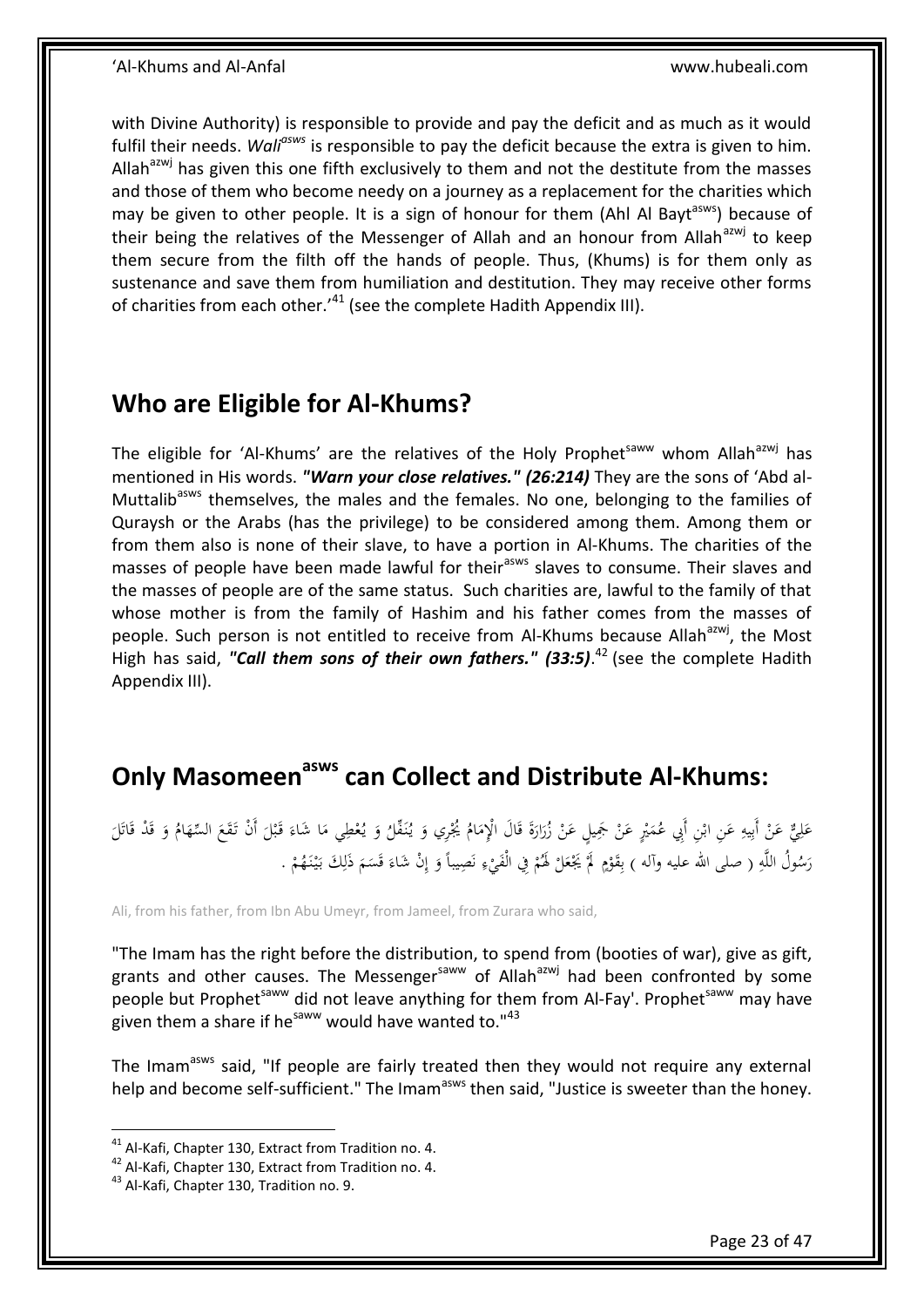No one practices it properly except only those who were created to establish justice (The Divine Authority)." The Imam<sup>asws</sup> continued, "The Messenger<sup>saww</sup> of Allah<sup>azwj</sup> would distribute the charities of the rural areas in the rural areas and the charities of the towns to the people of the towns. He<sup>saww</sup> would not divide every amount of charity received into eight portions. He<sup>saww</sup> would divide it proportionate to the categories of the causes present before him<sup>saww</sup> and to the degree that for each cause that would suffice it for one year. There was no limit of time or a certain date or the combination of the both. He<sup>saww</sup> would base it on what was available and who was present and how much of need of each category could have been fulfilled. He<sup>saww</sup> would offer the remaining to other people.<sup>44</sup> (see the complete Hadith Appendix III).

أَحْمَدُ عَنْ أَحْمَدَ بْنِ مُحَمَّدِ بْنِ أَبِي نَصْرٍ عَنِ الرِّضَا ( عليه السلام ) قَالَ سُئِلَ عَنْ قَوْلِ اللَّهِ عَزَّ وَ جَلَّ وَ اعْلَمُوا أَنَّمَا غَنِمْتُمْ مِنْ شَيْءٍ<br>. َ ⊿<br>≀ <u>ٔ</u>  $\overline{\phantom{0}}$ ِ ئ َ َ **ٔ** ب ِ ْ ب .<br>-ْ ْ ِ ْ ت ْ ِ ْ َ َ .<br>ء فَأَنَّ لِلَّهِ خُمْسَهُ وَ لِلرَّسُولِ وَ لِنِي الْقُرْبِى فَقِيلَ لَهُ فَمَا كَانَ لِلَّهِ فَلِمَنْ هُوَ فَقَالَ لِرَسُولِ اللَّهِ ( صلى الله عليه وآله ) وَ مَا كَانَ لِرَسُولِ<br>ِ َ َ .<br>د ِ ِ ل َ J ل َ  $\ddot{\phantom{0}}$ ِ اً َ ر<br>. ِ  $\overline{\phantom{a}}$ َ ِ َ ِ<br>لہ ِ<br>م َ ْ  $\overline{a}$ ِ ني<br>أ ِ ا اللَّهِ فَهُوَ لِلْإِمَامِ ا<br>ا ِ ل ر<br>د ِ

Ahmad, from Ahmad Bin Muhammad Bin Abu Nasr, from Al Reza<sup>asws</sup>, said,

'He<sup>asws</sup> was asked about the Words of Allah<sup>azwj</sup> Mighty and Majestic *[8:41] And know that whatever war booty you gain, a fifth of it is for Allah and for the Rasool and for the near*  of kin, and it was said to him<sup>asws</sup>, 'So whatever was for Allah<sup>azwj</sup>, who was it for?' So he<sup>asws</sup> said: 'For Rasool-Allah<sup>saww</sup>, and whatever was for Rasool-Allah<sup>saww</sup>, so it would be for the Imam<sup>asws</sup>'.

فَقِيلَ لَهُ أَ فَرَأَيْتَ إِنْ كَانَ صِنْفٌ مِنَ الْأَصْنَافِ أَكْثَرَ وَ صِنْفٌ أَقَلَّ مَا يُصْنَعُ بِهِ قَالَ ذَاكَ إِلَى الْإِمَامِ أَ رَأَيْتَ رَسُولَ اللَّهِ ( صلى الله<br>. اٍ َ ِ ِ ب ا<br>ا َ ر<br>ا :<br>. ن **ٔ** َ ِ ِ َ َ ِ ِ َ َ  $\overline{\phantom{a}}$ عليه وآله )كَيْفَ يَصْنَعُ أَ لَيْسَ إِنَّمَاكَانَ يُعْطِي عَلَى مَا يَرَى كَذَلِكَ الْإِمَامُ .<br>. ب<br>: ا<br>ا َ إ  $\overline{\phantom{0}}$ ا<br>ا ِ ل

It was said to him<sup>asws</sup>, 'What is your<sup>asws</sup> view if there was more of a category from the categories, and less of a category, what would be done with it?' He<sup>asws</sup> said: 'That is up to the Imam<sup>asws</sup>. Did you not see how Rasool-Allah<sup>azwj</sup> dealt (with it)? Wasn't it so that he<sup>saww</sup> gave upon what he<sup>saww</sup> saw (as proper)? Like that is the Imam<sup>asws, 45</sup>

# <span id="page-23-0"></span>**Al-Khums is Waived only for Shias and those who believe in Wilayah:**

َ مُحَمَّدُ بْنُ يَحْيَى عَنْ أَحْمَدَ بْنِ مُحَمَّدٍ عَنْ مُحَمَّدِ بْنِ سِنَانٍ عَنْ عَبْدِ الصَّمَدِ بْنِ بَشِيرٍ عَنْ حُكَيْمٍ مُؤَذِّنِ ابْنِ عِيسَى قَالَ سَأَلْتُ أَبَا عَبْدِ<br>يُمسِينَ مَنْ أَحْمَدَ بْنِ مُحَمَّدٍ عَن .<br>. ن ْ ب ِ .<br>.<br>. **ٍ** ْ ب **ـ** ْ َ ب ِ ْ ب َ َ  $\ddot{\phantom{0}}$ َ ٔ<br>أ ْ ةً<br>م **∶** ْ ب ِ  $\overline{\phantom{a}}$ **ٍ** .<br>. ب َ ْ ْ اللَّهِ ( عليه السلام ) عَنْ قَوْلِ اللَّهِ تَعَالَى وَ اعْلَمُوا أَنَّمَا غَنِمْتُمْ مِنْ شَيْءٍ فَأَنَّ لِلَّهِ خُمْسَهُ وَ لِلرَّسُولِ وَ لِنِي الْقُرْبى فَقَالَ أَبُو عَبْدِ اللَّهِ ٍ<br>ृ ْ ت ا<br>ا ِ. ر<br>د َ َ ِ <u>ٔ</u> ْ ِ ر<br>. ِ ِ ل َ ِ ل َ  $\ddot{\phantom{0}}$ ِ ِ<br>ل َ .<br>ء ِ ِ ْ ب َ .<br>م ا<br>ا ر عليه السلام ) بِمِرْفَقَيْهِ عَلَى زَكْبَتَيْهِ ثُمَّ أَشَارَ بِيَدِهِ ثُمَّ قَالَ هِيَ وَ اللَّهِ الْإِفَادَةُ يَوْماً بِيَوْمٍ إِلَّا أَنَّ أَبِي جَعَلَ شِيعَتَهُ فِي حِلِّ لِيَزْكُوا . ِ <u>ٔ</u> یا<br>: ٔ<br>ا َ ِ َ  $\ddot{\phantom{0}}$ ِ َ ِ ِ ا<br>ا ي ِ<br>پ ب .<br>. ِ **:** ي <u>ً</u> َ ِ **ٔ** ي .<br>أم <u>ّ</u> ∶' ؚ<br>ۣ ل ً<br>أ ت **ٔ**  $\overline{\phantom{0}}$ َ إ **ٍ** ْ

-

<sup>44</sup> Al-Kafi, Chapter 130, An extract from Tradition no. 4.

**<sup>45</sup>** Al Kafi V 1 – The Book Of Divine Authority CH 130 H 7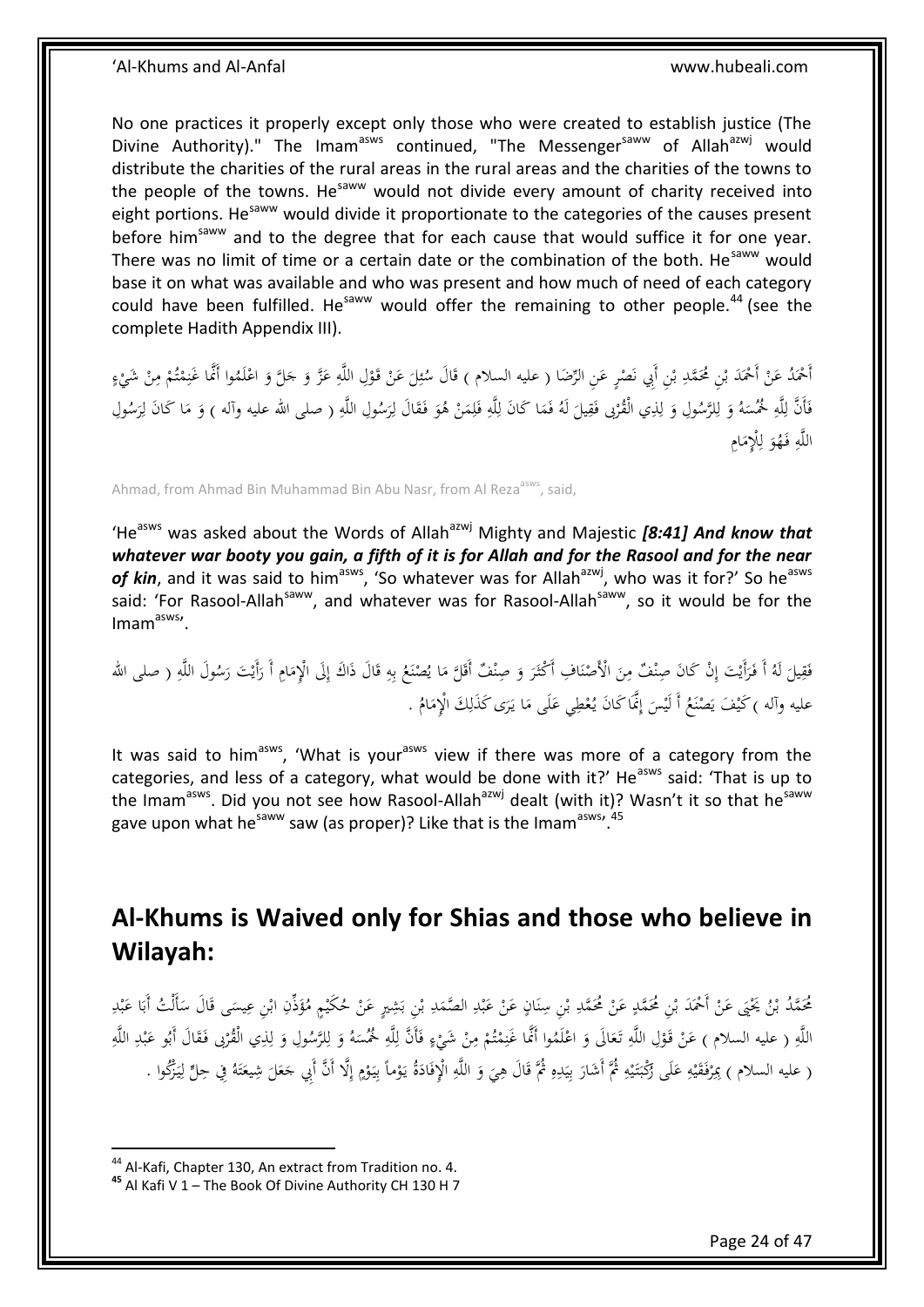Muhammad Bin Yahya, from Ahmad Bin Muhammad, from Muhammad Bin Sinan, from Abdul Samad Bin Bashir, from Hukeym Mouwazzin Ibn Isa who said,

'I asked Abu Abdullah<sup>asws</sup> about the Words of Allah<sup>azwj</sup> the Exalted *[8:41] And know that whatever war booty you gain, a fifth of it is for Allah and for the Rasool and for the near*  of kin. So Abu Abdullah<sup>asws</sup> said by his<sup>asws</sup> elbows upon his<sup>asws</sup> knees, then gestured by his<sup>asws</sup> hand, then said: 'By Allah<sup>azwj</sup>! It is the profit day by day, except that my<sup>asws</sup> father<sup>asws</sup> made our<sup>asws</sup> Shias to be in an ease (not obliged to pay Khums) in order to purify them'.<sup>46</sup>

َ أَحْمَدُ بْنُ مُحَمَّدٍ عَنْ مُحَمَّدِ بْنِ سِنَانٍ عَنْ يُونُسَ بْنِ يَعْقُوبَ عَنْ عَبْدِ الْعَزِيزِ بْنِ نَافِعٍ قَالَ طَلَبْنَا الْإِذْنَ عَلَى أَبِي عَبْدِ اللَّهِ ( عليه َ ِ َ ْ َ ∫<br>∙ **ٔ** ب َ .<br>-<br>-ْ ٔ. ا<br>ا ب  $\overline{\phantom{0}}$ و<br>يا ْ .<br>. ن ْ ب ِ ْ **ٍ** ب ِ ِ ْ ب </sub><br>د َ .<br>. ن **ٔ** ِ السلام ) وَ أَرْسَلْنَا إِلَيْهِ فَأَرْسَلَ إِلَيْنَا ادْخُلُوا اثْنَيْنِ اثْنَيْنِ فَدَخَلْتُ أَنَا وَ رَجُلٌ مَعِي فَقْلْتُ لِلرَّجُلِ أُحِبُّ أَنْ تَسْتَأْذِنَ بِالْمَسْأَلَةِ فَقَالَ **ٔ** ِ :<br>ا  $\ddot{\phantom{0}}$ َ ً. ت ْ ِ لْ ِ<br>م ا<br>ا َ ن<br>ا  $\overline{\mathfrak{l}}$ َ :<br>ا ن **ٔ** ِ إ  $\zeta$  $\overline{a}$ .<br>م ة. ْ ِ ِ <sup>(</sup> م َع ن َ

Ahmad Bin Muhammad, from Muhammad Bin Sinan, from Yunus Bin Yaqoub, from Abdul Aziz Bin Nafiu who said,

'We sought the permission to see Abu Abdullah<sup>asws</sup> and sent a message to him<sup>asws</sup>. So he<sup>asws</sup> sent a message to us: 'Come over, two by two'. So I went over and there was a man with me, and I said to the man, 'I would love it if you would ask permission for the questions'. He said, 'Yes'.

فَقَالَ لَهُ جُعِلْتُ فِدَاكَ إِنَّ أَبِي كَانَ مِمَّنْ سَبَاهُ بَنُو أُمَيَّةَ قَدْ عَلِمْتُ أَنَّ بَنِي أُمَيَّةَ لَمْ يَكُنْ لَهُمْ أَنْ يُحَرِّمُوا وَ لَا يُحَلِّلُوا وَ لَمْ يَكُنْ لَهُمْ مِمَّا فِي ب<br>أ ي  $\overline{a}$ ي ا<br>ا .<br>ا ِ َ <u>ة</u> ي<br>به ا<br>ا ن َ  $\ddot{\cdot}$ ب  $\ddot{\phantom{0}}$ **ٍ** ِ ا **ـ** ِ لْ .<br>ما ِ<br>مُ ْ .<br>-ب<br>أ ي  $\overline{a}$ َ لِّ َ َ ٔ<br>ا ْ ْ أَيْدِيهِمْ قَلِيلٌ وَ لَا كَثِيرٌ وَ إِنَّمَا ذَلِكَ لَكُمْ فَإِذَا ذَكَرْتُ رَدَّ الَّذِي كُنْتُ فِيهِ دَخَلَنِي مِنْ ذَلِكَ مَا يَكَادُ يُفْسِدُ عَلَيَّ عَقْلِي مَا أَنَا فِيهِ ِ إ َ :<br>ب َ ِ قيا<br>ا ْ ي ِ **ٔ** ِ ِ .<br>.  $\overline{\phantom{a}}$ ِ .<br>أ َ َ ب<br>:  $\overline{\phantom{a}}$ ِ .<br>.<br>. ِ  $\frac{1}{2}$ َ ِ ِ.<br>ف <u>:</u> ∫<br>∙ َ ِ ٍ<br>أ <sup>t</sup>

So he said to him<sup>asws</sup>, 'May I be sacrificed for you<sup>asws</sup>! My father was from the ones who was a captive of the Clan of Umayya, and I have known that the Clan of Umayya did not have (the right) for them that they should be prohibiting nor that they should be permitting, and they did not have for them, from whatever was in their hands, be it little or more, and rather (all) that was for you (Imam<sup>asws</sup>). So whenever I remember the return of that which I was in, there enters into me due to that what almost spoils my intellect upon me, what I am in (at the moment)'.

> فَقَالَ لَهُ أَنْتَ فِي حِلٍّ مِمَّا كَانَ مِنْ ذَلِكَ وَ كُلُّ مَنْ كَانَ فِي مِثْلِ حَالِكَ مِنْ وَرَائِي فَهُوَ فِي حِلٍّ مِنْ ذَلِكَ َ ِ<br>ئ َ َ .<br>-<br>-ِ<br>∧ ِ َ :<br>: ث ِ .<br>.<br>. ا<br>ا َ ِ .<br>.<br>. **∕ ٍ** .<br>-<br>-ِ<br>مُ ْ ِ

So he<sup>asws</sup> said to him: 'You are in an ease (without obligation) from whatever was from that, and everyone who was in a state similar to yours from after me<sup>asws</sup>, so he (also) would be in an ease from that'.

قَالَ فَقْمْنَا وَ خَرَجْنَا فَسَبَقَنَا مُعَتِّبٌ إِلَى النَّفَرِ الْقُعُودِ الَّذِينَ يَنْتَظِرُونَ إِذْنَ أَبِي عَبْدِ اللَّهِ ( عليه السلام ) فَقَالَ لَهُمْ قَدْ ظَفِرَ عَبْدُ الْعَزِيزِ ∫<br>∙ **ٔ** ب َ ِ ت :<br>. ن با<br>ا َ ∫<br>∙ **∶** .<br>أم ِ َ :<br>. ن .<br>أ .<br>ا  $\ddot{\phantom{0}}$ :<br>. ن ْ .<br>ا َ َ :<br>. ن ا<br>ا ْ .<br>أ ⊿<br>≀ َ ْ ب َ ر<br>. ِ ْ ِنُّ نَافِعٍ بِشَيْءٍ مَا ظَفِرَ بِمِثْلِهِ أَحَدٌ قَطُّ قَدْ قِيلَ لَهُ وَ مَا ذَاكَ فَفَسَّرَهُ لَهُمْ ِ ِ َ ن ب ْ َ  $\overline{\phantom{a}}$ َ  $\overline{\phantom{0}}$ ِ<br>في َ ِ J **ٔ** ث .<br>. ِ ا<br>ا **ٍ** 

He (the narrator) said, 'So we arose and went out and we preceded Mo'tab (the servant) to the number (of people) who were sitting awaiting the permission to see Abu Abdullah<sup>asws</sup>.

**<sup>46</sup>** Al Kafi V 1 – The Book Of Divine Authority CH 130 H 10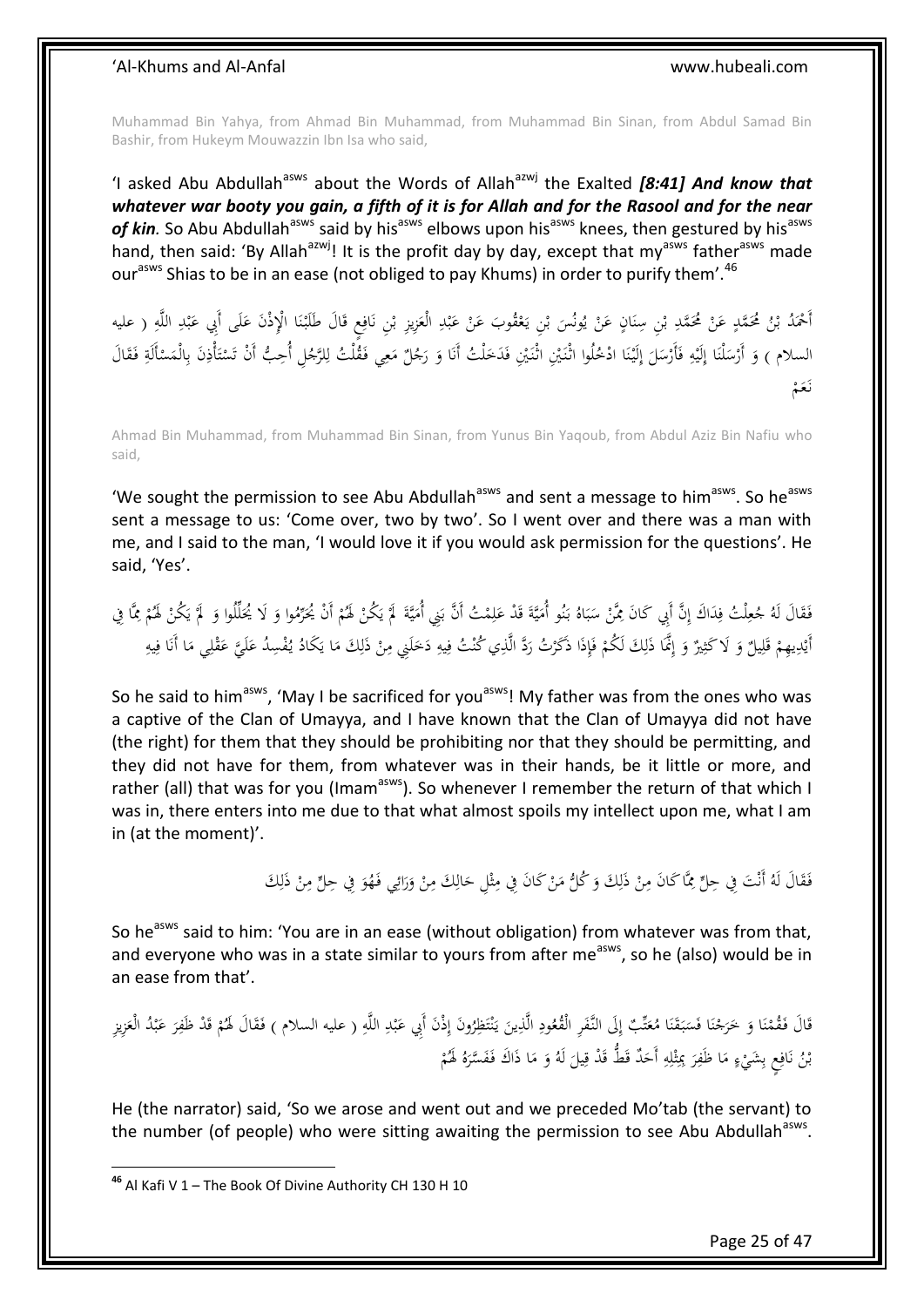So he (Mo'tab) said to him, 'Abdul Aziz Bin Nafiu has succeeded with something what no one has succeeded at all'. (They) said to him, 'And what is that?' So he explained it to them'.

ني<br>أ فَقَامَ اثْنَانِ فَدَخَلَا عَلَى أَبِي عَبْدِ اللَّهِ ( عليه السلام ) فَقَالَ أَحَدُهُمَا جُعِلْتُ فِدَاكَ إِنَّ أَبِي كَانَ مِنْ سَبَايَا بَنِي أُمَيَّةَ وَ قَدْ عَلِمْتُ أَنَّ<br>. ن<br>ا أ .<br>أ ڸڔ ب<br>ا  $\ddot{\cdot}$ ب **ـ ∕** ِ ا ٔ<br>ا ِ  $\overline{\mathfrak{c}}$ ٍ<br>و .<br>ا َ نم<br>عم ِ ِ .<br>. ب َ َ َ ِ َ َ ي  $\overline{\phantom{a}}$ َ نِي أُمَيَّةَ لَمْ يَكُنْ لَهُمْ مِنْ ذَلِكَ قَلِيلٌ وَ لَا كَثِيرٌ وَ أَنَا أُحِبُّ أَنْ بَخْعَلَنِي مِنْ ذَلِكَ فِي حِلِّ فَقَالَ وَ ذَاكَ إِلَيْنَا مَا لَنَا أَنْ نُحِلَّ<br>يُمِي أُمَيَّةَ لَمْ يَكُنْ لَهُمْ مِنْ ذَلِكَ نا<br>ا َ :<br>ب َ ؚۣ<br>پ نما<br>أ ِ .<br>.<br>. **∕** ْ ْ َ ي <sup> $\left($ </sup> ي َ ؘ<br>֞ ب  $\ddot{\phantom{0}}$ َ .<br>. ن ْ ِ  $\overline{a}$ .<br>. ن ْ َ ِ<br>مُ ِ ْ ِ َ َ وَ لَا أَنْ نَحَرِّمَ .<br>أ َ

So two (persons) stood up and went over to Abu Abdullah<sup>asws</sup>, and one of the two said, 'May I be sacrificed for you<sup>asws</sup>! My father was from the captives of the Clan of Umayya, and I have known that the Clan of Umayya did not happen to have (the right) for them from that, neither little nor more, and I would love it if you<sup>asws</sup> could make for me an ease from that'. So he<sup>asws</sup> said: 'And is that up to us<sup>asws</sup>? That is not for us<sup>asws</sup> that we<sup>asws</sup> Permit nor that we<sup>asws</sup> Prohibit!'

ِ إ ï َة ل ي َك اللَّ َ ٌد ِِف <sup>ت</sup> أَح ه َي ل ع ُل ْدخ َم ل ) عليه السالم ( ف اللَّه د و ع ُ أَب َغ ِضب و َالنِ ُ َّج الر َج ر َخ ف ) عليه السالم ( اللَّه د و ع ُ أَب ُ أَه د ََّل ب **ٔ** لْ ِ ً **:** َ **ٔ** ُيا<br>ـ ي ْ .<br>. ِ ِ **ٔ** ب َ َ َ  $\zeta$ َ ِم<br>ٍ ِّ ْ ب َ ٔ<br>ا َ :<br>. فَقَالَ أَ لَا تَعْجَبُونَ مِنْ فُلَانٍ يَجِيئُنِي فَيَسْتَحِلُّنِي مِمَّا صَنَعَتْ بَنُو أُمَيَّةَ كَأَنَّهُ يَرَى أَنَّ ذَلِكَ لَنَا وَ لَمْ يَنْتَفِعْ أَحَدٌ فِي تِلْكَ اللَّيْلَةِ بِقَلِيلٍ وَ<br>مَرت اللَّهَ الْجَمَعَةُ  $\overline{\phantom{a}}$ ِ ٔ<br>ا ت ا<br>ا ي َ ْ ِ بر<br>بہ َ .<br>أ ِ .<br>م ِ ب ï ْ  $\frac{1}{2}$ ِ **្** ِ ِ<br>أ ت <u>:</u> ن با<br>ا َ .<br>. ِ بہ<br>: ي<br>با ا<br>ا ن َ لَا كَثِيرٍ إِلَّا الْأَوَّلَيْنِ فَإِنَّهُمَا غَنِيَا بِحَاجَتِهِمَا .  $\overline{\phantom{a}}$ ∫. ت َ َ ٔ. ي ِ ا<br>ا ِ نې<br>ت ڹ

So the two men exited and Abu Abdullah<sup>asws</sup> was angered. So, not one went over to him<sup>asws</sup> during that night except Abu Abdullah<sup>asws</sup> initiated him saying: 'Are you not wondering from so and so? He comes to me<sup>asws</sup> for me to legalise from what the Clan of Umayya have done. It is as if he sees that, that is for  $us^{3000}$  (to do)'. And no one benefitted during that night, neither by a little nor by more except for the two first ones, for they both became needless of their needs'.<sup>47</sup>

عَلِيُّ بْنُ إِبْرَاهِيمَ عَنْ أَبِيهِ عَنِ ابْنِ مَخْبُوبٍ عَنْ ضُرَيْسٍ الْكُنَاسِيِّ قَالَ قَالَ أَبُو عَبْدِ اللَّهِ ( عليه السلام ) مِنْ أَيْنَ دَخَلَ عَلَى النَّاسِ ِ ِ **ٔ** ب َ َ َ .<br>ا ْ ي َ ْ د<br>ا ِ ِ ْ ا ِ َ .<br>أ ∣ٍ<br>∶ إ ب ِ  $\overline{\phantom{0}}$ َ .<br>.<br>. ِ  $\ddot{\phantom{0}}$ الزَّنَا قُلْتُ لَا أَدْرِي جُعِلْتُ فِدَاكَ قَالَ مِنْ قِبَلِ خُمُسِنَا أَهْلَ الْبَيْتِ إِلَّا شِيعَتَنَا الْأَطْيَبِينَ فَإِنَّهُ مُحَلَّلٌ لَهُمْ لِمِيلَادِهِمْ .<br>.  $\overline{\phantom{0}}$ .<br>. ن .<br>: ب ِ .<br>.<br>. **∕** َ ا <u>ً</u> ِ  $\overline{\mathfrak{l}}$ ِ **:** ْ ِ **∶** ي ِ ل ْ ٔ. ِ ة<br>أ ِ ب Ĭ .<br>. ن <u>َ</u> َ ْ ي

Ali Bin Ibrahim, from his father, from Ibn Mahboub, from Zureys Al Kunasy who said,

"Abu 'Abdullah<sup>asws</sup> said, "Why do people get the course of adultery?" I said, "I do not know, May Allah take my soul in service for your cause." Imam<sup>asws</sup> replied, "It is because of not paying our Al-Khums (one fifth religious dues) except our pure Shi'a. It helps (its waiver for them) them to keep their births legitimate. $48$ <sup>m</sup>

َ مُحَمَّدُ بْنُ يَحْيَى عَنْ أَحْمَدَ بْنِ مُحَمَّدٍ عَنْ مُحَمَّدِ بْنِ سِنَانٍ عَنْ صَبَّاحٍ الْأَزْرَقِ عَنْ مُحَمَّدِ بْنِ مُسْلِمٍ عَنْ أَحَدِهِمَا ( عليهما السلام ) قَالَ ب ِ َ .<br>.<br>. ِ ْ ْ ب ∫<br>∙ .<br>.<br>. َ ب  $\overline{\phantom{a}}$ .<br>. ن ْ ب ِ ْ **ٍ** ْ ب **ـ** ْ َ ₽, َ نَّ أَشَدَّ مَا فِيهِ النَّاسُ يَوْمَ الْقِيَامَةِ أَنْ يَقُومَ صَاحِبُ الْحُمُسِ فَيَقُولَ يَا رَبِّ خُمُسِي وَ قَدْ طَيَّبْنَا ذَلِكَ لِشِيعَتِنَا لِتَطِيبَ وِلَادَتْهُمْ وَ ِيا<br>ِ ا<br>ا َ  $\overline{\phantom{a}}$ .<br>ا  $\ddot{\epsilon}$ ا<br>ا **ٔ** ي ِ َ **ٔ** .<br>ا ِ ِ<br>في ا<br>ا ِ إ َ ْ َ ت ن<br>ا  $\ddot{\phantom{0}}$ ن ِ ت .<br>أ ِ ِ .<br>. ن .<br>. َ نَزُكُوَ وِلَادَتُهُمْ . <sup>(</sup> َ ٔ<br>ا ا ل

Muhammad Bin Yahya, from Ahmad Bin Muhammad, from Muhammad Bin Sinan, from Sabbah Al Azraq, from Muhammad Bin Muslim,

-

**<sup>47</sup>** Al Kafi V 1 – The Book Of Divine Authority CH 130 H 15

<sup>&</sup>lt;sup>48</sup> Al-Kafi. Chapter 130, Tradition no. 16.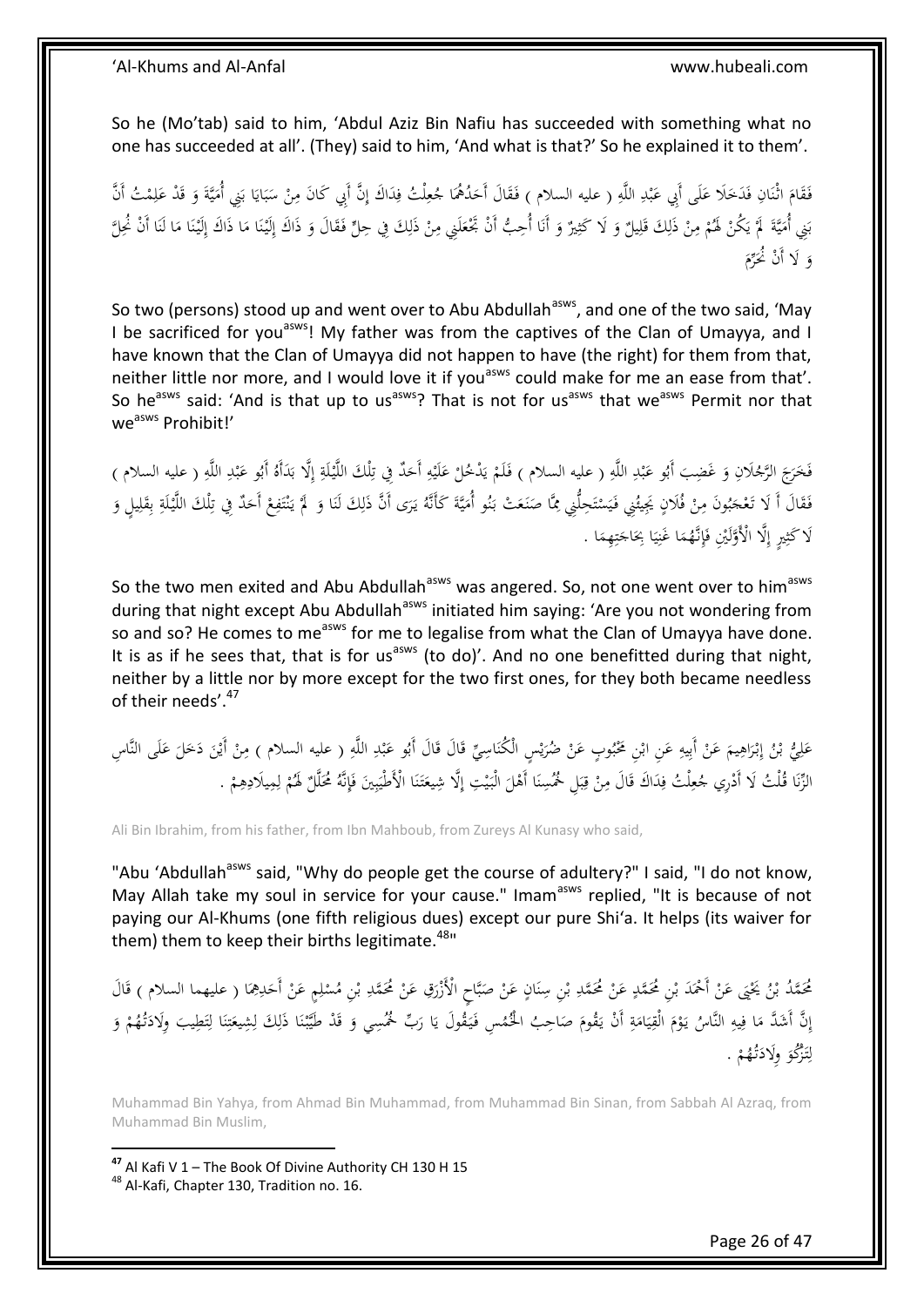(It has been narrated) from one of the two  $(5<sup>th</sup>$  or  $6<sup>th</sup>$  Imam<sup>asws</sup>) having said: 'The most difficult (of the circumstances) what the people would be in on the Day of Judgment is when the owner of the Khums would be standing, so he<sup>asws</sup> would be saying: 'O Lord<sup>azwj</sup>! Mv<sup>asws</sup> Khums'. And we<sup>asws</sup> have waived that for our<sup>asws</sup> Shias in order for their births to be cleaned, and for their births to be purified'.<sup>49</sup>

حَدَّثَنَا مُحَمَّدُ بْنُ الْحَسَنِ رَضِيَ اللَّهُ عَنْهُ قَالَ حَدَّثَنَا مُحَمَّدُ بْنُ الْحَسَنِ الصَّفَّارُ عَنِ الْعَبَّاسِ بْنِ مَعْرُوفٍ عَنْ حَمَّادِ بْنِ عِيسَى عَنْ حَرِيزٍ ب َ </sub> ا<br>ا ب :<br>ا َ ق<br>أ ن </sub> َ َ ا<br>ا ب ٔ<br>ا َ ا<br>ا اب<br>ا ب ∫<br>≃ **ٔ** ام<br>ا ْ عَنْ زُرَارَةَ عَنْ أَبِي جَعْفَرٍ ع أَنَّهُ قَالَ: إِنَّ أَمِيرَ الْمُؤْمِنِينَ عِ حَلَّلَهُمْ مِنَ الْخُمُسِ يَعْنِي الشَّيعَةَ لِيَطِيبَ مَوْلِدُهُمْ. ِ<br>ت .<br>م **ٔ** َ ْ َ َ ْ اب<br>ا ِ<br>∕ ْ ِ ل **ٔ** ام<br>ا َ ان<br>ا ي ؚ<br>ٳ ل <u>ة</u> َ **ٔ** َ َ ∕' <sup>1</sup> َ ِ<br>پ ن ِ

It is narrated from Muhammad Ibn Al-Hassan, who heard it from Mohammed Ibn Al-Hassan Al-Safar, who from Al-Abbas Ibn Mauroof, who from Hammad Ibn Isa, who from Hareez, from Zarah, who from;

Imam Mohammed Baqir<sup>asws</sup> narrated that Amir Al-Momineen<sup>asws</sup> has waived Al-Khums for his Shias so that their children are born clean/legitimate.<sup>50</sup>

**ٔ** وَ بِمَذَا الْإِسْنَادِ عَنْ زُرَارَةَ وَ مُحَمَّدِ بْنِ مُسْلِمٍ وَ أَبِي بَصِيرٍ عَنْ أَبِي جَعْفَرٍ ع قَالَ قَالَ أَمِيرُ الْمُؤْمِنِينَ ع هَلَكَ النَّاسُ فِي بُطُونِهِمْ وَ َ ْ َ َ ِ ا<br>ا ْ ب ∫ َ <u>َ</u>ّ َ ْ ∫ :<br>ا ن ا<br>ا ً </sub> ∫, ن ِ ْ ِ َ َ َ َ ْ  $\frac{1}{2}$ َ فُرُوجِهِمْ لِأَنَّهُمْ لَا يُؤَدُّونَ إِلَيْنَا حَقَّنَا أَلَا وَ إِنَّ شِيعَتَنَا مِنْ ذَلِكَ وَ أَبْنَاءَهُمْ فِي حِلٍّ. ْ ا<br>ا ا<br>أ ن .<br>أ َ ِ ْ ∫<br>∧ ا<br>ا ن ان<br>ا ت َ ِ إ </sub> :<br>ا َ : ن **ٔ** ِ َ <sup>(</sup>

It is narrated from above chain of narrators that,

Amir Al-Momineen<sup>asws</sup> said: People are being punished and killed because they do not pay our rights, through suffering from what they eat and involving in disrespectful acts. But be aware, we have lifted our rights on our Shias and their children.<sup>51</sup>

حَدَّثَنَا أَحْمَدُ بْنُ مُحَمَّدٍ رَضِيَ اللَّهُ عَنْهُ عَنْ أَبِيهِ عَنْ مُحَمَّدِ بْنِ أَحْمَدَ عَنِ الْهَيْثَمِ النَّهْدِيِّ عِنِ السِّنْدِيِّ بْنِ مُحَمَّدٍ عَنْ يَحْيَى بْنِ عِمْرَانَ َ ِ **ٔ** َ ث .<br>: ي َ َ ْ ب ِ ْ ِ ِ .<br>ا ن </sub> َ َ **ٍ** ب ٔ<br>ا ا َ ام<br>ا **ٔ** ب َ .<br>أ ∫, ْ ِ ِ الزَّيَّاتِ عَنْ دَاوُدَ الرَّقِّيِّ قَالَ سَمِعْتُ أَبَا عَبْدِ اللَّهِ ع يَقُولُ النَّاسُ كُلُّهُمْ يَعِيشُونَ فِي فَضْلِ مَظْلِمَتِنَا إِلَّا أَنَّا أَحْلَلْنَا شِيعَتَنَا مِنْ ذَلِكَ. ِ .<br>أ ب ي<br>ا ا<br>ا ن<br>أ ٔ<br>ا َ ْ ا <u>ّ</u> ِ<br>ृ ا<br>أ ن ا<br>أ ت َ ان<br>ا ْ ا<br>أ ن ِ ت ٍ<sup>م</sup> ِ ام<br>ا ي ِ َ ي ْ

It is reported by Ahmed bin Mohammed may Allah be pleased with him from his father Muhammad ibn Ahmad al-Haytham Nahdi from Sindi bin Mohammed Yahya bin Imran Dawood from Zayat he said ,

Imam Jafar-e-Sadiq<sup>asws</sup> said: Everyone is living off what they have usurped from us but we have made it permissible for our Shias.<sup>52</sup>

-

**<sup>49</sup>** Al Kafi V 1 – The Book Of Divine Authority CH 130 H 20

<sup>50 51</sup> Chapter ,عللِ الشرائعِ، جِ2، ص: 377

<sup>51 .</sup>A 106, H الشرائعِ، جِ2، ص: 37751

<sup>52 377 .</sup> Chapter ,عللِ الشرائعِ، جِ2، ص: 377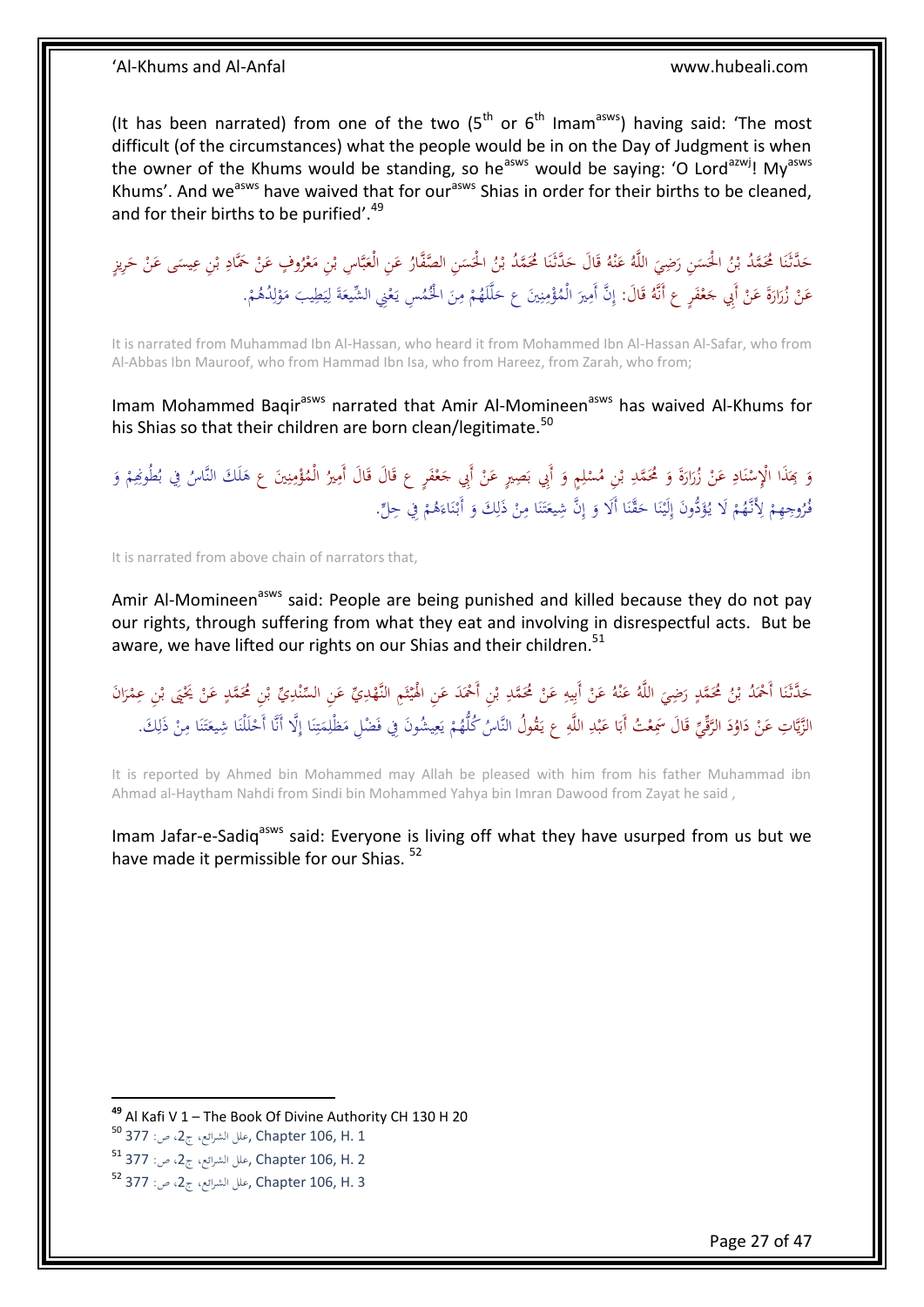# <span id="page-27-0"></span>**Al-Khums is not Waived to Muslims or Those not liked by Imamasws :**

ْ سَهْلٌ عَنْ أَحْمَدَ بْنِ الْمُثَنَّى قَالَ حَدَّثَنِي مُحَمَّدُ بْنُ زَيْدٍ الطَّبَرِيُّ قَالَ كَتَبَ رَجُلٌ مِنْ بَخْارٍ فَارِسَ مِنْ بَعْضِ مَوَالِي أَبِي الْحَسَنِ الرِّضَا (<br>.  $\overline{a}$ **∕** <u>َ</u> .<br>ف .<br>.<br>. **∕** َ َ ِ י,<br>. **ٍ** ْ ي َ ب َ ن<br>ن ْ ب <u>ً</u>  $\ddot{\phantom{0}}$ َ  $\overline{\phantom{a}}$ ْ .<br>ا عليه السلام ) يَسْأَلُهُ الْإِذْنَ فِي الْحُمُسِ فَكَتَبَ إِلَيْهِ بِسْمِ اللَّهِ الرَّحْمَنِ الرَّحِيمِ إِنَّ اللَّهَ وَاسِعٌ كَرِيمٌ ضَمِنَ عَلَى الْعَمَلِ الثَّوَابَ وَ عَلَى<br>. ِم<br>ٍ .<br>أ ب ِ **:** ∫أ إ ً<br>ا ْ َ ا ر<br>د  $\overline{a}$ َ َ :<br>ا َ َ ِ الضِّيقِ الْهَمَّ لَا يَحِلُّ مَالٌ إِلَّا مِنْ وَجْهٍ أَحَلَّهُ اللَّهُ وَ إِنَّ الْحُمُسَ عَوْنُنَا عَلَى دِينِنَا وَ عَلَى عِيَالَاتِنَا وَ عَلَى مَوَالِينَا وَ مَا نَبْذُلُهُ وَ نَشْتَرِي َ َ .<br>. ن ِ ∫<br>∹ </sub><br>د .<br>. ن <u>ٔ</u> َ .<br>-ِ إ َ َ  $\frac{2}{\sqrt{2}}$ ْ ٍ<br>ر ْ ِ َ َ .<br>. ؚ<br>پ َ  $\overline{\phantom{a}}$ </sub><br>د َ .<br>ا ن ِ<br>با ا<br>ا ي ن َ ْ ب .<br>. مِنْ أَعْرَاضِنَا مِمَّنْ نَخَافُ سَطْوَتَهُ ت ر<br>ر  $\overline{a}$ َ ْ ِ :<br>ا ا َ ْ ْ ِ

Sahl, from Ahmad Bin Al Musna who said, 'Muhammad Bin Zayd Al Tabary narrated to me saying,

'A man from the traders of Persia from some of the friends of Al-Reza<sup>asws</sup> wrote asking him<sup>asws</sup> the permission regarding the *Khums*. So he<sup>asws</sup> wrote to him: 'In the Name of Allah<sup>azwj</sup> the Beneficent, the Merciful. Allah<sup>azwj</sup> is Capaciously Benevolent Guaranteeing the Rewards upon the deeds, and the worries upon the constraints. The wealth is not Permissible except from the aspect which Allah<sup>azwj</sup> has Permitted it; and that the Khums is our<sup>asws</sup> support upon our<sup>asws</sup> Religion and upon our<sup>asws</sup> dependants and the ones in our<sup>asws</sup> Wilayah, and whatever we<sup>asws</sup> extend and we<sup>asws</sup> buy from the ones whose prevailing we<sup>asws</sup> fear.

ِ فَلَا تَزْوُوهُ عَنَّا وَ لَا تَحْرِمُوا أَنْفُسَكُمْ دُعَاءَنَا مَا قَدَرْتُمْ عَلَيْهِ فَإِنَّ إِخْرَاجَهُ مِفْتَاحُ رِزْقِكُمْ وَ تَمْحِيصُ ذُنُوبِكُمْ وَ مَا تُمَهِّدُونَ لِأَنْفُسِكُمْ<br>. ْ <u>َ</u> ت .<br>م ِ َ َ ْ ِ ٍ<br>أ ِ **ٔ** َ <u>ّ</u> ا<br>ا نا<br>ا ن ا<br>ا َ ْ  $\ddot{\phantom{0}}$ َ َ ْ ْ  $\overline{a}$ َ ْ َ ْ لِيَوْمِ فَاقَتِكُمْ وَ الْمُسْلِمُ مَنْ يَفِي لِلَّهِ بِمَا عَهِدَ إِلَيْهِ وَ لَيْسَ الْمُسْلِمُ مَنْ أَجَابَ بِاللِّسَانِ وَ خَالَفَ بِالْقَلْبِ وَ السَّلَامُ .<br>. ِ یا<br>: ي ْ  $\overline{\phantom{a}}$ ِ ا<br>ا َ <sup>(</sup> ِ.<br>ب ت ڹ<br>ؙ َ ِ ْ **ٔ** ِ َ ِ َ َ  $\ddot{\phantom{0}}$ ِ َ .<br>.<br>.  $\overline{\phantom{a}}$ ِ ا<br>ا <u>َ</u> َ ِ **:** ∫أ إ .<br>-َ َ ِ ِ ِّلْ ل

Therefore neither impede it from us<sup>asws</sup> nor prohibit yourselves from supplicating for us<sup>asws</sup> whatever you are able upon, for its extraction is the key to your sustenance, and a cleansing for your sins, and whatever you are paving out for yourselves for the day of your destitution, and a Muslim is one who fulfils to Allah<sup>azwj</sup> with whatever he Promises to him, and isn't a Muslim, the one who responds with the tongue and opposes with the heart. And the greetings (be upon you)'. $53$ 

وَ بِمَذَا الْإِسْنَادِ عَنْ مُحَمَّدِ بْنِ زَيْدٍ قَالَ قَدِمَ قَوْمٌ مِنْ خُرَاسَانَ عَلَى أَبِي الْحَسَنِ الرِّضَا ( عليه السلام ) فَسَأَلُوهُ أَنْ يَجْعَلَهُمْ فِي حِلٍّ مِنَ  $\ddot{\phantom{0}}$ َ  $\ddot{\phantom{0}}$ َ ِ <u>ٔ</u> َ ∫<br>∙ َ **ٍ** ْ ي .<br>نما ْ ب ِ ْ **∶** ٔ<br>ا ن **ٔ** ٔ َ  $\ddot{\phantom{0}}$ ِ ْ َ **ٔ**  $\ddot{\phantom{0}}$ **ٍ** ت :<br>ا ن الْخُمْسِ فَقَالَ مَا أَمْحَلَ هَذَا تَمْحَضُونَّا بِالْمَوَدَّةِ بِأَلْسِنَتِكُمْ وَ تَزْوُونَ عَنَّا حَقَّاً جَعَلَهُ اللَّهُ لَنَا وَ جَعَلَنَا لَهُ وَ هُوَ الْخُمْسُ لَا بَحْعَلُ<br>الْجُمُسِ فَقَالَ مَا أَمْحَلَ هَذَا تَ ِ ب  $\ddot{c}$ َ  $\overline{a}$ ِ ا<br>ا َ ا<br>ا .<br>أ َ َ .<br>. َ َ َ .<br>. َ َ َ َ ْ <sup>(</sup> َلَا نَخْعَلُ لِأَحَدٍ مِنْكُمْ فِي حِلٍّ . ْ ن **∕ ٍ** َ

And by this chain, from Muhammad Bin Zayd who said,

'A group from Khurasan proceeded to Abu Al-Hassan Al-Reza<sup>asws</sup>, and they asked him<sup>asws</sup> and he<sup>asws</sup> makes an ease for them from the *Khums*, but he<sup>asws</sup> said: 'What need is this? You are being pure with the cordiality by your tongues and you are impeding from us<sup>asws</sup> a right which Allah<sup>azwj</sup> Made it to be for us<sup>asws</sup> and we<sup>asws</sup> make it to be for Him<sup>azwj</sup>, and it is the

<sup>1</sup> **<sup>53</sup>** Al Kafi V 1 – The Book Of Divine Authority CH 130 H 25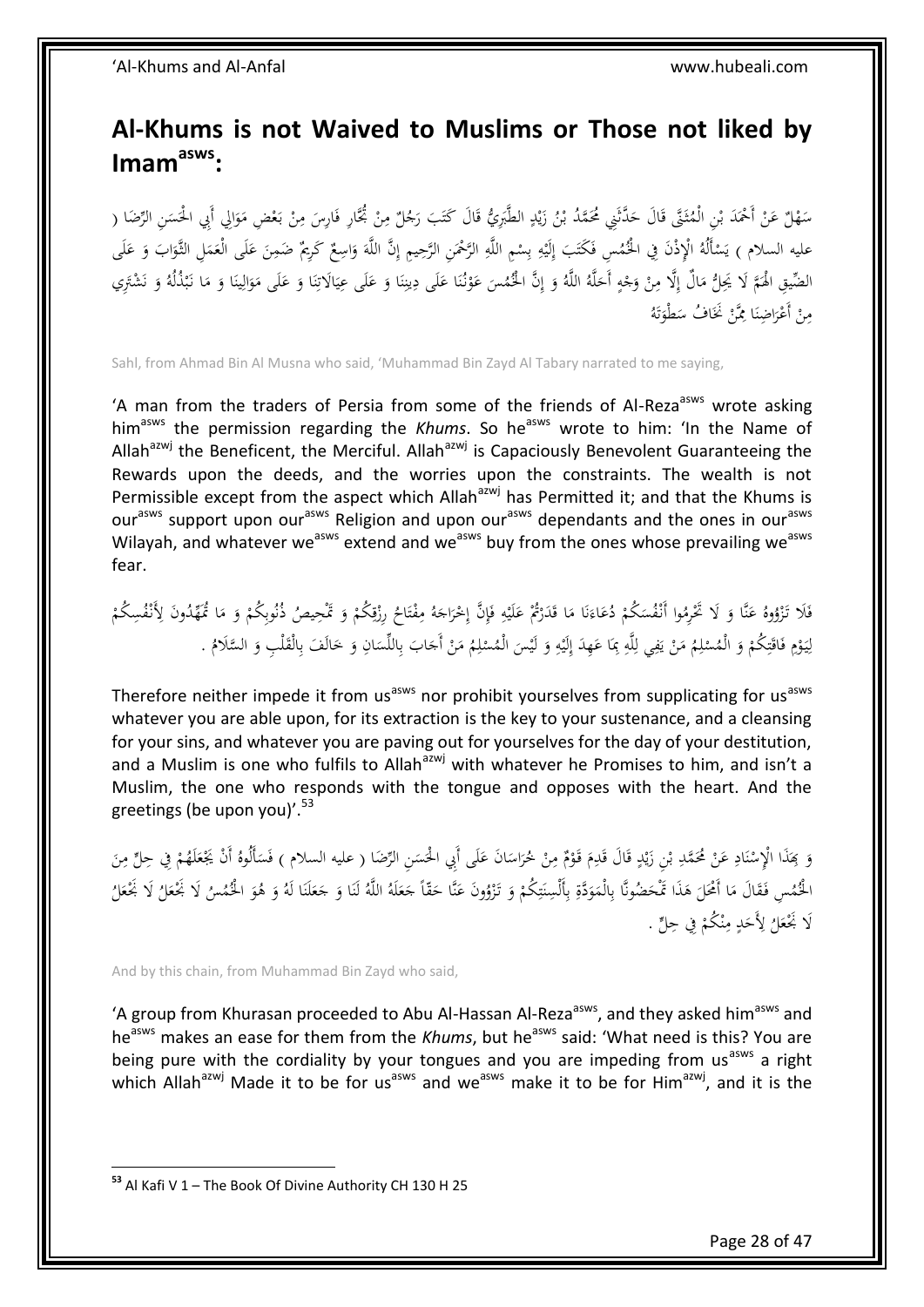Khums. We<sup>asws</sup> do not make, we<sup>asws</sup> do not make, we<sup>asws</sup> do not make it for anyone of you to be in an ease'.<sup>54</sup>

ِ عَلِيُّ بْنُ إِبْرَاهِيمَ عَنْ أَبِيهِ قَالَ كُنْتُ عِنْدَ أَبِي جَعْفَرٍ الثَّابِي ( عليه السلام ) إِذْ دَخَلَ عَلَيْهِ صَالِحُ بْنُ مُحَمَّدِ بْنِ سَهْلٍ وَ كَانَ يَتَوَلَّى لَهُ<br>.  $\overline{\phantom{a}}$ ْ َ  $\overline{\phantom{0}}$ ِ .<br>م ْ َ ٔ<br>ا ن :<br>. َ ِ ِ ْ ا ِ َ .<br>. ∫. إ ب ِ َ َ بٍ<br>∶ َ ْ ٔ<br>ا **ٔ** ب ِ ب الْوَقْفَ بِقُمَّ فَقَالَ يَا سَيِّدِي اجْعَلْنِي مِنْ عَشَرَةِ آلَافٍ فِي حِلٍّ فَإِنِّي أَنْفَقْتُهَا فَقَالَ لَهُ أَنْتَ فِي حِلٍّ َ ْ **∕** َ ْ ِ ي  $\overline{a}$ ُيا<br>. ِ<br>ف ِ<br>با :<br>ا َ .<br>.<br>. نم<br>عم  $\triangleleft$ .<br>م ِ ُ<br>أ

Ali Bin Ibrahim, from his father who said,

'I was in the presence of Abu Ja'far<sup>asws</sup> the  $2<sup>nd</sup>$  when Salih Bin Muhammad Bin Sahl came over to him<sup>asws</sup>, and he used to administer the dedications (Waqf) for him<sup>asws</sup> at Qumm. So he said, 'O my Master<sup>asws</sup>! Make me to be in ease from ten thousand for I have spent it'. So he<sup>asws</sup> to him: 'You are in an ease (i.e. you don't have to pay)'.

ْ فَلَمَّا خَرَجَ صَالِحٌ قَالَ أَبُو جَعْفَرٍ ( عليه السلام ) أَحَدُهُمْ يَتِبُ عَلَى أَمْوَالِ حَقِّ آلِ مُحَمَّدٍ وَ أَيْتَامِهِمْ وَ مَسَاكِينِهِمْ وَ فُقَرَائِهِمْ وَ<br>. َ .<br>أ ْ َ َ ∫<br>⊢  $\overline{a}$ َ َ ْ ِ َ َ ْ ِ.  $\ddot{\phantom{0}}$ َ ْ ِ<br>∧ <u>ً</u> ت ْ َ .<br>∙ َ َ ابل<br>أ َ ث ِيَّةٍ ي أَبْنَاءِ سَبِيلِهِمْ فَيَأْخُذُهُ ثُمَّ يَجِيءُ فَيَقُولُ اجْعَلْنِي فِي حِلِّ أَ تَرَاهُ ظَنَّ أَنِّي أَقُولُ لَا أَفْعَلُ وَ اللَّهِ لَيَسْأَلَنَّهُمُ اللَّهُ يَوْمَ الْقِيَامَةِ عَنْ ذَلِكَ سُؤَالًا اب<br>ا ي َ <sup>(</sup> ِ ِ ب  $\overline{\phantom{a}}$ ِ :<br>ا ن .<br>أ **ٔ** ⊿ َ َ َ ْ ا<br>ا َ ِ <u>:</u> ة.  $\overline{\phantom{a}}$  $\ddot{\phantom{0}}$ ي .<br>د َ <u>ٔ</u> ب<br>: حَثِيثاً . .<br>ب ث َ

So when Salih went out, Abu Ja'far<sup>asws</sup> said: 'One of you leaps upon the wealth of the right of the Progeny<sup>asws</sup> of Muhammad<sup>saww</sup>, and their<sup>asws</sup> orphans, and their<sup>asws</sup> needy ones, and their<sup>asws</sup> poor ones, and their<sup>asws</sup> needy travellers, so he takes it, then he comes over to  $me<sup>asws</sup>$  and he is saying, 'Make me to be in ease'. Do you view him guessing that  $I<sup>asws</sup>$  would be saying: 'Don't do it?' By Allah<sup>azwj</sup>! Allah<sup>azwj</sup> will be Questioning them on the Day of Judgment about that, a vigorous Questioning'. $55$ 

### <span id="page-28-0"></span>**The (minimum) Amount on Which Zakāt and Al-Khums is Due:**

وَ رَوَى أَحْمَدُ بْنُ مُحَمَّدِ بْنِ أَبِي نَصْرٍ عَنْ أَبِي الْحَسَنِ الرِّضَا ع قَالَ: سَأَلْتُهُ عَمَّا يَجِبُ فِيهِ الْحُمْسُ مِنَ الْكَنْزِ فَقَالَ مَا تَجِبُ الزَّكَاةُ فِي<br>مَسْتَمَسْمَعُ مِنَ الْمَمَلُ بِّينَ أَبِ َ ٔ<br>ا ْ ْ ب ِ ب َ َ ام<br>ا .<br>م <u>:</u> َ ِ<br>ृ ।<br>। ِ ا<br>ا مِثْلِهِ فَفِيهِ الْحُمُسُ.<br>ـ  $\overline{a}$ ِ ِ J **:** ث ∫<br>∧

Ahmed bin Mohammed bin Nasar asked from Imam Abul-Hassan Imam Reza<sup>asws</sup>, 'On what amount Al-Khums become due from treasures? Imam<sup>asws</sup> replied it will be the same amount on which Zakāt becomes due.<sup>56</sup>

وَ سُئِلَ أَبُو الْحَسَنِ عِ عَنِ الرَّجُلِ يَأْخُذُ مِنْهُ هَؤُلَاءِ زَكَاةَ مَالِهِ أَوْ خُمُسَ غَنِيمَتِهِ أَوْ خُمُسَ مَا يَخْرُجُ لَهُ مِنَ الْمَعَادِنِ أَ يُحْسَبُ ذَلِكَ لَهُ فِي  $\ddot{\phantom{1}}$ ٍ ) ِ<br>ئا ئ َ ا<br>ا ِ َ ن ∫<br>∕ َيا َ ِ ِ َ َ َ ِ ام<br>ا ً<br>ا **ٔ** ∫ ِ ت **ै** ِ<br>ب ٔ<br>ا **ٔ** ِ ِ ل زَكَاتِهِ وَ خُمُسِهِ فَقَالَ نَعَمْ. <sup>(</sup> َ .<br>أ ِ </sub> ِ ِ

**<sup>54</sup>** Al Kafi V 1 – The Book Of Divine Authority CH 130 H 26

**<sup>55</sup>** Al Kafi V 1 – The Book Of Divine Authority CH 130 H 27

<sup>56</sup> Manla Yahzar-ul-Faqi, vol.2, tradition 1647.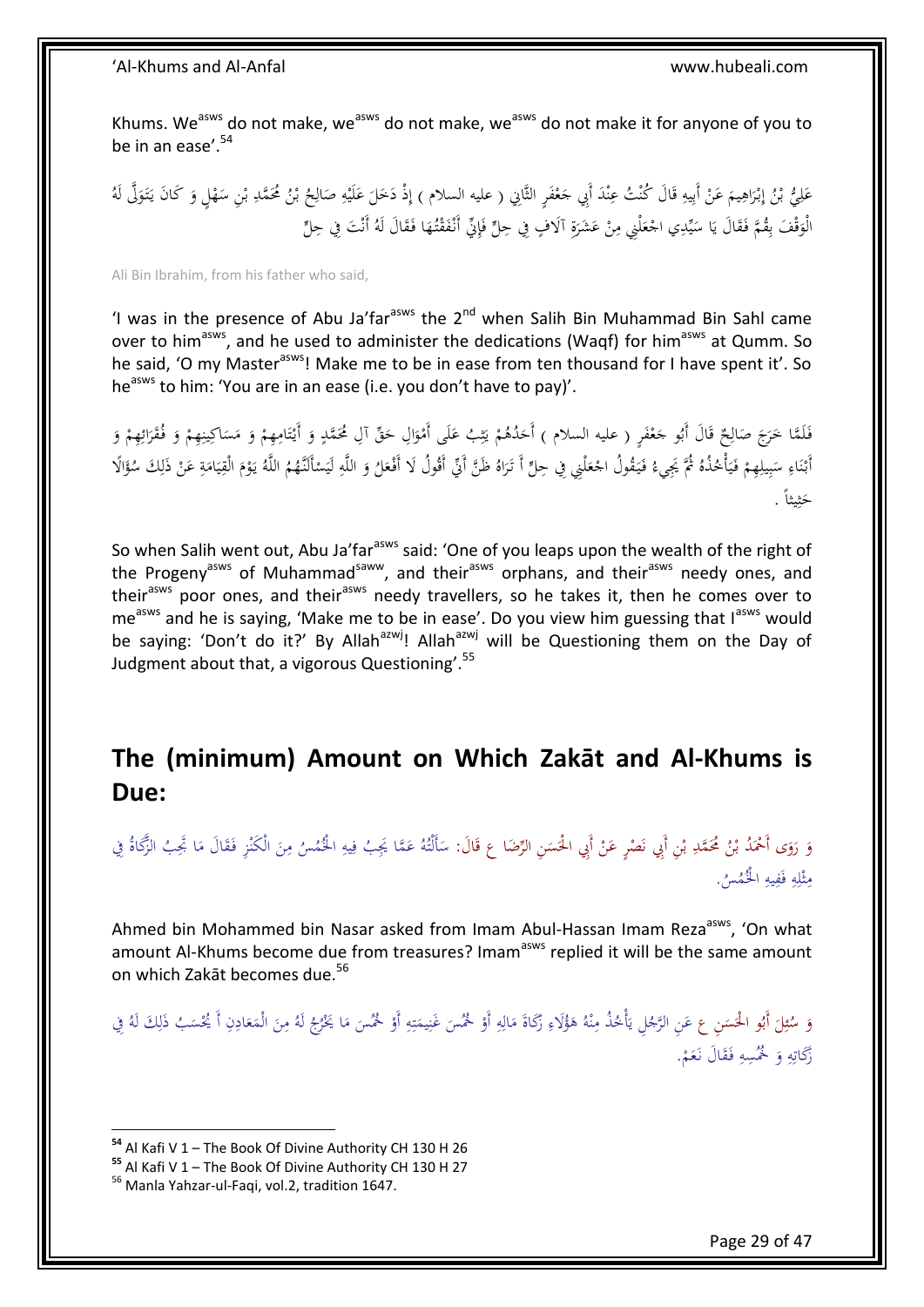Imam Abul-Hassan<sup>asws</sup> was asked about a person, from whom others (non-shia) would deduct Zakāt from his earnings or deduct Al-Khums from his portion of 'war booty' or take away by force what he gets from mining. Would these be accounted for his contributions towards Zakat and Al-Khums? Imam<sup>asws</sup> replied, Yes.<sup>57</sup>

عَلِيُّ بْنُ إِبْرَاهِيمَ عَنْ سَلَمَةَ بْنِ الْحَطَّابِ عَنِ الْحَسَنِ بْنِ رَاشِدٍ عَنْ عَلِيٍّ بْنِ إِسْمَاعِيلَ الْعِيشَمِيِّ عَنْ حَبِيبِ الْخُنْعَمِيِّ قَالَ كَتَبَ أَبُو ْ ب <u>َّ</u> ا<br>ا  $\ddot{\phantom{0}}$ ا ِ َ .<br>أ ِ إ ب ِ َ **َ** َ َ ِ ب َ ٍ<sup>ّ</sup> َ ٍاٍ ْ ب ِ َ .<br>.<br>. **ٍ** را<br>. ْ  $\ddot{\phantom{0}}$ َ </sub><br>د حَعْفَرٍ الْمَنْصُورُ إِلَى مُحَمَّدِ بْنِ خَالِدٍ وَ كَانَ عَامِلَهُ عَلَى الْمَدِينَةِ أَنْ يَسْأَلَ أَهْلَ الْمَدِينَةِ عَنِ الْحُمْسَةِ فِي الزَّكَاةِ مِنَ الْمِائَتَيْنِ كَيْفَ<br>. ï .<br>. ِ  $\overline{a}$  $\overline{\phantom{0}}$ ْ ï .<br>. ِ  $\overline{\phantom{a}}$ َ ∫<br>∕ َ َ **∶** ِ َ ْ ب ِ ِ إ ن ا<br>ا َ ْ َ ٔ<br>ا :<br>ا ∕'  $\ddot{c}$ ï ٔ<br>ا ِ صَارَتْ وَزْنَ سَبْعَةٍ وَ ۖ لَمْ يَكُنْ هَذَا عَلَى عَهْدِ رَسُولِ اللَّهِ ( صلى الله عليه وآله ) وَ أَمَرَهُ أَنْ يَسْأَلَ فِيمَنْ يَسْأَلُ عَبْدَ اللَّهِ بْنَ الْحَسَنِ وَ ْ َ  $\overline{\phantom{a}}$ َ ِم<br>ٍ َ ِ ْ َ َ ۵<br>ا ْ َ ي ا<br>ا َ  $\ddot{\epsilon}$ َ .<br>.  $\ddot{\phantom{0}}$ َ  $\overline{\phantom{a}}$  $\ddot{\phantom{0}}$ َ ب ً ا<br>ا ْ ب </sub><br>د ــ<br>أ ي .<br>- $\ddot{\phantom{0}}$ جَعْفَرَ بْنَ مُحَمَّدٍ ( عليه السلام ) **ٍ** َ ب َ و<br>ا َ

Ali Bin Ibrahim, from Salma Bin Al Khattab, from Al Hassan Bin Rashid, from Ali Bin Ismail Al Maysami, from Habeeb Al Khash'amy who said,

'Abu Ja'far Al Mansour wrote to Muhammad Bin Khalid, and he was his office bearer upon Al-Medina, that he should ask the people of Al-Medina about the five from the two hundred regarding the *Zakāt*, how it came to be seven, and this did not happen to be in the era of Rasool-Allah<sup>saww</sup>, and instructed him that among the ones he asks should be Abdullah Bin Al-Hassan, and Ja'far<sup>asws</sup> Bin Muhammad<sup>asws</sup>'.

قَالَ فَسَأَلَ أَهْلَ الْمَدِينَةِ فَقَالُوا أَدْرَكْنَا مَنْ كَانَ قَبْلَنَا عَلَى هَذَا فَبَعَثَ إِلَى عَبْدِ اللَّهِ بْنِ الْحُسَنِ وَ جَعْفَرِ بْنِ مُحَمَّدٍ ( عليه السلام )<br>. ْ ب ِ **ٍ** ْ ب َ ِ  $\ddot{\cdot}$ َ ۵<br>ا َ .<br>. **ٔ** َ ْ ا<br>ا .<br>. َ ُمُ ; ن<br>ا ِ َ َ  $\ddot{\phantom{0}}$ َ **ٍ** ْ .<br>م ْ َ َ  $\ddot{\phantom{0}}$ فَسَأَلَ عَبْدَ اللَّهِ بْنَ الْحُسَنِ فَقَالَ كَمَا قَالَ الْمُسْتَفْتَوْنَ مِنْ أَهْلِ الْمَدِينَةِ قَالَ فَقَالَ مَا تَقُولُ يَا أَبَا عَبْدِ اللَّهِ فَقَالَ إِنَّ رَسُولَ اللَّهِ (<br>. ُمُ  $\ddot{\phantom{0}}$ َ ب ِ **ـ** .<br>. ب َ  $\ddot{\phantom{0}}$ َ ِ .<br>م ⊿<br>≀ ِ **ٔ** ب َ با<br>ا ب<br>أ .<br>م َ ِ .<br>. ِ  $\overline{\phantom{a}}$ å<br>. .<br>.<br>. **ٍ** <u>ٔ</u> .<br>أ ٔ<br>ا َ  $\overline{\phantom{a}}$ ⊿<br>≀ ْ صلى الله عليه وآله ) حَعَلَ فِي ݣُلِّ أَرْبَعِينَ أُوقِيَّةً أُوقِيَّةً فَإِذَا حَسَبْتَ ذَلِكَ كَانَ عَلَى وَزْنِ سَبْعَةٍ وَ قَدْ كَانَتْ وَزْنَ سِتَّةٍ وَ كَانَتِ<br>الدَّرَاهِمُ خَمْسَةَ دَوَانِيقَ  $\ddot{\phantom{0}}$ َ </sub><br>د ِ ب  $\ddot{\phantom{0}}$ ِ ِّي<br>أ  $\ddot{\phantom{a}}$ ي<br>به ِ <u>:</u> ي ِ ِ َ ب .<br>ا  $\zeta$  َ .<br>. <u>ۃ</u> َ َ  $\ddot{a}$ َ الدَّرَاهِمُ خَمْسَةَ دَوَانِيقَ<br>' ِ َ ا<br>ا  $\overline{\phantom{a}}$ ِ َ

He (Muhammad Bin Khalid) said, 'So I asked the people of Al-Medina, and they said, 'We came across the ones who were before us to be upon this'. So he sent for Abdullah Bin Al-Hassan and Ja'far Bin Muhammad<sup>asws</sup>. So he asked Abdullah Bin Al-Hassan, and he said just as the Fatwa issuers from the people of Al-Medina. So he said, 'What are you<sup>asws</sup> saying, O Abu Abdullah<sup>asws</sup>?' So he<sup>asws</sup> said: 'Rasool-Allah<sup>saww</sup> made to be in every forty Owqiyas, one Owqiya (unit of weight – forty Dirhams). So when that was counted, it was upon the weight of seven, and it had been weighed at six, and the Dirham was of five Dawaneeqs (units of weight)'.

قَالَ حَبِيبٌ فَحَسَبْنَاهُ فَوَجَدْنَاهُ كَمَا قَالَ فَأَقْبَلَ عَلَيْهِ عَبْدُ اللَّهِ بْنُ الْحَسَنِ فَقَالَ مِنْ أَيْنَ أَخَذْتَ هَذَا قَالَ قَرَأْتُ فِي كِتَابِ أُمِّكَ َ .<br>.<br>. ِ ِ<br>مُ ب ِ ْ ب َ ِ **:** َ  $\zeta$ .<br>: ٍ<br>أ ن<br>ن َ ُنا َ َ ٔ<br>ا ن .<br>.  $\overline{a}$ ي ِ ب َ .<br>أ <u>ً</u> ت أْ َ َ َ َ <u>َ</u> ة م اطِ ف ا<br>ا َ

Habeeb (the narrator) said, 'So we counted it and found it to be just as he<sup>asws</sup> had said it to be. So Abdullah Bin Al-Hassan turned towards him<sup>asws</sup> and said: 'From where did you<sup>asws</sup> take this?' He<sup>asws</sup> said: 'I<sup>asws</sup> read it in the Book of your mother<sup>asws</sup> Syeda Fatima<sup>asws</sup>'.

-

منَ لَا يَحْضُرِهِ الفقيَّةِ، جِ2، ص: 43 Aanla Yahzar-ul-Faqi, vol.2, tradition  $1656$ ,  $43$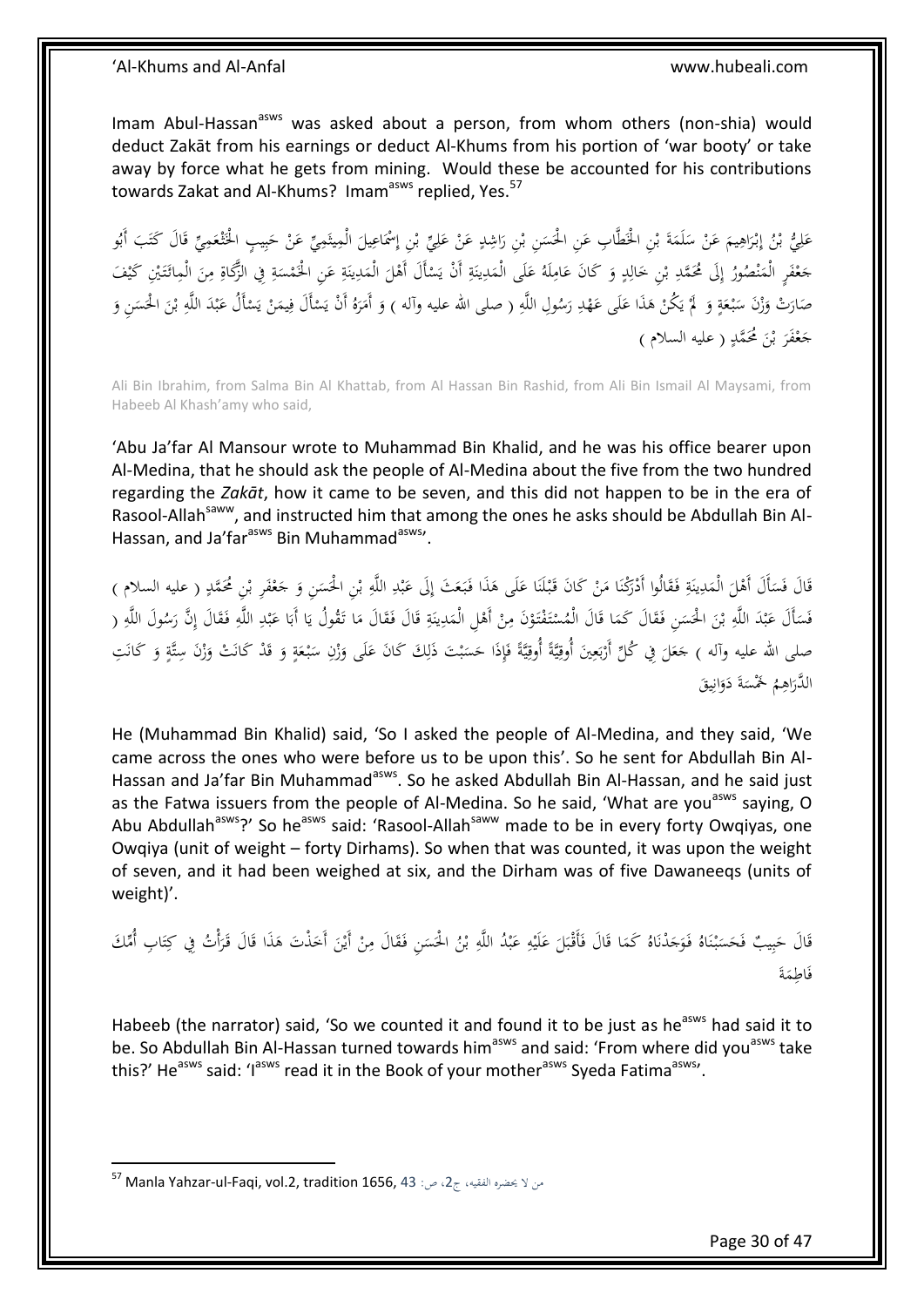قَالَ ثُمَّ انْصَرَفَ فَبَعَثَ إِلَيْهِ مُحَمَّدُ بْنُ خَالِدٍ ابْعَثْ إِلَيَّ بِكِتَابِ فَاطِمَةَ ( عليها السلام ) فَأَرْسَلَ إِلَيْهِ أَبُو عَبْدِ اللَّهِ ( عليه السلام )<br>-ب ِ **:** ׀֬<sup>׀</sup>  $\ddot{\phantom{0}}$ ُ<br>ا َ  $\overline{a}$ .<br>أ ⊿<br>≀ ∫<br>∙ ْ ب َ ِ ْ اٰ ا إ  $\overline{\phantom{0}}$ ٔ<br>ا َ  $\overline{a}$ ٍ<br>ئ <u>ً</u> ت َ  $\int$ **ٔ ٍ** ِ َ نِّي إِنَّمَا أَخْبَرْتُكَ أَنِّي قَرَأْتُهُ وَ لَمْ أُخْبِرْكَ أَنَّهُ عِنْدِي ِ ن <u>ّ</u> ْ <sup> $\overline{ }$ </sup> َ َ م<br>تار<br>-.<br>. .<br>ا **ٔ** ِ إ

He (the narrator) said, 'Then they left. So Muhammad Bin Khalid sent a message to him<sup>asws</sup>, 'Send the Book of Syeda Fatima<sup>asws</sup> over to me'. So Abu Abdullah<sup>asws</sup> sent a message to him: 'But rather, I<sup>asws</sup> informed you that I<sup>asws</sup> had read it and did not inform you that it was with measws,

> َ قَالَ حَبِيبٌ فَجَعَلَ مُحَمَّدُ بْنُ خَالِدٍ يَقُولُ لِي مَا رَأَيْتُ مِثْلَ هَذَا قَطٌ .<br>\* َ ي ِ ب َ َ َ ۵<br>ا َ ث **ृ** َ ا<br>ا ُ. **ٍ** ِ َ ب

Habeeb (the narrator) said, 'So Muhammad Bin Khalid went on to say to me, 'I have not seen the likes of this, at all!'<sup>58</sup>

### <span id="page-30-0"></span>**Estimation of Minimum Amount for** *Al-Khums***:**

See Appendix IV.

1 <sup>58</sup> Al Kafi V 3 – The Book Of *Zakat* CH 3 H 2

Page 31 of 47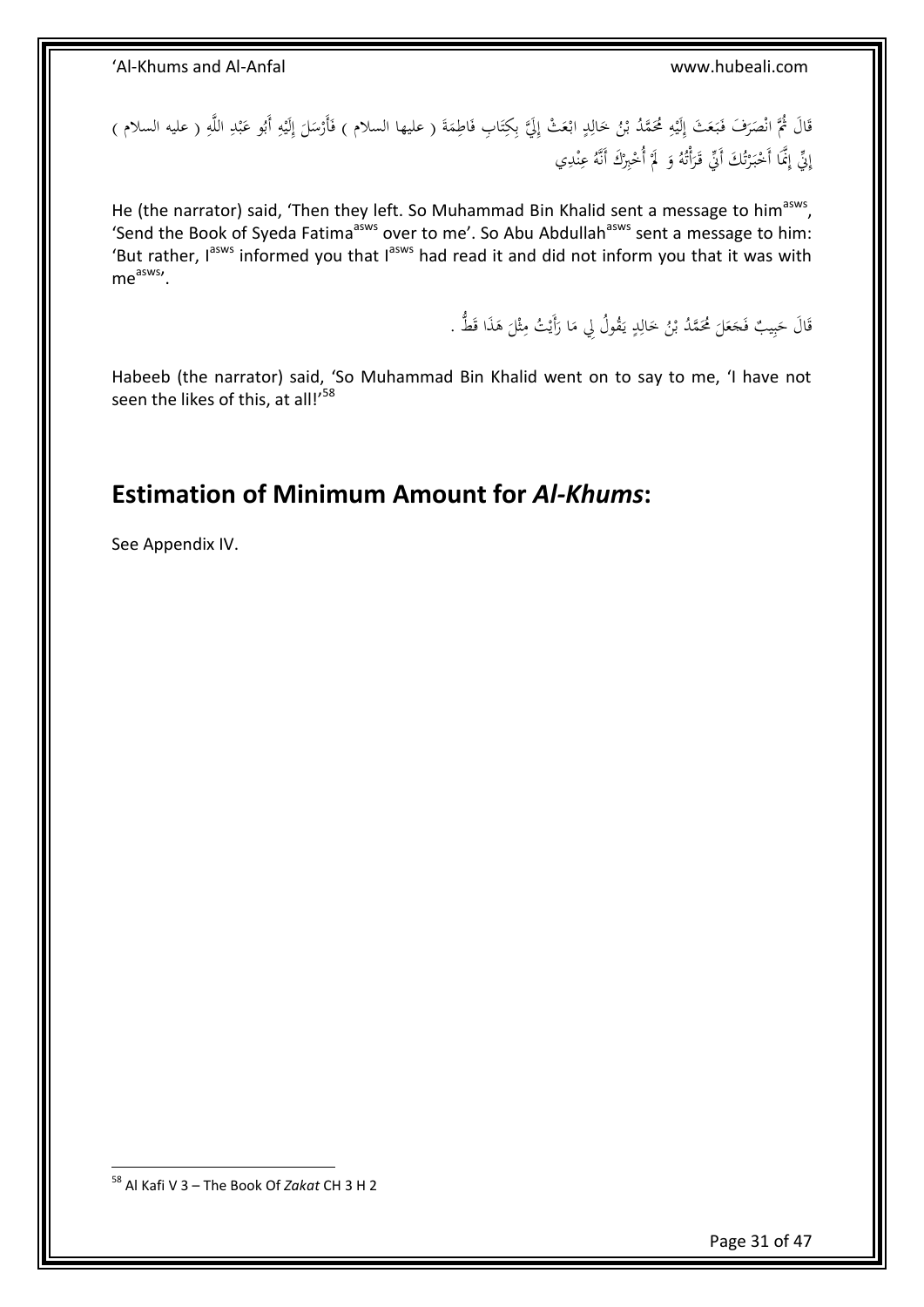# **Summary: Al-Khums**

<span id="page-31-0"></span>From the presented traditions of Masomeen<sup>asws</sup> regarding both *Zakat* and *Al-Khums* articles, a brief summary of the traditions is presented:

- Zakat and Al-Khums both are due on savings, after deduction of all expenses from earnings.<sup>59</sup>
- The minimum amount on which Zakat (2.5%) and Al-Khums (20%) become payable is 200 Dirhams (see Appendix IV for conversion) but inflation must be taken into account, see the calculations in appendix.
- The government taxes on income may be counted in *Zakat* and *Al-Khums*. 60
- Collection and distribution of *Al-Khums* can only be executed by Allah<sup>azwj</sup> s' Wali<sup>asws</sup>. No one else can fulfil it justifiably, particularly during our time, its collection and distribution is not possible by those who claim to be the representatives of Imam-e-<sup>61</sup>. <sup>61</sup> Zaman<sup>ajfj</sup>
- Shias, including all those who believe in the Wilayah of Masomeen<sup>asws</sup>, are not obliged to distribute *Al-Khums*, however, they are encouraged to do so for gains in this world as well as in the hereafter.<sup>62</sup>

Now the question would be, how we should act these days? Especially as we are conscious that some Sadaat families are unable to make both their ends meet. In the light of Masomeen<sup>asws</sup>'s traditions, Al-Khums is still wajib but its non-payment has been waived for their<sup>asws</sup> shias so that their<sup>asws</sup> follower's children would born on Mola Ali<sup>asws</sup>s' Wilayah (legitimate). In other words, it becomes *mustahab* for shias, as there will be rewards in this as well as in the next world, but others would be penalised for not paying it.

However, *Al-Khums* cannot be collected and managed by a non-masoom person, so it will be the responsibility of a well-off shia to divide his/her savings (if he/she would like to), after taking out expenses, into two parts. One may be used for deserving sadaat whereas Mola<sup>ajfji</sup>'s share could be spend on those acts where Niaz/Imam Zamin funds are spent. The best option would be to take Divine permission on its use through 'Istikhara' prior to committing either portion (Siam-e-Imam and Siam-e-Sadaat). On Istikhara, see *http://www.hubeali.com/articles/Seeking-Divine-Guidance-Istikhara.pdf*

-

<sup>&</sup>lt;sup>59</sup> Al Kafi, vol, 3, chapter 6, hadith 2. and Al-Kafi, Chapter 130, Tradition no. 12.13

 $^{60}$  Al Kafi, vol, 3, chapter 30, hadith 1-2 and Al Kafi, vol, 3, chapter 25, hadith 1. and Al-Kafi, Chapter 130, Tradition no. 15.

 $61$  Al-Kafi, Chapter 130, An extract from Tradition no. 4.

<sup>&</sup>lt;sup>62</sup> Al-Kafi, Chapter 130, Tradition no. 25.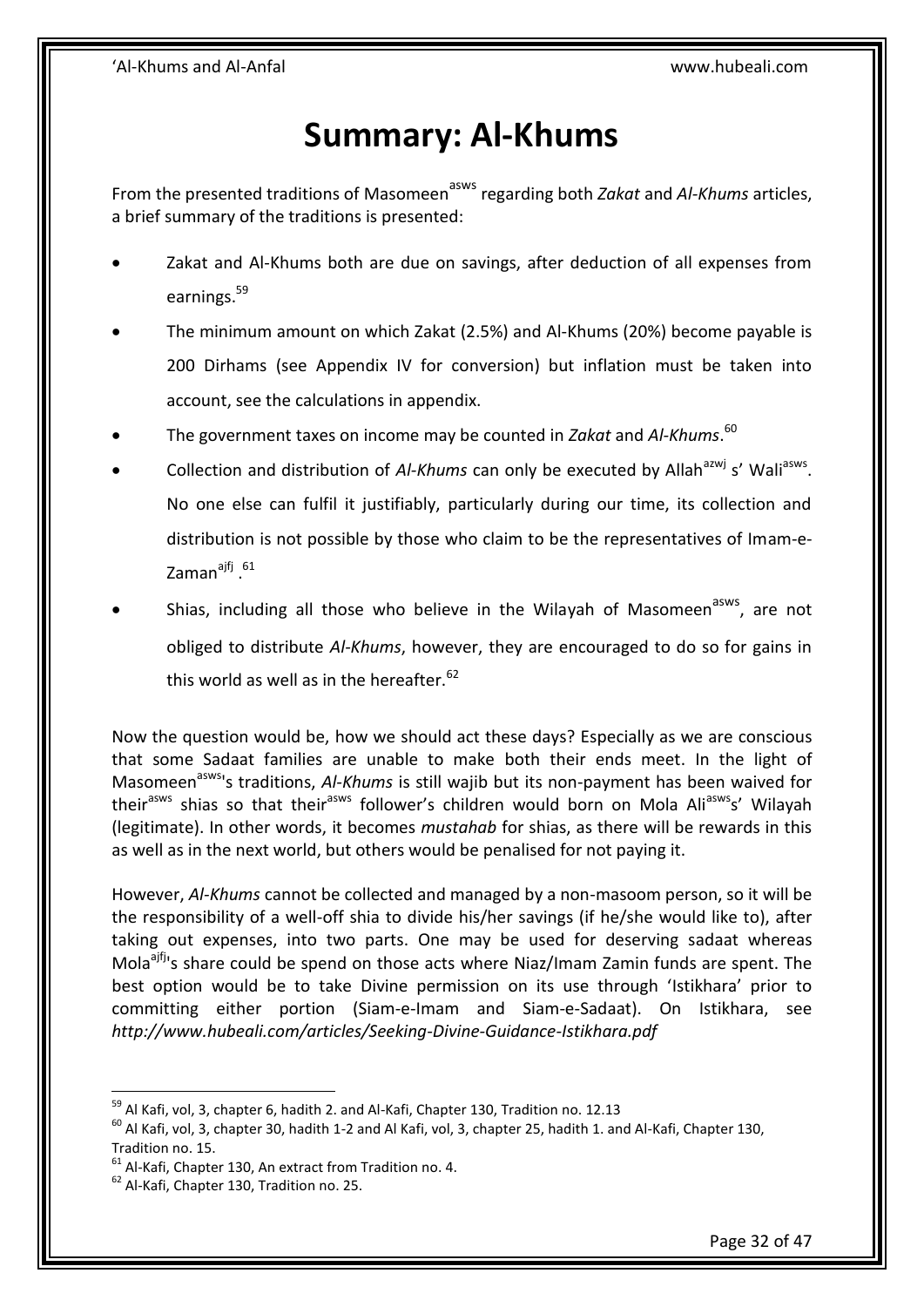#### We would like to end this article with the following traditions of Masomeen<sup>asws</sup>:

َ و ِّ ي ْسِ اْْلَو يم اه ر ب َن وٍر ع ُ ِن ُْجْه َ َّمد ُُم َن ا ع اب ْح ِض أَص ع ب َن ع د ع ْ س َن ع ه اد ِس إ ب وُل ِ ُ ق ْ ُت أَِيب ي ع اَل َمسِ ِّ َضا ع ق ِن الر َ ع ِِ ْد ُت عِ ُكن َ ِ َ .<br>ا ِ إ ْ ْ ب ِ ْ .<br>أ ن ِ َ **ٔ** ا ْ **ٍ** ْ ٔ<br>ا ِ ِ ٔ<br>ا ن **ٔ** ب<br>ا َ َ ن <u>:</u> أَبِي يَوْماً فَأَتَاهُ رَجُلٌ فَقَالَ إِنِّي رَجُلٌ مِنْ أَهْلِ الرَّيِّ– وَ لِيَ زَكَاةٌ فَإِلَى مَنْ أَدْفَعُهَا **ٔ ٔ** ∫<br>∕ ِ َ َ .<br>أ **ٔ** ا<br>ا َ <u>ٔ</u> ْ ام<br>ا ِ ا<br>أ  $\zeta$ َ

And by his chain from Sa'ad, from one of our companions, from Muhammad Bin Jamhour, from Ibrahim Al Awsy,

'From Al-Reza<sup>asws</sup> having said: 'I was in the presence of my<sup>asws</sup> father<sup>asws</sup> one day. A man came to him<sup>asws</sup> and said, 'I am from the people of Al-Rayy, and there is Zakat (money) for me, whom should I hand it over to?'

> ِ فَقَالَ إِلَيْنَا فَقَالَ أَ لَيْسَ الصَّدَقَةُ مُحَرَّمَةً عَلَيْكُمْ فَقَالَ بَلَى إِذَا دَفَعْتَهَا إِلَى شِيعَتِنَا فَقَدْ دَفَعْتَهَا إِلَيْنَا ة<br>أ اب<br>ا **ٔ** ً<br>گ َ ان<br>ا ا<br>ا .<br>ا ة<br>أ :<br>ا ن ْ ِ َ ت ْ ِ ٔ. ن ِ ت َ ِ ֖֖֦֧֦֧֦֧֦֧ׅ֪֦֧֦֧֦֧֦֧֦֧֦֧֦֧֧ׅ֪֪֪֪֪֪֪֪֦֧֧֦֧֧֧֦֧֪֪֪֪֪֪֪֪֪֪֪֪֪֪֪֪֪֪֪֪֪֚֚֚֚֚֚֚֚֚֚֡֝֬֝֜֝֬֝֬֜֜֬֞֝֬֞ ٔ<br>ً ت **ٔ** ا<br>ا ن ْ ِ إ

He<sup>asws</sup> said: 'To us<sup>asws</sup>'. He said, 'Isn't the charity prohibited unto you<sup>asws</sup> all?' He<sup>asws</sup> said: 'Yes, when you hand it to our<sup>asws</sup> Shias, so you have handed it to us<sup>asws</sup>'.

<u>َ</u> ت <u>ّ</u> فَقَالَ إِنِّي لَا أَعْرِفُ لَهَا أَحَداً قَالَ فَانْتَظِرْ كِمَا سَنَةً فَقَالَ فَإِنْ لَمْ أُصِبْ لَهَا أَحَداً قَالَ انْتَظِرْ كِمَا سَنَتَيْنِ حَتَّى بَلَغَ أَرْبَعَ سِنِينَ  $\overline{a}$ َ ً<br>ا ْ ِ َ ِ<br>م ن<br>ا ن ا<br>ا َ .<br>أ ت :<br>ا .<br>أ ن<br>ا ً َ ۱, ا<br>ا ِ نم<br>عم ن ا ب .<br>أ َ اب<br>ا َ ت <u>َ</u> ن ا<br>ا َ ر<br>ا

He said, 'I do not know anyone for it'. He<sup>asws</sup> said: 'Then wait with it for a year'. He said, 'Supposing I do not find anyone for it?' He<sup>asws</sup> said: 'Wait with it for two years'. Until it reached four years.

مُّ قَالَ لَهُ إِنْ لَمْ تُصِبْ لَهَا أَحَداً فَصُرَّهَا صُرَراً وَ اطْرَحْهَا فِي الْبَحْرِ فَإِنَّ اللَّهَ عَزَّ وَ جَلَّ حَرَّمَ أَمْوَالَنَا وَ أَمْوَالَ شِيعَتِنَا عَلَى عَدُوِّنَا. َ ً َ ۱ ت  $\overline{a}$ ِ إ َ :<br>ا اند<br>ا ن ِ َ ام<br>ا َ اند<br>ا َ ام<br>ا َ َ َ َ ً<br>گ َ ِ ا<br>أ ْ َ ْ ُ<br>ن َ

Then he<sup>asws</sup> said to him: 'If you do not find anyone for it, then pack it in a package and drop it in the sea, for Allah<sup>azwj</sup> Mighty and Majestic has Prohibited our<sup>asws</sup> wealth and wealth of our<sup>asws</sup> Shias unto our<sup>asws</sup> enemies".<sup>63</sup>

#### مُحَمَّدُ بْنُ عَلِيِّ بْنِ الْحُسَيْنِ فِي الْعِلَلِ عَنْ أَبِيهِ عَنْ سَعْدِ بْنِ عَبْدِ اللَّهِ عَنِ الْحَسَنِ بْنِ عَلِيٍّ الْكُوڤِيِّ عَنْ عَبْدِ اللَّهِ بْنِ الْمُغِيرَةِ عَنْ سُفْيَانَ<br>. ِ َ ا<br>ا ٔ<br>ا ً<br>گ ∫<br>} ِ .<br>أ ب ر<br>گ ْ ب ِ ْ ا<br>ا ِ ∫ ْ ٍ<br>ا ِ ْ ب ِ َ ب ب ِ ِ **ٔ** ب </sub><br>د <u>:</u> ้ ي .<br>م ة<br>ق <u>َّ</u> ِ نِ عَبْدِ الْمُؤْمِنِ الْأَنْصَارِيِّ عَنْ عَمْرِو بْنِ شِمْرٍ عَنْ جَابِرٍ قَالَ: َ َ **ٔ** ْ ا<br>ا ْ ا<br>ا ∫<br>∕ <u>ا</u> ِ .<br>أ ب َ ْ ب

Muhammad Bin Ali Bin Al-Husayn in (the book) 'Al Illal', from his father, from Sa'ad Bin Abdullah, from Al Hassan Bin Ali Al Kufy, from Abdullah Bin Al Mugheira, from Sufyan Bin Abdul Momin Al Ansari, from Amro Bin SHimr, from Jabir who said,

أَقْبَلَ رَجُلٌ إِلَى أَبِي جَعْفَرٍ ع وَ أَنَا حَاضِرٌ فَقَالَ رَجِمَكَ اللَّهُ اقْبِضْ مِنِّي هَذِهِ الْحُمْسَمِائَةِ دِرْهَمٍ فَضَعْهَا فِي مَوَاضِعِهَا فَإِنَّهَا زَكَاةُ مَالِي ة<br>أ َ ُنا َ َ **ٔ** َ ِ إ ٍ ) َ ِ ِ ِ ِ َ ِ ٔ<br>ا َ <u>ّز</u> ∫<br>∹ َ ام<br>ا َ **ٔ** ام<br>ا َ ِ َ َ ِ, ا

'A man came to Abu Ja'far<sup>asws</sup> and I was present. He said, 'May Allah<sup>azwj</sup> have Mercy on you<sup>asws</sup>! Take possession from me these five hundred Dirhams, and place these is their (rightful) place for this is Zakat of my wealth'.

-

 $^{63}$  Wasail-ul-Shia, vol 6, pp. 141, 223  $\,$ وسائل الشيعةِ، ج $9$ ، ص $\,$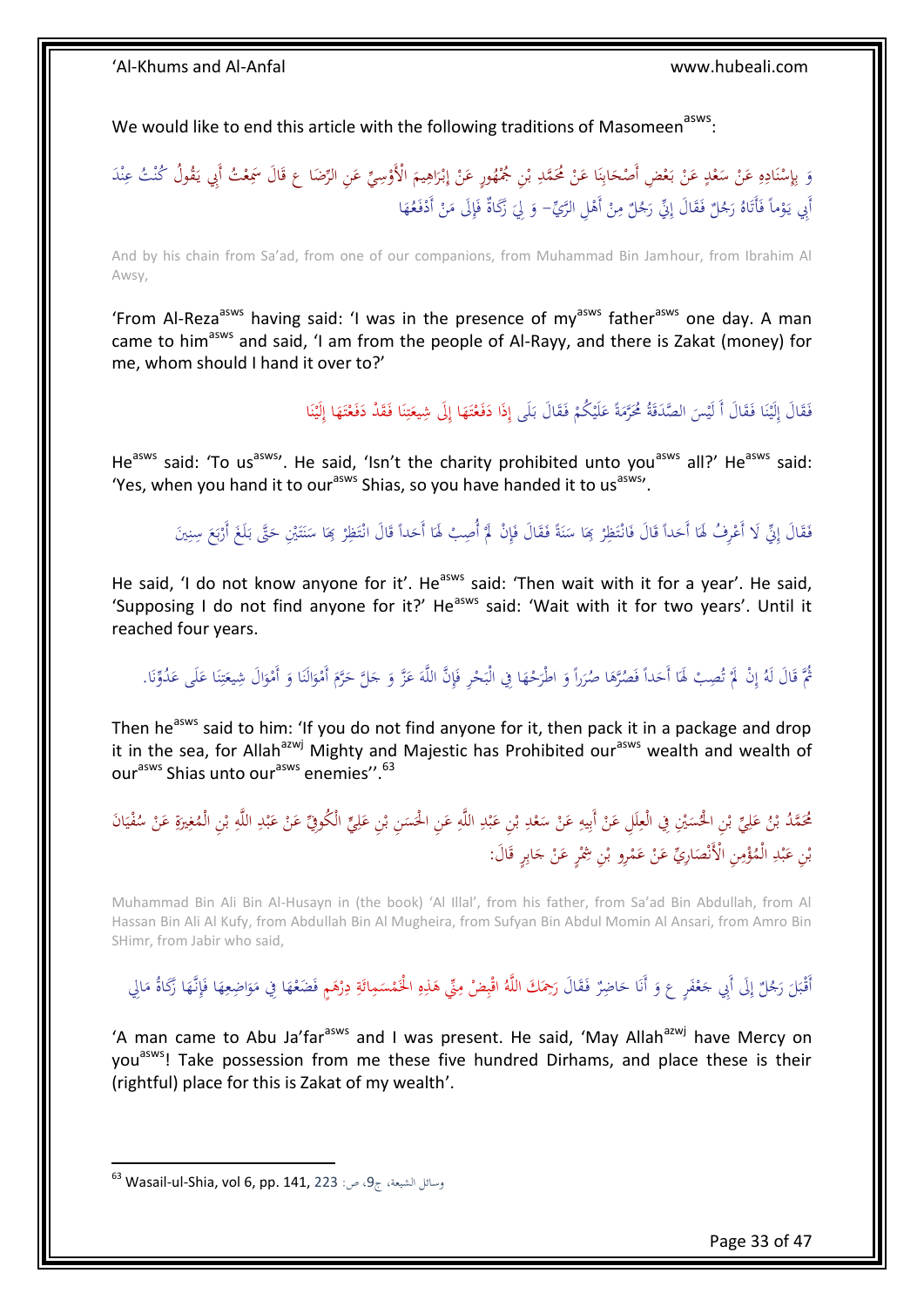#### َ فَقَالَ أَبُو جَعْفَرٍ ع بَلْ خُذْهَا أَنْتَ فَضَعْهَا فِي جِيرَانِكَ وَ الْأَيْتَامِ وَ الْمَسَاكِينِ وَ فِي إِخْوَانِكَ مِنَ الْمُسْلِمِينَ إِنَّمَا يَكُونُ هَذَا إِذَا قَامَ ِ ِ َ **ٔ** َ ٔ<br>ا َ <u>ً</u> ت ْ َ ِ  $\overline{a}$ َ **ٔ** .<br>ا َ **ٔ** با<br>ا َ **ٔ** َ نم<br>عم َ ِ َ پ<br>ا ا ا<br>ا قَائِمُنَا– فَإِنَّهُ يَقْسِمُ بِالسَّوِيَّةِ وَ يَعْدِلُ فِي خَلْقِ الرَّحْمَنِ الْبَرِّ مِنْهُمْ وَ الْفَاجِرِ الْحَدِيثَ. :<br>ا ن ِ َ ∫ **ٔ** ُبا<br>ا َ ِ ِ ب ٔ, ِ ِ<br>و ي ِ ٔ<br>ا .<br>م َ <sup>أ</sup> ن ِ

Abu Ja'far<sup>asws</sup> said: 'But you take it and place it among your neighbours, and the orphans, and the poor, and among your brothers from the Muslims. But rather, this (it's just distribution) would happen when our<sup>asws</sup> Qaim<sup>asws</sup> rises, then he<sup>asws</sup> will distribute with the equality and justice among the creatures of the Beneficent, the righteous ones from them and the immoral ones' - the Hadith".<sup>64</sup>

-

Page 34 of 47

وسائلِ الشيعةِ، ج9ِ، ص: 282 <sup>64</sup>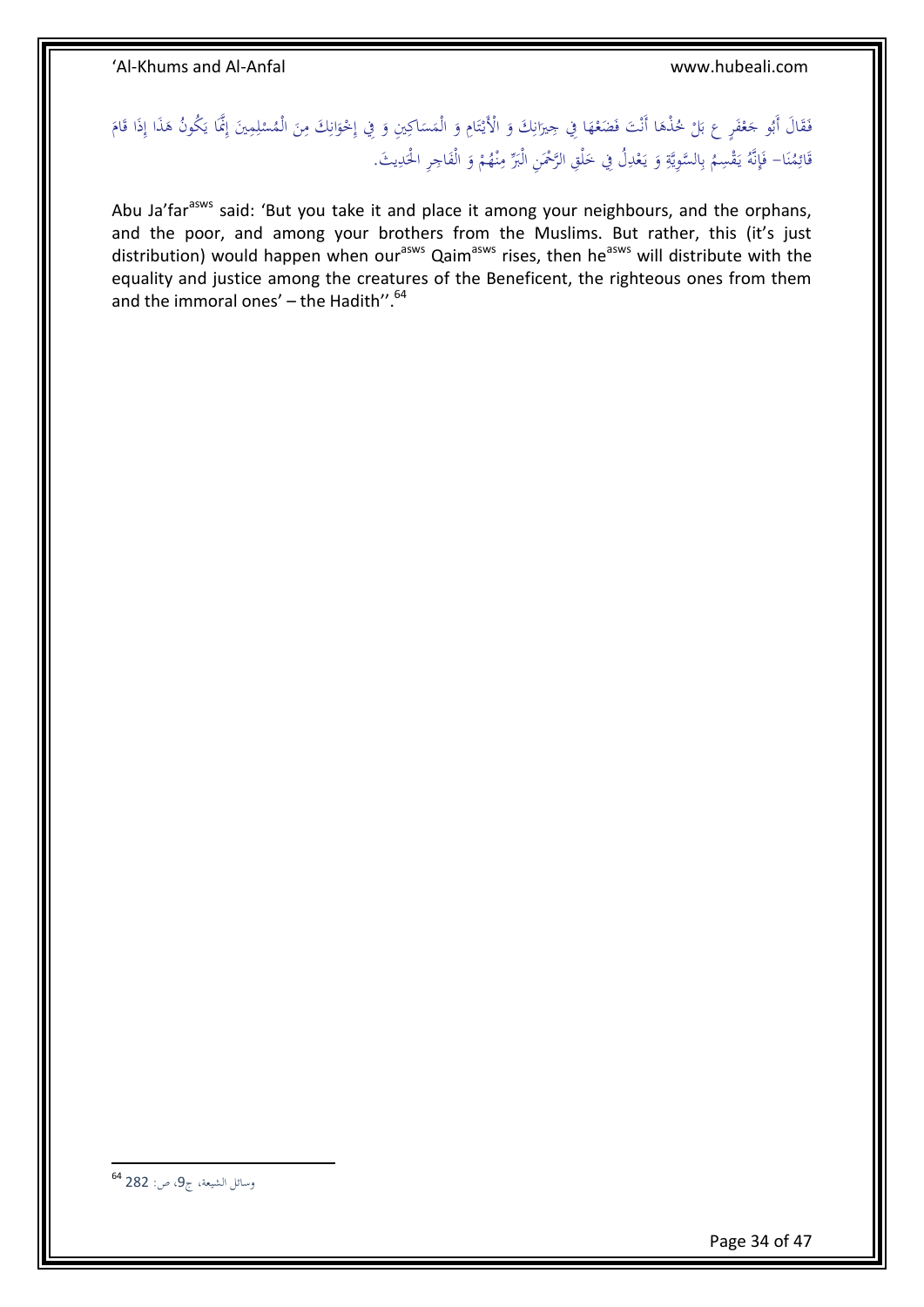# **Appendix I:**

### <span id="page-34-1"></span><span id="page-34-0"></span>**Explanation of 8:41 - The Authorisation of** *Al-Khums*

حَدَّثَنَا مُحَمَّدُ بْنُ عَبْدِ اللَّهِ بْنِ جَعْفَرٍ الْحِمْيَرِيُّ عَنْ أَبِيهِ عَنِ الرَّيَّانِ بْنِ الصَّلْتِ قَالَ: َ ْ ب ن<br>يا َ ِ ِّ ْ ِ  $\ddot{\cdot}$ .<br>م ْ َ ْ ب ِ ِ .<br>. ب ي<br>ا ب :<br>. َ

It was narrated to us by Muhammad Bin Abdullah Bin Ja'far Al Humeyri, from his father, from Al Rayyan Bin Al Salt who said,

ا َ حَضَرَ الرِّضَا عِ مَخْلِسَ الْمَأْمُونِ بِمَرْوَ وَ قَدِ اجْتَمَعَ فِي مَخْلِسِهِ جَمَاعَةٌ مِنْ عُلَمَاءِ الْعِزَاقِ وَ خُزَاسَانَ فَقَالَ الْمَأْمُونُ أَخْبِرُونِي عَنْ مَعْنَى<br>. ֚֚֡֬ َ َ َ ا َ ِ ِ ً<br>ً. .<br>-<br>-ِ َ ِ ِ  $\zeta$  $\ddot{\phantom{0}}$ ت ْ ِ َ َ .<br>. ِ **≀**  $\overline{\phantom{0}}$ .<br>ح  $\overline{\phantom{a}}$ .<br>-<br>-ْ ٍ<br>م ِ<br>ع هَذِهِ الْآيَةِ ثُمَّ أَوْرَتْنَا الْكِتابَ الَّذِينَ اصْطَفَيْنا مِنْ عِبادِنا فَقَالَتِ الْعُلَمَاءُ أَرَادَ اللَّهُ عَزَّ وَ حَلَّ بِذَلِكَ الْأُمَّةَ كُلَّهَا فَقَالَ الْمَأْمُونُ مَا تَقُولُ ِ<br>مُ **∶** ْ ِ **:** ي َ َ **ٍ** .<br>. َ ِّ ; یا<br>-ِ ∫<br>∙ ٔ<br>أ  $\overline{\phantom{a}}$  $\overline{a}$ ِ<br>مُ َ ِ ِ َ َ َ َ .<br>. لَ ا أَبَا الْحَسَنِ فَقَالَ الرِّضَا عِ لَا أَقُولُ كَمَا قَالُوا وَ لَكِنِّي أَقُولُ أَرَادَ اللَّهُ عَزَّ وَ جَلَّ بِذَلِكَ الْعِتْرَةَ الطَّاهِرَةَ ِ ِ َ َ ا<br>ا َ َ َ َ .<br>أ َ َ ي ِ ة<br>م  $\overline{\phantom{a}}$ ِ ة<br>أ َ

'Al-Reza<sup>asws</sup> attended the gathering of Al-Mamoun at Merv, and he had gathered in his gathering a group of scholars of Al-Iraq and Khurasan. (Among the proofs he<sup>asws</sup> presented was):

 $\overline{\phantom{0}}$ وَ أَمَّا الثَّامِنَةُ فَقَوْلُ اللَّهِ عَزَّ وَ حَمَلَ وَ اعْلَمُوا أَمَّا غَنِمْتُمْ مِنْ شَيْءٍ فَأَنَّ لِلَّهِ خُمْسَهُ وَ لِلرَّسُولِ وَ لِلرِي الْقُرْبى فَقَرَنَ سَهْمَ ذِي الْقُرْبَى مَعَ<br>. َ َ َ ِ <u>ٔ</u> ن<br>ا ن ∫<br>∕ َ ْ َ ْ ∕' ْ ت ا<br>ا ِ ر<br>. ِ ِ ل َ ِ ل َ  $\ddot{\phantom{0}}$ ً ڵ .<br>أ .<br>ء  $\zeta$  $\ddot{\phantom{0}}$ َ ;<br>∶ ا <sup>e</sup> ٔ<br>أ َ .<br>د ْ سَهْمِهِ وَ سَهْمِ رَسُولِهِ فَهَذَا فَضْلٌ أَيْضاً بَيْنَ الْآلِ وَ الْأُمَّةِ لِأَنَّ اللَّهَ تَعَالَى جَعَلَهُمْ فِي خَيْرٍ وَ جَعَلَ النَّاسَ فِي خَيْرٍ دُونَ ذَلِكَ وَ رَضِيَ ْ َ َ َ  $\ddot{\epsilon}$ َ  $\Leftrightarrow$ ِ َ ْ  $\overline{a}$ َ ِ ْ  $\overline{a}$ َ  $\ddot{\phantom{0}}$ َ َ ِ ْ .<br>- $\overline{\phantom{0}}$ َ َ لَّمْ بِمَا رَضِيَ لِنَفْسِهِ وَ اصْطَفَاهُمْ فِيهِ فَبَدَأَ بِنَفْسِهِ ثُمَّ بِرَسُولِهِ ثُمَّ بِذِي الْقُرْبَى ∫<br>∙ ِ ِ َ ِ<br>پ ِ <u>َ</u> ن ِ **ـ** .<br>: ب َ ِ ْ .<br>م َ ِ <u>َ</u> ن ِ ل  $\ddot{\phantom{0}}$ َ  $\overline{\phantom{0}}$  $\frac{1}{2}$ ْ

'And as for the eighth, so Allah<sup>azwj</sup> Mighty and Majestic is Saying: **And know that whatever** *booty you gain from anything, so a fifth of it is for Allah, and for the Rasool, and for the*  near of kin [8:41]. Thus He<sup>azwj</sup> Paired the portion of the relatives with His<sup>azwj</sup> Portion and the portion of His<sup>azwj</sup> Rasool<sup>saww</sup>. So this is a merit as well between the Progeny<sup>asws</sup> and the people, because Allah<sup>azwj</sup> Exalted Made them<sup>asws</sup> to be in goodness and Made the people to be in goodness besides that, and was Pleased for them<sup>asws</sup> what He<sup>azwj</sup> was Pleased for Himself, and Chose themasives with regards to it. So Heazwj Began with Himselfazwj, then with His<sup>azwj</sup> Rasool<sup>saww</sup>, then with the relatives.

ْ فَكُّلُّ مَا كَانَ مِنَ الْفَيْءِ وَ الْغَنِيمَةِ وَ غَيْرِ ذَلِكَ مِمَّا رَضِيَهُ حَلَّ وَ عَزَّ لِنَفْسِهِ فَرَضِيَهُ لَهُمْ فَقَالَ وَ قَوْلُهُ الْحَقُّ وَ اعْلَمُوا أَنَّمَا غَنِمْتُمْ مِنْ َ **ٍ** ا<br>ا َ <u>ٔ</u> َ ِ<br>مُ ْ ∶' َ ِ .<br>ا ن ِ<br>نا َ َ ا<br>ا .<br>. ِ J ْ َ ;  $\overline{\phantom{a}}$ ِ ن َ َ ِ ْ َ .<br>-<br>-ِ ْ ت ا<sup>م</sup> ب ِ ْ شَيْءٍ فَأَنَّ لِلَّهِ لْحُمْسَهُ وَ لِلرَّسُولِ وَ لِذِي الْقُرْبى فَهَذَا تَأْكِيدٌ مُؤَكَّدٌ وَ أَثَرٌ قَائِمٌ لَهُمْ إِلَى يَوْمِ الْقِيَامَةِ فِي كِتَابِ اللَّهِ النَّاطِقِ الَّذِي لا يَأْتِيهِ ∫<br>∙ ِ ل َ J ل َ  $\overline{\phantom{a}}$ ِ ا ن<br>ا ∫<br>∙ ِ ً<br>أ ت ة. ا<br>ا ا:<br>ا ي .<br>د **ٍ** <u>ٔ</u> ب<br>: ا<br>پا إ ْ ِ َ َ ي ن<br>ا  $\triangleleft$ ِ<br>ٍ ِ<br>نا ب<br>ا **∕** الْباطِلُ مِنْ بَيْنِ يَدَيْهِ وَ لا مِنْ خَلْفِهِ تَنْزِيلٌ مِنْ حَكِيمٍ حَمِيدٍ َ ِ <u>يا</u> ي **ـ** ِيا<br>ِ ي ْ **∕ ٍ ∕ :** ن :<br>ا ِ ِ َ

Therefore, everything which was from *Al-Fey* and the booty and other than that from what the Majestic and Mighty is Pleased for Himself<sup>azwj</sup>, Necessitated for them. So He<sup>azwj</sup> Said and His<sup>azwj</sup> Word is the Truth *[8:41] And know that whatever booty you gain, a fifth of it is for Allah and for the Rasool and for the near of kin*. This is an emphatic confirmation, and an impact established for them up to the Day of Judgment in the Speaking Book of Allah<sup>azwj</sup> which *Neither did the falsehood come from before it, nor (would it come) from after it. (It is) a Revelation from the most Wise, the most Praised [41:42]*.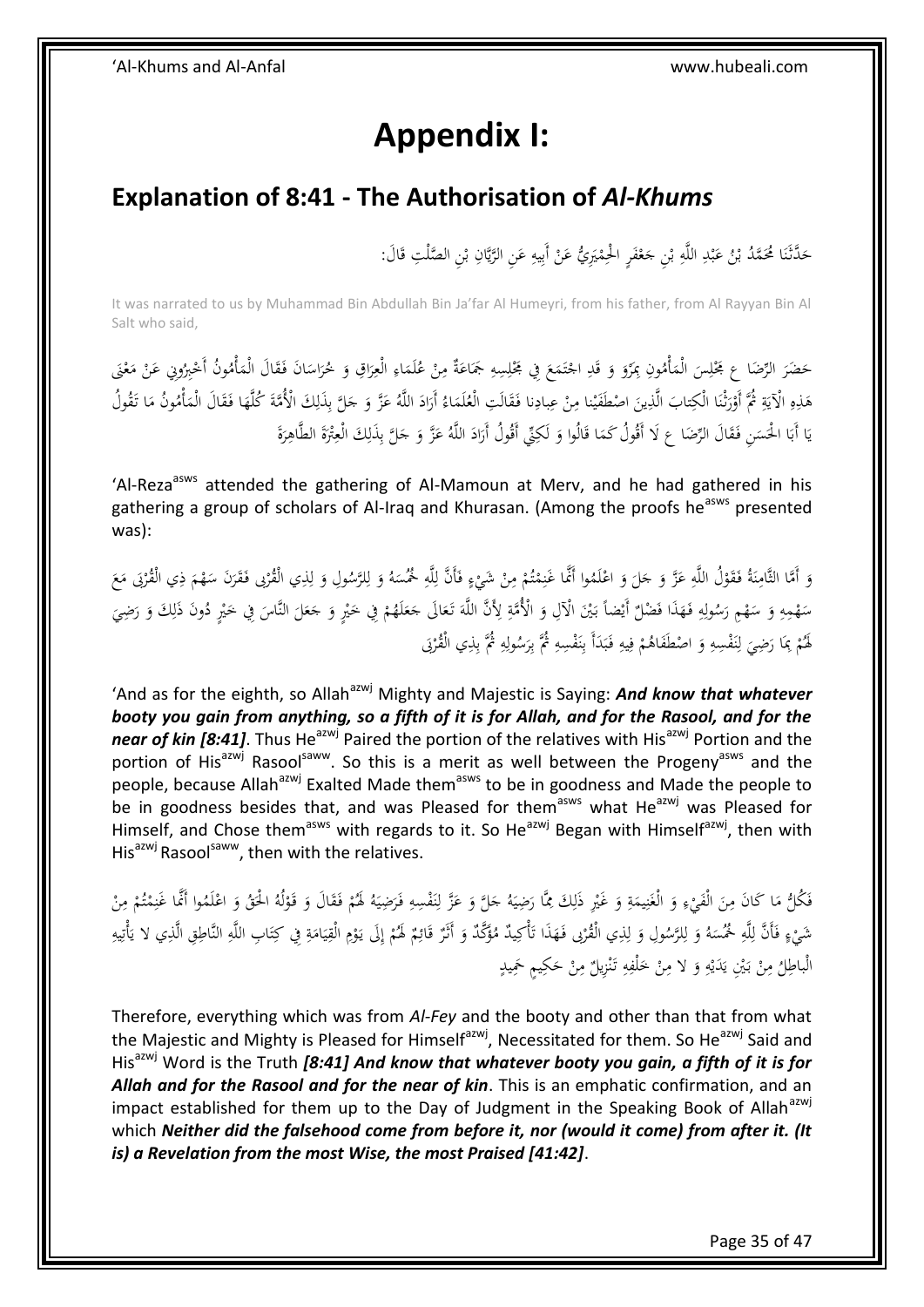وَ أَمَّا قَوْلُهُ وَ الْيَتامى وَ الْمَساكِينِ فَإِنَّ الْيَتِيمَ إِذَا انْقَطَعَ قيمة سهمه [يُتْمُهُ] خَرَجَ مِنَ الْغَنَائِمِ وَ لَمَ يَكُنْ لَهُ فِيهَا نَصِيبٌ وَ كَذَلِكَ<br>ِ **ٔ** َ  $\ddot{ }$ َ َ ت  $\zeta$ إ ا ِ ت ان<br>ا ِ .<br>أ  $\zeta$ َ ِ َ َ َ ِ .<br>.<br>. ب<br>: ي **أ** َ ِ .<br>. ن َ َ ٍ<br>∧ **∶** الْمِسْكِينُ إِذَا انْقَطَعَ مَسْكَنتُهُ لَمْ يَكُنْ لَهُ نَصِيبٌ مِنَ الْمَغْنَمِ وَ لَا يَحِلُّ لَهُ أَحْذُهُ وَ سَهْمُ ذِي الْقُرْبَى إِلَى يَوْمِ الْقِيَامَةِ قَائِمٌ فِيهِمْ لِلْغَنِيِّ ْ ٔ<br>ا َ ْ َ .<br>. ن ُفْ<br>أ َ <u>َ</u>: **∕** َ ن .<br>.<br>. َ ي **أ** ت : ْ  $\zeta$ ا<br>ا .<br>. ِ<br>ل ل ْ ي ِ ِ َ ٍ<br>ق  $\overline{\phantom{a}}$ ้<br>∶ิ์ ي ِ<br>م **ٍ** ْ ب<br>ا ِ إ َ وَ الْفَقِيرِ مِنْهُمْ لِأَنَّهُ لَا أَحَدٌ أَغْنَى مِنَ اللَّهِ عَزَّ وَ جَلَّ وَ لَا مِنْ رَسُولِهِ ص ِ َ .<br>-<br>-ِ َ َ َ َ ِ َ **∕** َ <sup>(</sup> ن **∕** ِ.<br>مُ َ

And as for His<sup>azwj</sup> Words: **and the orphans and the needy [8:41]**, so the orphan is when the amount of his share is cut off (when his orphan-hood is cut off), he is exited from the war booty and there would not happen to be a share for him in it, and similar to that is the need, when his neediness is cut off, there would not happen to be a share for him from the war booty, nor would it be Permissible for him to take it, and the share of the near relatives is up to the Day of Judgment, established regarding them, for the rich and the poor from them, because there is no one richer than Allah<sup>azwj</sup> Mighty and Majestic, nor (richer) than His<sup>azwj</sup> Rasoolsaww.

َ فَخَعَلَ لِنَفْسِهِ سَهْماً مِنْهَا وَ لِرَسُولِهِ سَهْماً فَمَا رَضِيَهُ لِنَفْسِهِ وَ لِرَسُولِهِ رَضِيَهُ لَهُمْ وَ كَذَلِكَ الْفَيْءُ مَا رَضِيَهُ مِنْهُ لِنَفْسِهِ وَ لِنَبِيِّهِ رَضِيَهُ ِ Į َ ِ ل َ ِ :<br>: ن ِ ل ا:<br>ا َ َ ْ  $\ddot{\phantom{0}}$ ِ l. َ <u>ِ</u> ل َ  $\Leftrightarrow$ ن ِ **ٰ**  $\ddot{\phantom{0}}$ ِ <u>َ</u> ن ِ ل َ **ٔ** ِ َ <sup>(</sup> ا<br>ا َ **ٔ** َ ِ ي ِ ب .<br>أ ن ِ ل َ ِ : ن ِ<br>ل ل ن ِ<br>ِم **ٔ** َ ا<br>. : ن ِ نِي الْقُرْبَى كَمَا أَجْرَاهُمْ فِي الْغَنِيمَةِ فَبَدَأَ بِنَفْسِهِ جَلَّ جَلَالُهُ ثُمَّ بِرَسُولِهِ ثُمَّ مِجمْ وَ قَرَنَ سَهْمَهُ بِسَهْمِ اللَّهِ وَ سَهْمِ رَسُولِهِ ٔ<br>ا .<br>: ب َ ا<br>ا ِ ن ُ<br>أ ْ َ ْ ا<br>ا َ ِ J ل ِ ِ<br>ل ً<br>ا ْ  $\ddot{\phantom{0}}$ َ ِ ْ  $\ddot{\phantom{0}}$ ب **ै** ْ  $\ddot{\phantom{0}}$ َ َ ْ ِ ِ ر<br>ا ِ<br>بہ َ ِ

So He<sup>azwj</sup> Made a share for Himself<sup>azwj</sup> from it and a share for His<sup>azwj</sup> Rasool<sup>saww</sup>. Whatever He<sup>azwj</sup> was Pleased for Himself<sup>azwj</sup>, and for His<sup>azwj</sup> Rasool<sup>saww</sup>, He<sup>azwj</sup> was Pleased for them<sup>asws</sup>. And similar to that is *Al-Fey*. Whatever He<sup>azwj</sup> was Pleased from it for Himself<sup>azwj</sup> and for His<sup>azwj</sup> Prophet<sup>saww</sup>, He<sup>azwj</sup> was Pleased for the near relatives, just as He<sup>azwj</sup> Informed them regarding the booty. So He<sup>azwj</sup> Began with Himself<sup>azwj</sup>, Majestic is His<sup>azwj</sup> Majesty, then with His<sup>azwj</sup> Rasool<sup>saww</sup>, then with themasws, and their<sup>asws</sup> share is Paired with the Share of Allah<sup>azwj</sup> and the share of His<sup>azwj</sup> Rasool<sup>saww</sup>.

كَذَلِكَ فِي الطَّاعَةِ قَالَ يا أَيُّهَا الَّذِينَ آمَنُوا أَطِيعُوا اللَّهَ وَ أَطِيعُوا الرَّسُولَ وَ أُولِي الْأَمْرِ مِنْكُمْ فَبَدَأَ قَبْلًا بِنَفْسِهِ ثُمَّ بِرَسُولِهِ ثُمَّ بِأَهْلِ بَيْتِهِ َ ; َ ∫<br>∟ ا<br>ا َ ∫<br>∙  $\triangleleft$ ن ِ ْ َ َ َ ن ِ<br>ٍ ِ ت .<br>: ي بہ<br>: å<br>. ِ ⊿<br>≀ ِ ر<br>ا ِ<br>بہ ِ َ ن ِ<br>با ْ ب َ ا<br>ا .<br>: ب َ با<br>∶ وَ كَذَلِكَ آيَةُ الْوَلَايَةِ إِنَّمَا وَلِيُّكُمُ اللَّهُ وَ رَسُولُهُ وَ الَّذِينَ آمَنُوا فَجَعَلَ وَلَايَتَهُمْ مَعَ طَاعَةِ الرَّسُولِ مَقْرُونَةً بِطَاعَتِهِ كَمَا جَعَلَ سَهْمَهُمْ مَعَ َ َ َ ن  $\overline{\phantom{a}}$ <u>َ</u>: ِ َ َ َ ي <u>ی</u> ل َ إ  $\ddot{\epsilon}$ يا<br>. ر<br>ر با<br>ا J َ  $\zeta$  $\overline{\phantom{a}}$ <sup>1</sup> ٍ<sup>م</sup> **€ ـ**  $\overline{\phantom{0}}$ َ  $\ddot{\phantom{0}}$ ِ ∫, ت َفْ ب <u>ة</u>  $\overline{\phantom{a}}$ ِ َ  $\zeta$  $\cdot$ ْ ت ْ سَهْمِ الرَّسُولِ مَقْرُوناً بِسَهْمِهِ فِي الْغَنِيمَةِ وَ الْفَيْءِ َ **a** َ ِ ن َ ِ ْ  $\ddot{\phantom{0}}$ ا<br>ا ْ  $\overline{a}$ ِ

Similar to that is the obedience. He<sup>azwj</sup> Said [4:59] O you who believe! Obey Allah and obey *the Rasool and those with Divine authority from among you*. He<sup>azwj</sup> Began with Himself<sup>azwj</sup> before, then with His<sup>azwj</sup> Rasool<sup>saww</sup>, then with the People<sup>asws</sup> of his<sup>saww</sup> Household. And similar to that is the Verse of the Wilayah *[5:55] But rather, only Allah is your Guardian and His Rasool and those who believe*. So He<sup>azwj</sup> Made their<sup>asws</sup> Wilayah with the obedience to the Rasool<sup>saww</sup>, being paired with His<sup>azwj</sup> obedience, just as He<sup>azwj</sup> Made their<sup>asws</sup> share with the share of the Rasool<sup>saww</sup> paired with His<sup>azwj</sup> Share in the booty and Al-Fey.

فَتَبَارَكَ اللَّهُ وَ تَعَالَى مَا أَعْظَمَ نِعْمَتَهُ عَلَى أَهْلِ هَذَا الْبَيْتِ فَلَمَّا جَاءَتْ قِصَّةُ الصَّدَقَةِ نَزَّهَ رَسُولَهُ وَ نَزَّهَ أَهْلَ بَيْتِهِ فَقَالَ إِمَّا الصَّدَقاتُ  $\ddot{a}$ ٔ<br>ا ِ َ َ **ٔ** ي ا<br>: ٔ<br>م å<br>. َ :<br>. ت ا<br>ا ْ ِ ن ا ا<br>ا َ َ َ .<br>أ ب ِّبْ ت ِ<br>ع ِ ت .<br>: ي ب<br>أ ٍ<sup>ّ</sup> َ َ َ **ہ** ا<br>ا إ لِلْفُقَراءِ وَ الْمَساكِينِ وَ الْعامِلِينَ عَلَيْها وَ الْمُؤَلَّفَةِ قُلُوبُهُمْ وَ فِي الرِّقابِ وَ الْغارِمِينَ وَ فِي سَبِيلِ اللَّهِ وَ ابْنِ السَّبِيلِ فَرِيضَةً مِنَ اللَّهِ ِ ∕. َ َ ِ į َ ِ ْ َ ِم<br>ٍ ِ ب  $\overline{a}$ َ ∕. َ َ ْ ة<br>تر َ **ٔ** َ ً َ ٍ<br>≀

So the Blessed and High, how great is His<sup>azwj</sup> Bounty upon the People<sup>asws</sup> of this Household. So when the story of the charity came, He<sup>azwj</sup> Removed His<sup>azwj</sup> Rasool<sup>saww</sup> and Removed the People<sup>asws</sup> of his<sup>saww</sup> Household, and He<sup>azwj</sup> Said *But rather, the charities are for the poor and the needy, and the office bearers upon it, and the ones (recently) inclined of their*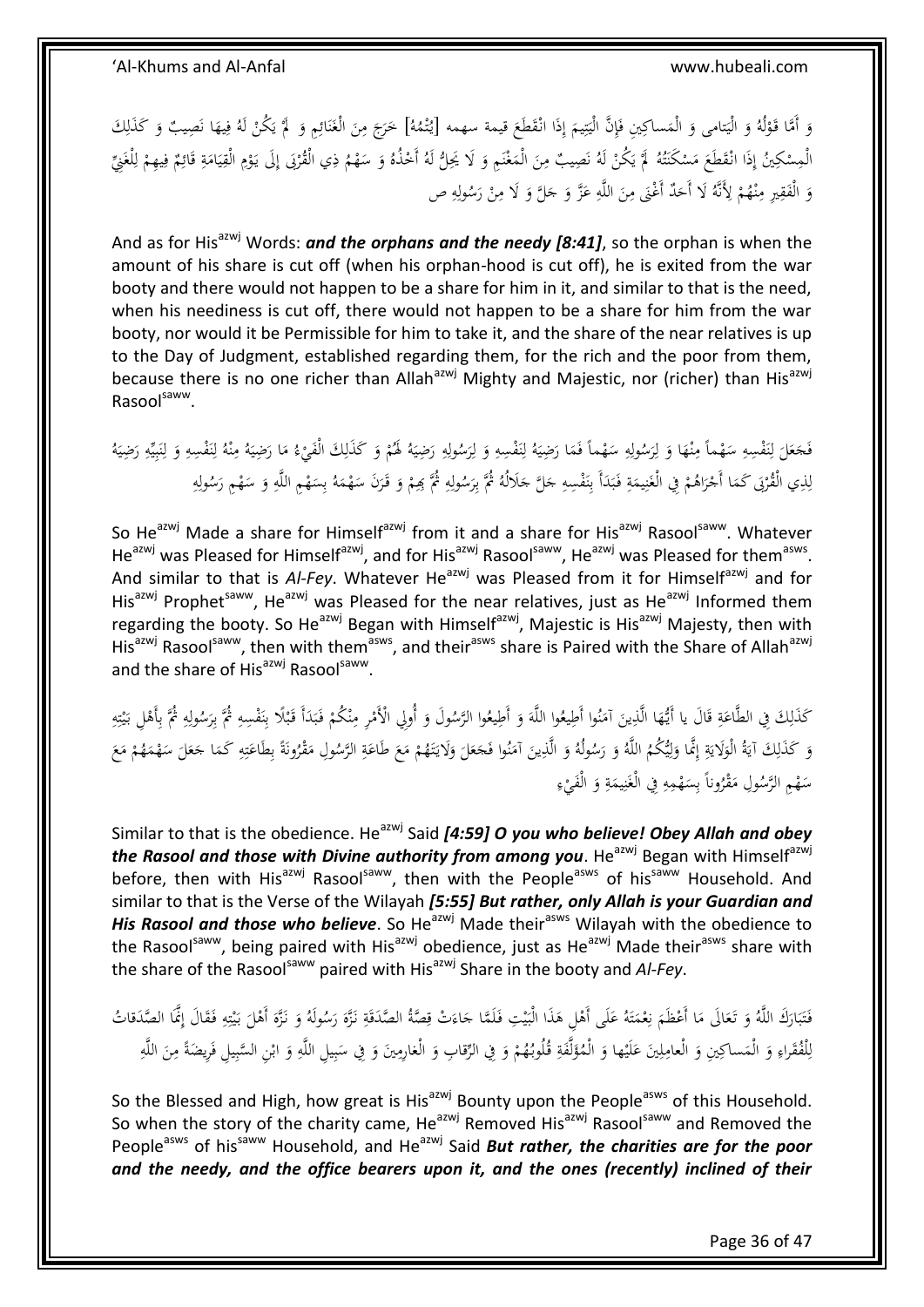#### *hearts (to Al Islam), and ones in bondage, and the ones in debt, and in the Way of Allah, and the wayfarer. Being an Ordinance from Allah; and Allah is Knowing, Wise [9:60]*.

ْ فَهَلْ تَجِدُ فِي شَيْءٍ مِنْ ذَلِكَ أَنَّهُ جَعَلَ عَزَّ وَ حَلَّ سَهْماً لِنَفْسِهِ أَوْ لِرَسُولِهِ أَوْ لِذِي الْقُرْبَى لِأَنَّهُ لَمَّا نَزَّهَ نَفْسَهُ عَنِ الصَّدَقَةِ وَ نَزَّهَ **ٔ** ِ <u>َ</u> ن  $\ddot{\phantom{a}}$ ْ  $\ddot{\phantom{0}}$ َ َ َ  $\overline{\phantom{0}}$ َ J ْ **∕** .<br>ء  $\ddot{\cdot}$ َ ٍ<br>ن ٍ<br>ا َ  $\ddot{\phantom{0}}$ **ہ** ِ ِ ل <u>ٔ</u> ِ ِ<br>پا .<br>ن ِ ل <u>ٔ</u>  $\ddot{\cdot}$ رَسُولَهُ نَزَّهَ أَهْلَ بَيْتِهِ لَا بَلْ حَرَّمَ عَلَيْهِمْ لِأَنَّ الصَّدَقَةَ مُحَرَّمَةٌ عَلَى مُحَمَّدٍ وَ آلِهِ وَ هِيَ أَوْسَاخُ النَّاسِ لَا تَحِلُّ لَهُمْ لِأَنَّهُمْ طُهِّرُوا مِنْ كُلِّ ِ َ ِ ِ َ **ٍ** َ  $\overline{\phantom{a}}$ .<br>أ  $\overline{\phantom{a}}$ ْ ْ َ َ َ **ٔ** َ ِ ِ ت <u>:</u> ي َ َ َ  $\ddot{\phantom{0}}$ .<br>-ِم ْ ْ َ دَنَسٍ وَ وَسَخٍ فَلَمَّا طَهَّرَهُمُ اللَّهُ وَ اصْطَفَاهُمْ رَضِيَ لَهُمْ مَا رَضِيَ لِنَفْسِهِ وَ كَرِهَ لَهُمْ مَا كَرِهَ لِنَفْسِهِ عَزَّ وَ حَلَّ فَهَذِهِ الثَّامِنَةُ  $\overline{\phantom{a}}$ ْ َ َ ِ .<br>ا ن ؚ<br>ٳ ل  $\ddot{\cdot}$ َ ا<br>ا ْ  $\ddot{\cdot}$ َ ْ َ َ َ .<br>أ َ َ .<br>ا ن َ .<br>. ن ِ<br>پر ِ ِ َ َ َ </sub><br>د ً <u>َ</u> ن ِ ل

So, can you find in anything from that, that the Mighty and Majestic Made a Share to be for Himself<sup>azwj</sup>, or for His<sup>azwj</sup> Rasool<sup>saww</sup>, or for the relatives? Because, when He<sup>azwj</sup> Removed Himself<sup>azwj</sup> from the Charity, and Removed His<sup>azwj</sup> Rasool<sup>saww</sup>, (also) Removed the People<sup>asws</sup> of his<sup>saww</sup> Household. No! But, He<sup>azwj</sup> Prohibited upon them<sup>asws</sup>, because the charity is Prohibited upon Muhammad<sup>saww</sup> and the his<sup>saww</sup> Progeny<sup>asws</sup>, and it is the dirt of the people. It is not Permissible for them<sup>asws</sup> because they<sup>asws</sup> are clean from every filth and grime. So when Allah<sup>azwj</sup> Cleaned them<sup>asws</sup> and Chose them<sup>asws</sup>, was Pleased for them<sup>asws</sup> what He<sup>azwj</sup> was Pleased for Himself<sup>azwj</sup>, and Disliked for them<sup>asws</sup> whatever He<sup>azwj</sup> Disliked for Himself<sup>azwj</sup>, Mighty and Majestic. So this is the eighth.

 $\overline{a}$ فَقَالَ الْمَأْمُونُ وَ الْعُلَمَاءُ جَزَاكُمُ اللَّهُ أَهْلَ بَيْتِ نَبِيِّكُمْ عَنِ الْأُمَّةِ حَيْراً فَمَا نَجِدْ الشَّرْحَ وَ الْبَيَانَ فِيمَا اشْتَبَهَ عَلَيْنَا إِلَّا عِنْدَكُمْ. َ َ ُمُ ب <u>بہ</u>  $\overline{a}$ ِ<br>فر َ ي ا<br>ا َ  $\zeta$  $\overline{a}$  $\overline{a}$ ا ْ ï َ ْ ي ِ ب ن<br>: **:** ي .<br>أ  $\overline{\phantom{0}}$ ا َ َ َ ْ ن  $\ddot{\phantom{0}}$ ن ْ َ َ

So Al-Mamoun and the scholars said, 'May Allah<sup>azwj</sup> Recompense you<sup>asws</sup> all, the People<sup>asws</sup> of the Household of your<sup>asws</sup> Prophet<sup>saww</sup> with goodness on behalf of the community. So we cannot find the explanations and the clarifications with regards to what is confusing upon us except with you<sup>asws</sup> all".<sup>65</sup>

<sup>1</sup> <sup>65</sup> Bashaarat Al Mustafa<sup>saww</sup> Li Shia Al Murtaza<sup>asws</sup> - P 7 H 42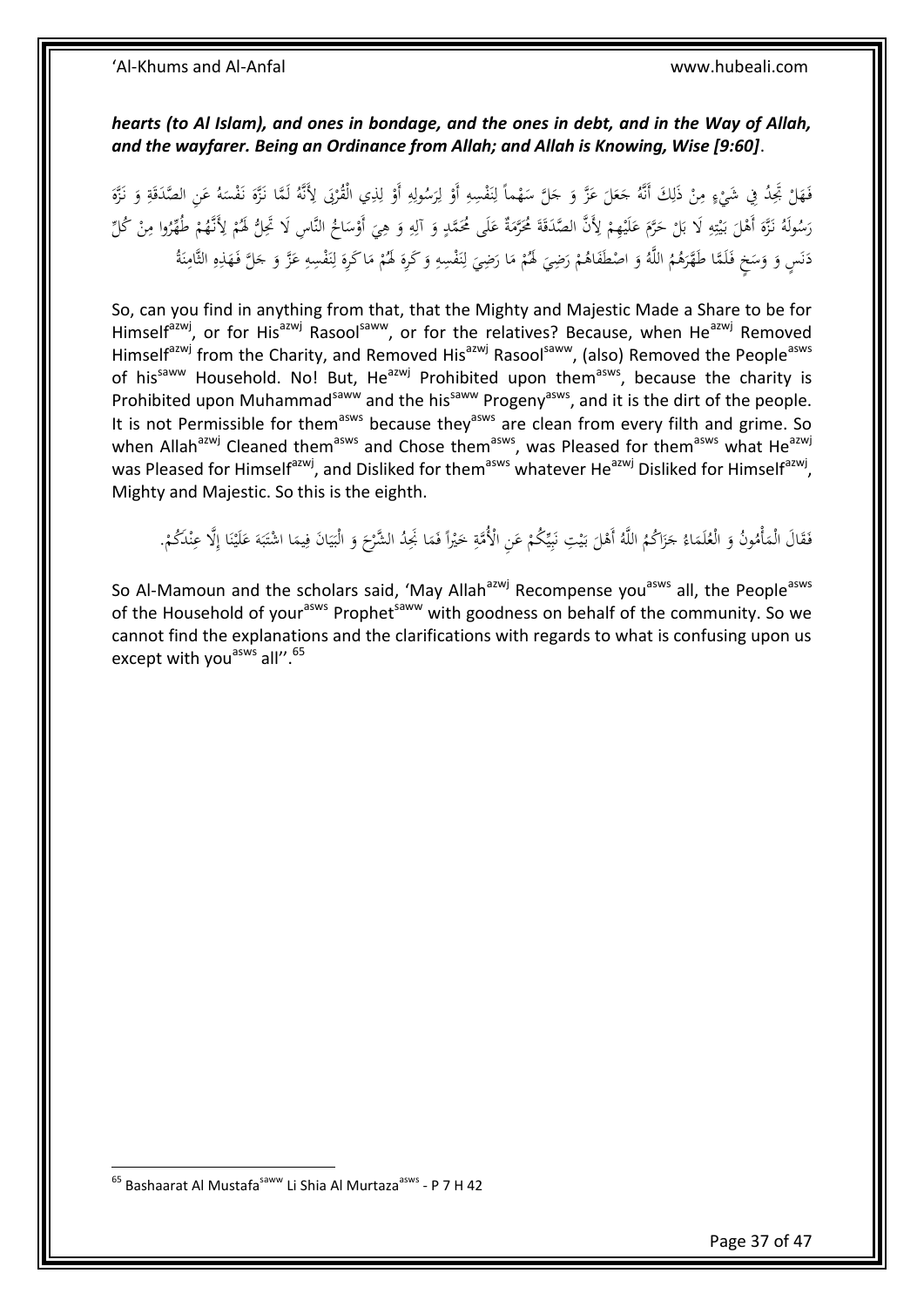# **Appendix II:**

# <span id="page-37-1"></span><span id="page-37-0"></span>**Letter of the 12th Imamajfj in the explanation of Verse 8:41**

ُممد ِبن ِيعقوب ِالكلي ي، ِعن ِإسحاق ِبن ِيعقوب ِقال: ِسألت ُِممد ِبن ِعثمان ِالعمري ِرْحه ِاهلل ِأن ِيوصل ِيل ِكتابا ِقد ِسألتِ فيهِ عنِ مسائلِ أشكلتِ عليي، فوردِ التوقيعِ بخط مولاناِ صاحبِ الزمانِ عليهِ السلامِ:

Muhammad Bin Yaqoub Al Kulayni, from Is'haq Bin Yaqoub who said,

'I asked Muhammad Bin Usma Al-Amari<sup>ra</sup> that he connects a letter for me wherein I had asked certain questions which were difficult upon me. So the letter arrived in the handwriting of our Master<sup>asws</sup>, the Master<sup>asws</sup> of the Time: -

أماِ ما سألت عنهِ أرشدكِ اللهِ وثبتكِ من أمرِ المنكرينِ لي من أهلِ بيتنا وبني عمنا، فاعلمِ أنه ليس بينِ اللهِ عزوجلِ وبينِ أحدِ قرابةٍ، منِ أنكريِي فليس مني وسبيلهِ سبيلِ ابنِ نوحٍ، وأما سبيلِ عمي جعفرِ وولده، فسبيلِ إخوةِ يوسفِ عليهِ السلامِ

As for what you asked about, may Allah<sup>azwj</sup> Guide you and Affirm you from the matters of the deniers of me<sup>asws</sup> from the people of our<sup>asws</sup> Household and the sons of our<sup>asws</sup> uncle. Know that it is such, there isn't any relationship between Allah<sup>azwj</sup> Mighty and Majestic and anyone. The one who denies me<sup>asws</sup>, so he isn't from me<sup>asws</sup>, and his way is the way of the son of Noah<sup>as</sup>. And as for the way of my<sup>asws</sup> uncle Ja'far and his son, so it is the way of the brothers of Yusuf<sup>as</sup>.

وأما الفقاعِ فشربه حرامِ ولا بأس بالشلمابِ وأما أموالكم فما نقبلها إِلا لتطهرواِ فمن شاءِ فليصلِ، ومن شاءِ فليقطعِ فما آتانا الله خريِمماِآتاكم.

And as for Al-Faqa'a (a fermented drink), so drinking it is Prohibited, and there is no problem with Al-Shalmab (juice of cooked turnip), and as for your wealth, for whatever we<sup>asws</sup> do not accept it except to purify you, so the one who so desires to, let him send, and the one who so desires to, let him cut off, for whatever Allah<sup>azwj</sup> Gives us is better than what He<sup>azwj</sup> Gave you all.

وأماِ ظهورِ الفرجِ فانهِ إلى اللهِ وكذبِ الوقاتونِ. وأما قولِ من زعمِ أن الحسينِ عليهِ السلامِ لم يقتلِ، فكفرِ وتكذيبِ وضلال.

And as for the appearance of the Relief, so it is up to Allah<sup>azwj</sup>, and the timers are lying. And as for the word of the one who claims that Al-Husayn<sup>asws</sup> was not killed, so he has blasphemed, and is lying, and has strayed.

وأما الحوادثِ الواقعةِ فارجعوا فيها إلى رواةِ حديثنا فانهم حجتي عليكم وأنا حجةِ اللهِ عليكم.

And as for the newly occurring events, so refer regarding these to the reporters of our<sup>asws</sup> Ahadeeth, for they are my<sup>asws</sup> authority upon you all and  $I^{asws}$  am the Divine Authority of Allah $a^{ax}$ upon you all.

Page 38 of 47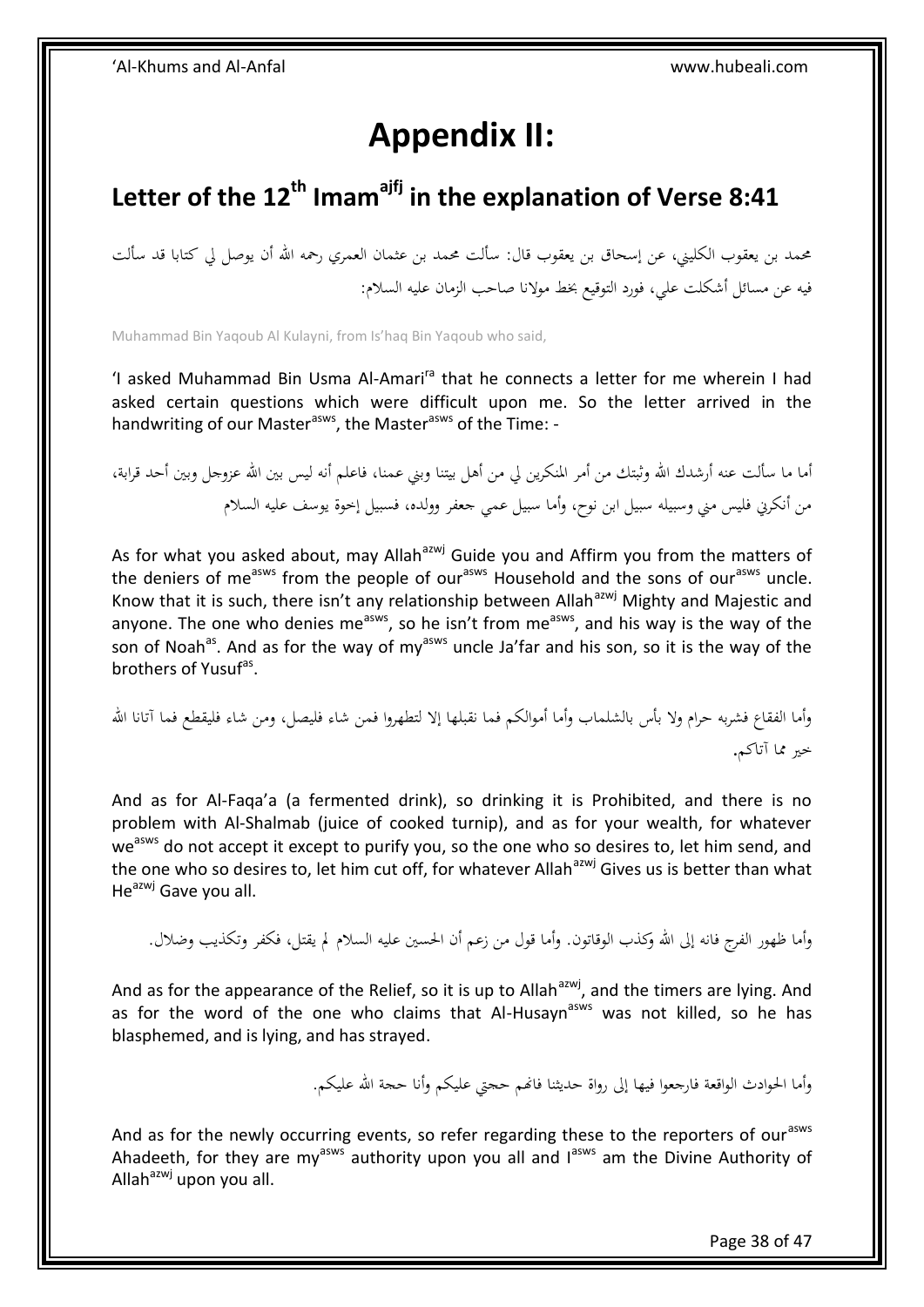وأما محمدِ بنِ عثمانِ العمريِ رضي اللهِ عنهِ وعنِ أبيهِ من قبلِ فانهِ ثقتي وكتابهِ كتابي.

And as for Muhammad Bin Usman Al-Amiry, may Allah<sup>azwj</sup> be Pleased from him and from his father from before, so he is my<sup>asws</sup> trustworthy one, and his letter is my letter.

وأما محمدِبنِ على بنِ مهزيارِ الأهوازيِ فسيصلحِ الله قلبه، ويزيلِ عنهِ شكه.

And as for Muhammad Bin Ali Bin Mahziyar Al-Ahwazy, so Allah<sup>azwj</sup> has Corrected his heart, and has Removed his doubts from him.

وأماِماِوصلتناِبهِفالِقبولِعندناِإَلِملاِطابِوطهرِ،وَثنِاملغنيةِحرام.

And as for what (wealth) arrives to us<sup>asws</sup>, so it is not acceptable in our<sup>asws</sup> presence except of what is good and clean, and the price (earnings) of the female singer is Prohibited.

وأما محمدِبنِ شاذانِ بنِ نعيمِ فانهِ رجلِ من شيعتنا أهلِ البيتِ. وأما أبوِ الخطابِ محمدِ بنِ أبي زينبِ الأجدعِ فانهِ ملعونِ وأصحابِهِ ملعونونِ فلا تِحالسِ أهلِ مقالتهِمِ فابنِ منهمِ برئِ وآبائيِ عليهمِ السلامِ منهمِ براءِ.

And as for Muhammad Bin Shazan Bin Naeem, so he is a man from our<sup>asws</sup> Shias, the People<sup>asws</sup> of the Household. And as for Abu Al-Khatab Muhammad Bin Abu Zaynab Al-Agdy, so he is an Accursed and his companions are (also) Accursed, therefore do not sit with the people of their words, for l<sup>asws</sup> am disavowing from them and my<sup>asws</sup> forefathers<sup>asws</sup> are disavowed from them (as well).

وأماِ المتلسِّمونِ بأموالناِ فمنِ استحلِ شيئاِ منهاِ فأكلهِ فانما بأكلِ النبران.

And as for the ones clothing with our<sup>asws</sup> wealth, so the one who permits anything from it and consumes it, so rather he is consuming the fires.

وأماِ الخمس فقدِ ابيحِ لشيعتنا وجعلواِ منهِ في حلِ إلى وقتِ ظهورِ أمرِنا لتطيبِ ولادتهم ولا تخبث.

And as for the *Al-Khums*, so it has been Permitted for our<sup>asws</sup> Shias and they have been made to be in an ease from it up to the time of the appearance of our<sup>asws</sup> matter, in order to purify their births, and it would not be wicked.

وأماِ ندامةِ قومِ شكواِ فِي دينِ اللهِ علىِ ما وصلونا بهِ، فقد أقلنا من استقالِ ولا حاجةِ لنا إلى صلةِ الشاكينِ.

And as for the regret of a people who complained regarding the Religion of Allah<sup>azwj</sup> upon what we<sup>asws</sup> are being sent with, so we had resigned from the accepting and there is no need for us<sup>asws</sup> to the connection of the complainers.

وأماِ علةِ ما وقعِ منِ الغيبةِ فانِ اللهِ عزوجلِ يقولِ: " يا أيها الذينِ آمنواِ لا تسألواِ عنِ أشياءِ إن تبدلكمِ تسؤكمِ " إنه لم يكن أحد منِ آبائيِ إِلا وقد وقعتِ في عنقهِ بيعةِ لطاغيةِ زمانهِ وإِنِي أخرجِ حينِ أخرجِ وِلا بيعةِ لأحدِ منِ الطواغيتِ في عنقي.

Page 39 of 47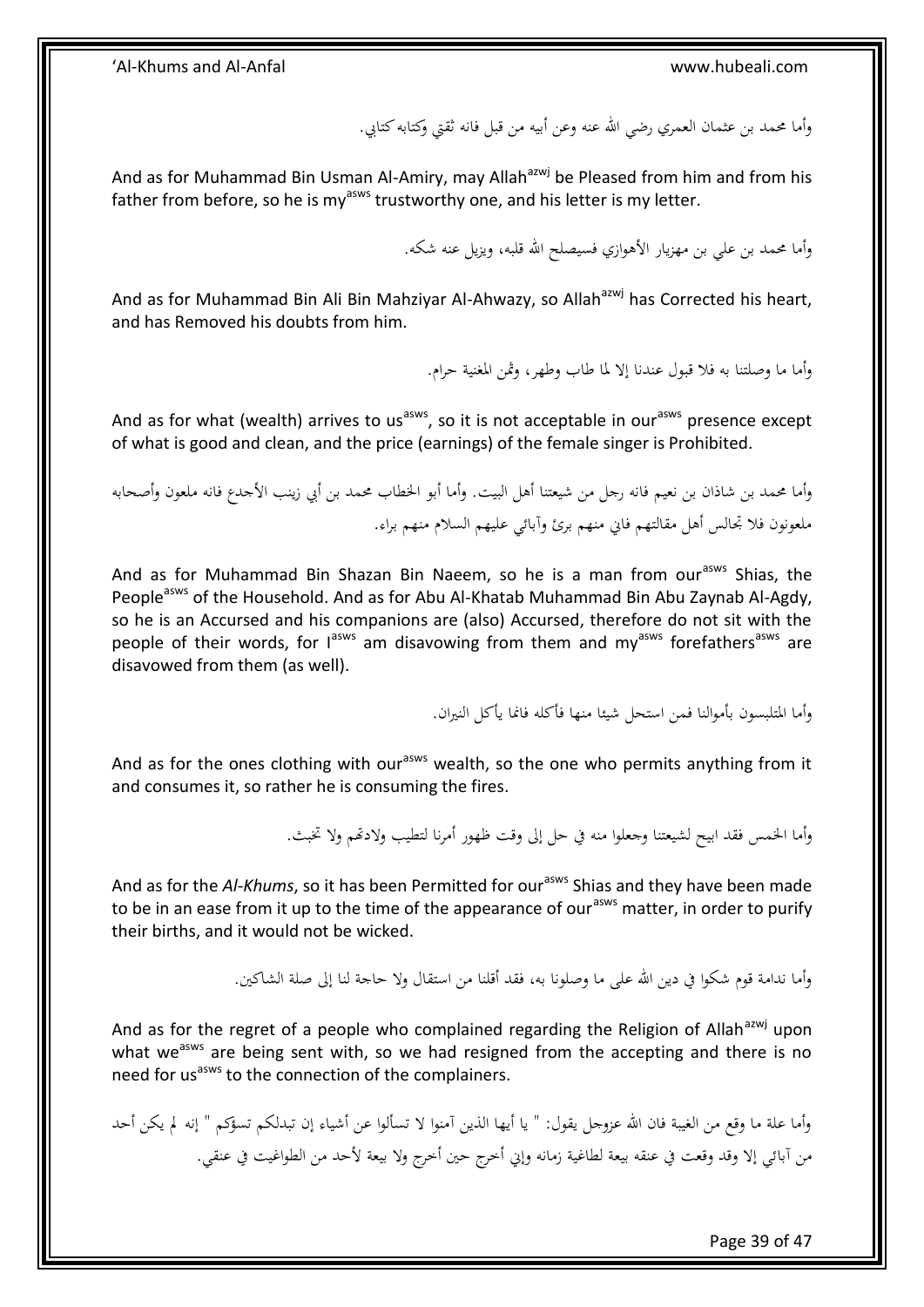And as for the reason of what occurred from the Occultation, so Allah<sup>azwj</sup> Mighty and Majestic is Saying: '*O you who believe! Do not ask about things, if it is declared to you it*  would offend you [5:101]. It is such that there has not been anyone from mv<sup>asws</sup> forefathers<sup>asws</sup> except and there has fallen in his<sup>asws</sup> neck, allegiance to tyrants of his<sup>asws</sup> era, and l<sup>asws</sup> will come out when l<sup>asws</sup> will rise, and there would be no allegiance to anyone from the tyrants in my<sup>asws</sup> neck.

وأما ِوجه ِاَلنتفاع ِيب ِِف ِغيبيت ِفكاَلنتفاع ِبالشمس ِإذا ِغيبها ِعن ِاْلبصار ِالسحاب، ِوإِّن ِْلمان ِْلهل ِاْلرض ِكما ِأن ِالنجومِ أمانِ لأهلِ السماءِ، فاغلقوا ابوابِ السؤالِ عماِ لا يعنيكمِ وِلا تتكلفواِ علمِ ما قد كفيتمِ وأكثروا الدعاءِ بتعجيلِ الفرجِ، فانِ ذلكِ فرجكم،

And as for the aspect of the benefit with me<sup>asws</sup> during my<sup>asws</sup> Occultation, so it is like the benefit with the sun when it disappears from the visions by the clouds, and lasws am the security for the inhabitants of the earth just as the stars are a security for the inhabitants of the sky. Therefore close the doors of the questions about what does not concern you and do not encumber for a knowledge, (when it has already) sufficed you, and frequent the supplications with the hastening of the Relief, for in that is your Relief.

والسلامِ عليكِ يا إسحاقِ بنِ يعقوبِ وعلىِ منِ اتبعِ الهدىِ.

And the greeting be upon you, O Is'haq Bin Yaqoub, and upon the one who follows the Guidance'.<sup>66</sup>

<sup>1</sup>  $<sup>66</sup>$  Bihar Al Anwaar – V 53 P 181 H 10</sup>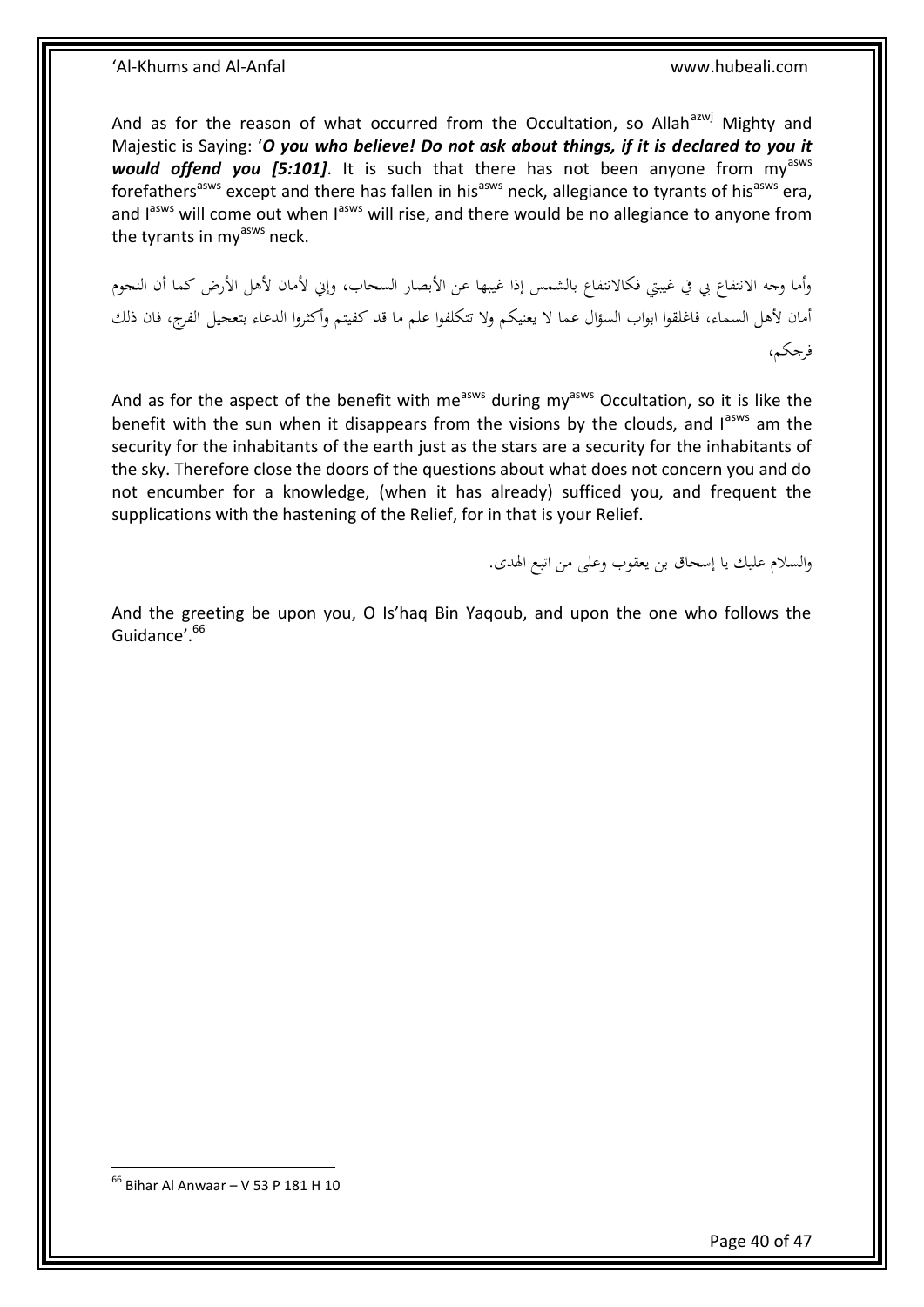# **Appendix III:**

### <span id="page-40-1"></span><span id="page-40-0"></span>**A Detailed Hadith on** *Al-Khums*

ِ عَلِيُّ بْنُ إِبْرَاهِيمَ بْنِ هَاشِمٍ عَنْ أَبِيهِ عَنْ حَمَّادِ بْنِ عِيسَى عَنْ بَعْضِ أَصْحَابِنَا عَنِ الْعَبْدِ الصَّالِحِ ( عليه السلام ) قَالَ الْحُمْسُ مِنْ<br>مَا يَسَمَّلْ الْمُنْسَمَةِ مِنْ أَبِيهِ عَنْ حَمَّادِ ِ ْ ب َ َ .<br>. ن ِ َ ْ ٔ. .<br>-<br>- $\ddot{\phantom{0}}$ **ٔ** ب ∫<br>∹ ِ ِ ْ م<br>ا **ٔ** ب ا ∫<br>∫ َ .<br>أ ِ إ ب ِ َ .<br>-<br>-ِ<br>ِم َ َ خَسْبَةِ أَشْيَاءَ مِنَ الْغَنَائِمِ وَ الْغَوْصِ وَ مِنَ الْكُنُوزِ وَ مِنَ الْمَعَادِنِ وَ الْمَلَّاحَةِ يُؤْخَذُ مِنْ كُلِّ هَذِهِ الصُّنُوفِ الْحُمُسُ فَيُجْعَلُ لِمَنْ جَعَلَهُ<br>مَسَةِ أَشْيَاءَ مِنَ الْغَنَائِمِ وَ ال  $\overline{\phantom{a}}$ َ ِ َ َ **∕** َ <u>ٔ</u> َ <u>ِ</u> .<br>. ن َ َ ِ </sub> **:** ;  $\overline{\phantom{a}}$ َ َ  $\overline{a}$ ِ ل ْ ي َ ِ ِ **م** <u>:</u> ِ َ  $\ddot{a}$ َ  $\overline{\phantom{a}}$ َ **∶** اللَّهُ تَعَالَى لَهُ وَ يُقْسَمُ الْأَرْبَعَةُ الْأَخْمَاسِ بَيْنَ مَنْ قَاتَلَ عَلَيْهِ وَ وَلِيَ ذَلِكَ ِ  $\zeta$ َ َ ِ **ٔ** َ َ َ ْ  $\overline{\phantom{a}}$ َ ا .<br>ا  $\ddot{\phantom{0}}$ َ َ

Ali Bin Ibrahim Bin Hashim, from his father, from Hammad Bin Isa, from some of our companions,

(It has been narrated) from Al-Abd Al-Salih<sup>asws</sup> ( $7<sup>th</sup>$  Imam<sup>asws</sup>) having said: 'The fifth (Al-Khums) is from five things – from the spoils (of war), and the diving, and from treasures, and from the mines and the salt-works. The fifth (Khums) would be taken from all of these types and it would be made to be for the ones whom Allah<sup>azwj</sup> the Exalted Made it to be for, and four-fifths would be distributed upon the ones who fought upon it and the ones who supported that.

َ وَ يُقْسَمُ بَيْنَهُمُ الْحُمُسُ عَلَى سِتَّةِ أَسْهُمٍ سَهْمٌ لِلَّهِ وَ سَهْمٌ لِرَسُولِ اللَّهِ وَ سَهْمٌ لِلنِيَ الْقُرْبَى وَ سَهْمٌ لِلْيَتَامَى وَ سَهْمٌ لِلْمَسَاكِينِ وَ ∫<br>∙ ِ ل ْ ٔ<br>ا َ ِ َ ِ ل ْ ٔ<br>ا َ ِ ل ل ْ  $\ddot{\phantom{0}}$ **ٔ**  $\ddot{\epsilon}$ ر<br>ا با<br>ا  $\ddot{\phantom{0}}$ َ َ  $\ddot{\phantom{0}}$ ِ ل ْ ٔ<br>ا َ <u>َ</u> ت .<br>: ِ ل ْ **ـ** َ سَهْمٌ لِأَبْنَاءِ السَّبِيلِ ِ ِ :<br>. ن .<br>أ ْ  $\overline{a}$ 

And the fifth would be distributed upon six shares – a share being for Allah<sup>azwj</sup>, and a share for Rasool-Allah<sup>saww</sup>, and a share for the near of kin, and a share for the orphans, and a share for the poor, and a share for the children of the way (needy travellers).

فَسَهْمُ اللَّهِ وَ سَهْمُ رَسُولِ اللَّهِ لِأُولِي الْأَمْرِ مِنْ بَعْدِ رَسُولِ اللَّهِ ( صلى الله عليه وآله ) وِرَاثَةً فَلَهُ ثَلَاثَةُ أَسْهُمٍ سَهْمَانِ وِرَاثَةً وَ سَهْمٌ َ ْ  $\ddot{\phantom{0}}$ َ ِ **ٰ**  $\ddot{\phantom{0}}$ َ  $\overline{a}$ ْ  $\ddot{\phantom{0}}$ **ٔ** َ  $\ddot{\phantom{0}}$ َ ِ َ ِ ْ ً **∕** ا<br>ا ِ  $\epsilon$ ٔ<br>ا َ ِ مَقْسُومٌ لَهُ مِنَ اللَّهِ وَ لَهُ نِصْفُ الْحُمُسِ كَمَلًا وَ نِصْفُ الْحُمُسِ الْبَاقِي بَيْنَ أَهْلِ بَيْتِهِ ِ ت .<br>-ي  $\ddot{\phantom{0}}$ ِ<br>وَ  $\ddot{\cdot}$ ِ ن َ **≀** ِ ن َ ِ َ ِ ا<br>ا

So the share of Allah<sup>azwj</sup> and the share of Rasool-Allah<sup>saww</sup> is for the Master<sup>asws</sup> of the Command (Wali Al-Amr) from after Rasool-Allah<sup>saww</sup> as an inheritance. Thus, for him<sup>asws</sup> would be three shares, two share as an inheritance and a share distributed for him<sup>asws</sup> (being near of kin) from Allah<sup>azwj</sup>, and for him<sup>asws</sup> would be half of the complete Khums; and the remaining half of the Khums would be between his<sup>asws</sup> family members.

ْ فَسَهْمٌ لِيَتَامَاهُمْ وَ سَهْمٌ لِمَسَاكِينِهِمْ وَ سَهْمٌ لِأَبْنَاءِ سَبِيلِهِمْ يُفْسَمُ بَيْنَهُمْ عَلَى الْكِتَابِ وَ السُّنَّةِ مَا يَسْتَغْنُونَ بِهِ فِي سَنَتِهِمْ فَإِنْ ِ ِ ب  $\ddot{\phantom{0}}$ ِ .<br>ا ن .<br>أ ْ  $\ddot{\phantom{0}}$ َ ْ ِ.  $\overline{a}$ ِ ل ْ  $\ddot{\phantom{0}}$ َ ْ ا<br>ا ٔ<br>ا ت ؘ ي ِ ل ْ  $\ddot{\phantom{0}}$ ِ ُ<br>أ ْ ِ ت Ï ن  $\ddot{\phantom{0}}$ ⊿<br>ٍ ِ ن .<br>. ً<br>أ ْ  $\overline{a}$ ِ َ ً. ت َ ْ **ٔ** َ  $\ddot{\phantom{0}}$ ْ فَضَلَ عَنْهُمْ شَيْءٌ فَهُوَ لِلْوَالِي وَ إِنْ عَجَزَ أَوْ نَقَصَ عَنِ اسْتِغْنَائِهِمْ كَانَ عَلَى الْوَالِي أَنْ يُنْفِقَ مِنْ عِنْدِهِ بِقَدْرٍ مَا يَسْتَغْنُونَ بِهِ ُ<br>گ َ ِ ب ِ ∫<br>∙ ن .<br>.<br>. ِ َ ِ ن َ َ ْ ِ<br>ئا :<br>. ن .<br>. ِ ت **ٔ** َ .<br>أ :<br>ن َ ِ إ َ ِّ Į ل َ <u>بُّ</u> **ٔ**  $\overline{\phantom{a}}$ ِ ِ<br>با ن .<br>.

Therefore, the share of the orphans, and the share of the poor, and the share of the children of the way (needy travellers), he<sup>asws</sup> would distribute between them based upon the Book and the Sunnah what they would become needless with during their year. So if there is anything excess from them, so it would be for the Guardian<sup>asws</sup>, and if there is frustration or a deficiency from their becoming needless, it would be upon the Guardian<sup>asws</sup>

Page 41 of 47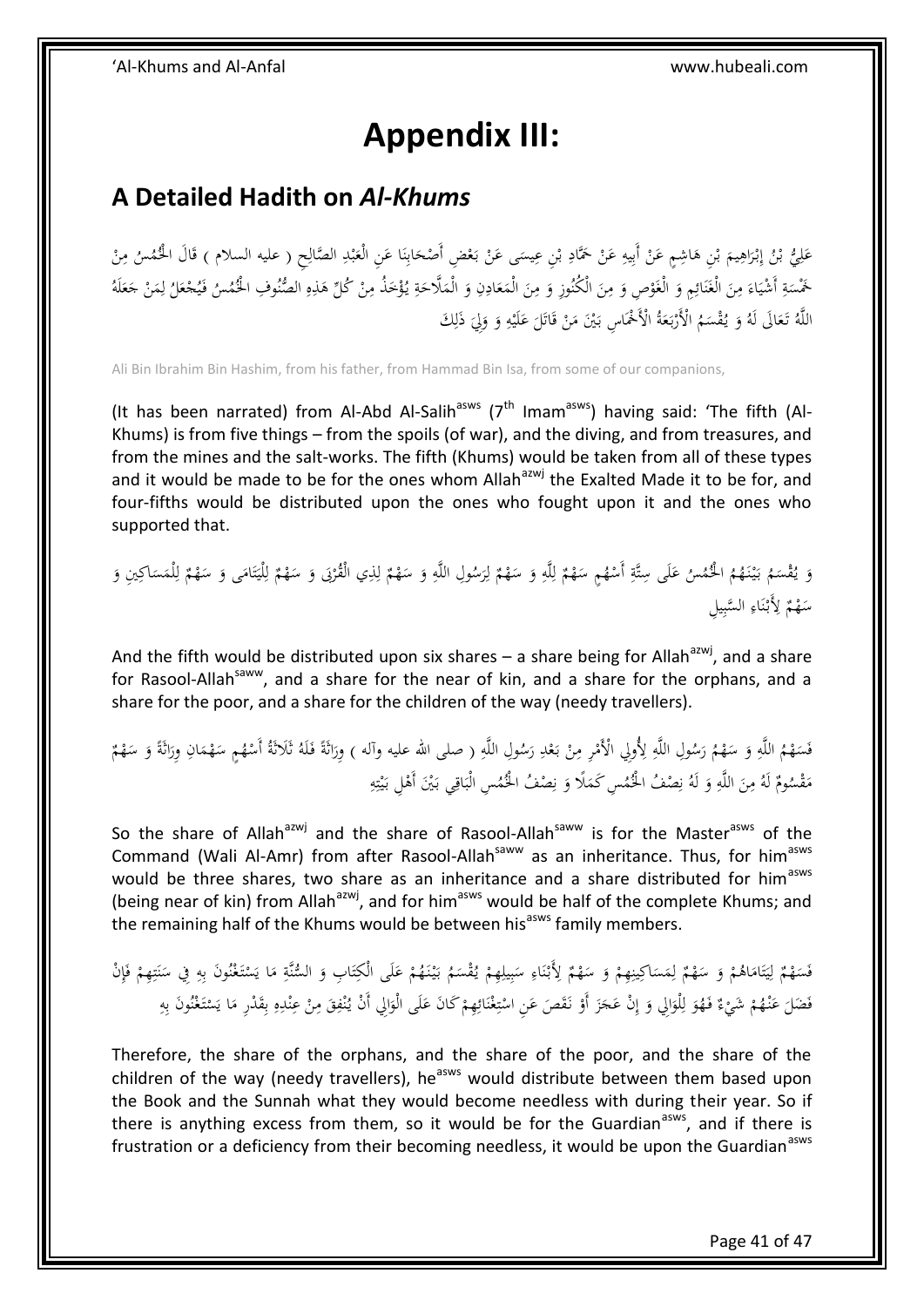that he<sup>asws</sup> spends from him<sup>asws</sup> by a measurement of what they could become needless with.

وَ إِنَّمَا صَارَ عَلَيْهِ أَنْ يَمُونَهُمْ لِأَنَّ لَهُ مَا فَضَلَ عَنْهُمْ وَ إِنَّمَا جَعَلَ اللَّهُ هَذَا الْحُمُسَ خَاصَّةً لَهُمْ دُونَ مَسَاكِينِ النَّاسِ وَ أَبْنَاءِ سَبِيلِهِمْ َ .<br>-۵<br>ا َ َ إ َ ْ َ ٍ<br>ٍ  $\overline{\phantom{a}}$ <sup>1</sup> ِ ْ َ َ  $\overline{\phantom{a}}$ إ َ ْ ِ ِ ب .<br>. ِ .<br>. ن .<br>. َ  $\ddot{\phantom{0}}$ ْ عِوَضاً لَهُمْ مِنْ صَدَقَاتِ النَّاسِ تَنْزِيهاً مِنَ اللَّهِ لَهُمْ لِقَرَابَتِهِمْ بِرَسُولِ اللَّهِ ( صلى الله عليه وآله ) وَ كَرَامَةً مِنَ اللَّهِ لَهُمْ عَنْ أَوْسَاخِ َ **ـ**  $\overline{\phantom{a}}$ ِ ْ ْ ِ :<br>ا ِ ا<br>ا َ َ ِ َ ِ<br>پ ب ْ ِ ت ِ َ <u>ِ</u> ل ْ ِ َ **∕** <u>ٔ</u> ن َ .<br>-<br>-النَّاس

And rather, it has come to be upon him<sup>asws</sup> that he<sup>asws</sup> prevents them, because for him<sup>asws</sup> is what is excess from them, and rather Allah<sup>azwj</sup> has Made the Khums to be especially for them, besides the poor ones of the people and their needy travellers as an alternate for them from the charities of the people as a distinction from Allah<sup>azwj</sup> for them due to their near relationship with Rasool-Allah<sup>saww</sup> and a Prestige from Allah<sup>azwj</sup> for them, from the grime of the people.

َ فَحَعَلَ لَهُمْ خَاصَّةً مِنْ عِنْدِهِ مَا يُغْنِيهِمْ بِهِ عَنْ أَنْ يُصَيِّرَهُمْ فِي مَوْضِعِ الذُّلِّ وَ الْمَسْكَنَةِ وَ لَا بَأْسَ بِصَدَقَاتِ بَعْضِهِمْ عَلَى بَعْضٍ وَ<br>. ï .<br>. ْ و<br>ر <u>ٔ</u>  $\overline{\phantom{a}}$ ْ َ  $\overline{\phantom{a}}$ ْ ً با ب ْ ي ِ ن ُفْ<br>أ ا<br>ا ِ ِ ن :<br>.<br>. **∕** َ َ َ َ .<br>ا  $\ddot{\phantom{0}}$ ب .<br>-َ َ ْ َ َ ْ ْ َ هَؤُلاءِ الَّذِينَ حَمَلَ اللَّهُ لَهُمُ الْحُمُسَ هُمْ قَرَابَةُ النَّبِيِّ ( صلى الله عليه وآله ) الَّذِينَ ذَكَرَهُمُ اللَّهُ فَقَالَ وَ أَنْذِرْ عَشِيرَتَكَ الْأَقْرَبِينَ وَ هُمْ<br>وَالِّهُ الْفَائِمِ الَّذِينَ حَمَلَ ا َ َ ِ با َ .<br>-َ َ َ ِ ِ ٔ<br>م ْ َ ر<br>ا  $\overline{\phantom{a}}$ ر<br>أ ِ َ .<br>م بَنُو عَبْدِ الْمُطَّلِبِ أَنْفُسُهُمْ الذَّكَرُ مِنْهُمْ وَ الْأُنْثَى لَيْسَ فِيهِمْ مِنْ أَهْلِ بُيُوتَاتِ قُرَيْشٍ وَ لَا مِنَ الْعَرَبِ أَحَدٌ وَ لَا فِيهِمْ وَ لَا مِنْهُمْ فِي <sup>t</sup> ِ ِ **ٔ** ب ِ<br>گ ر<br>نه َ َ ْ ي ِ<br>ف َ َ َ <u>َ</u>: **∕** َ ْ ي َ َ ي å. ْ **∕** ْ ي ِ  $\overline{\phantom{0}}$ ث ْ َ <sup>t</sup> ْ ِ هَذَا الْخُمُسِ مِنْ مَوَالِيهِمْ وَ قَدْ تَحِلُّ صَدَقَاتُ النَّاسِ لِمَوَالِيهِمْ وَ هُمْ وَ النَّاسُ سَوَاءٌ َ  $\ddot{\phantom{0}}$ َ <sup>t</sup> َ ْ ي ِ َ َ ِ َ ٔ<br>ا  $\ddot{\phantom{0}}$ َ <sup>t</sup> ي ِ َ  $\overline{\phantom{a}}$ ْ **∕** ٔ<br>م

Thus, he<sup>asws</sup> makes it to be for them in particular, from Him<sup>azwj</sup> what they could be needless with that from coming into a place of disgrace and neediness. And there is no problem with the charities of some of them upon the others, and they are those for whom Allah<sup>azwj</sup> has Made the Khums. They are the near of kin of the Prophet<sup>saww</sup> whom Allah<sup>azwj</sup> has Mentioned, and He<sup>azwj</sup> Said *[26:214] And warn your nearest relations*, and they are the Clan of Abdul Muttalib<sup>asws</sup> themselves, the males from them and the females. There aren't among them from the people of the households of the Quraysh, nor from the Arabs anyone, nor among them, nor from them in this Khums from any of their friends, and the charities of the people has been Made permissible for their friends, and they and the people are equal.

وَ مَنْ كَانَتْ أُمُّهُ مِنْ بَنِي هَاشِمٍ وَ أَبُوهُ مِنْ سَائِرِ قُرَيْشٍ فَإِنَّ الصَّدَقَاتِ تَحِلُّ لَهُ وَ لَيْسَ لَهُ مِنَ الْخُمُسِ شَيْءٌ لِأَنَّ اللَّهَ تَعَالَى يَقُولُ .<br>-َ َ .<br>-ِ ة<br>أ ْ ي َ ٔ<br>ا ِ َ ا<br>ا ؘ<br>֞ ب ْ ِ ْ ا<br>ا َ **ٔ** َ یہ<br>ا َ َ ْ ادْعُوهُمْ لِآبائِهِمْ ِ<br>ئا <sup>(</sup>

The one whose mother was from the Clan of Hashim and his father was from the rest of the Quraysh, so the charities would be Permissible for him and there wouldn't be anything for him from the Khums because Allah<sup>azwj</sup> the Exalted is Saying *[33:5] Assert their relationship to their fathers*.

.<br>م وَ لِلْإِمَامِ صَفْوُ الْمَالِ أَنْ يَأْخُذَ مِنْ هَذِهِ الْأَمْوَالِ صَفْوَهَا الْحَارِيَةَ الْفَارِهَةَ وَ الدَّابَّةَ الْفَارِهَةَ وَ النَّاوَّبَ وَ الْمَتَاعَ بِمَا يُحِبُّ أَوْ يَشْتَهِي ة<br>أ َ ۵<br>ا .<br>م <u>َّ</u> پا<br>` َ ۵<br>ا َ  $\overline{\phantom{a}}$ وا<br>ر ا<br>ا ِ ِ ا<br>ا ْ ِ َ َ  $\overline{\phantom{a}}$  $\overline{\phantom{a}}$ ِ ل َ ي ْ ُ<br>ا ِ َ <u>َ</u> ت  $\overline{a}$ َ َ ۵<br>ا فَذَلِكَ لَهُ قَبْلَ الْقِسْمَةِ وَ قَبْلَ إِخْرَاجِ الْحُمُسِ وَ لَهُ أَنْ يَسُدَّ بِذَلِكَ الْمَالِ جَمِيعَ مَا يَنُوبُهُ مِنْ مِثْلِ إِعْطَاءِ الْمُؤَلَّفَةِ قُلُوبُهُمْ وَ غَيْرِ ذَلِكَ َ ْ إ  $\overline{\phantom{0}}$ ب َ َ ِ  $\overline{\phantom{a}}$ ْ .<br>د َ ب َ ِ ِ ْ َ ْ **a** ة<br>أ ِ <u>:</u> ث **∕** .<br>.<br>. **∕** ن با<br>ا ا<br>ا  $\zeta$  $\overline{a}$ ِ ِ َ ِ مِّمَّا يَنُوبُهُ ر<br>نو با<br>ا ِ

Page 42 of 47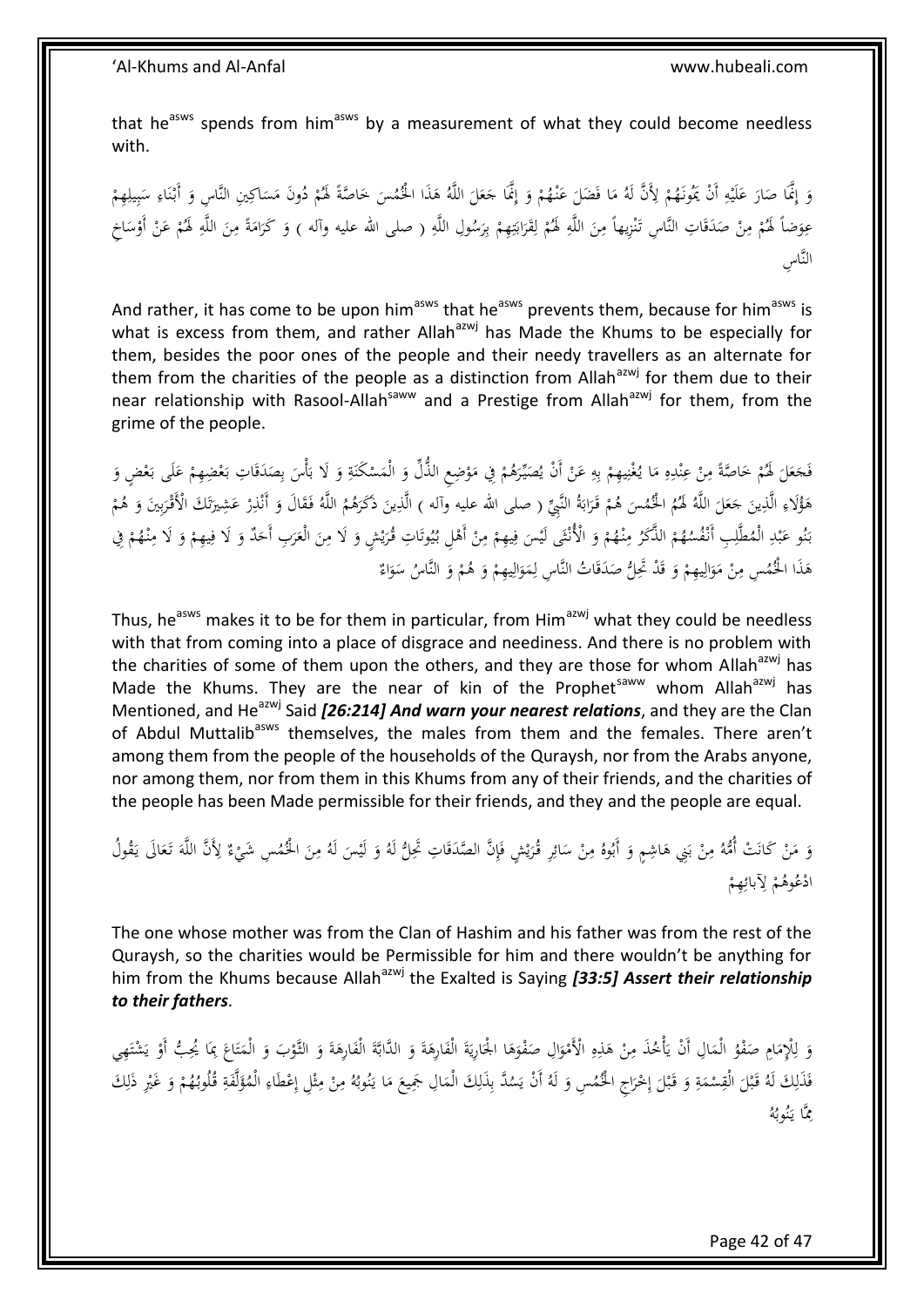And for the Imam<sup>asws</sup> is the clean wealth that he<sup>asws</sup> should take from these wealth, the cleanest of it – the luxurious maid, and the luxurious animal, and the clothes and the chattels. Whatever he<sup>asws</sup> loves or desires, so that is for him before the distribution and before the extraction of the Khums. And for him<sup>asws</sup> is that he<sup>asws</sup> supports with that wealth the entirety of what he<sup>asws</sup> is represented with from the likes of grants to incline their hearts and other than that from what he $^{asws}$  is represented with.

ْ فَإِنْ بَقِيَ بَعْدَ ذَلِكَ شَيْءٌ أَحْرَجَ الْخُمُسَ مِنْهُ فَقَسَمَهُ فِي أَهْلِهِ وَ قَسَمَ الْبَاقِيَ عَلَى مَنْ وَلِيَ ذَلِكَ وَ إِنْ لَمْ يَبْقَ بَعْدَ سَدِّ النَّوَائِبِ شَيْءٌ ∫<br>∟ ْ ً  $\ddot{\phantom{0}}$ ِ ا<br>ا ِ ِ<br>أ ِ .<br>ا ا  $\ddot{\phantom{0}}$ َ ِ ِ **مُ**  $\overline{\phantom{a}}$  $\ddot{\phantom{0}}$ ن ِ **َ**  $\zeta$ ْ **ٔ** ِ َ **ـ** ْ َ ب ب<br>: **أ** ِ إ َ ِ  $\zeta$ َ .<br>-<br>- $\overline{\phantom{a}}$ َ َ **ـ** فَلَا شَيْءَ لَهُمْ وَ لَيْسَ لِمَنْ قَاتَلَ شَيْءٌ مِنَ الْأَرَضِينَ وَ لَا مَا غَلَبُوا عَلَيْهِ إِلَّا مَا احْتَوَى عَلَيْهِ الْعَسْكُرُ ْ َ ن<br>أ ْ  $\overline{\phantom{a}}$ <u>ِ</u> ل .<br>-َ ْ </sub> ْ ⊿<br>≀ ْ </sub><br>د ْ  $\overline{a}$ إ ِ ْ َ ا<br>ا َ َ َ **∕** 

So if something were to remain after that, the Khums would be extracted from it and it would be distributed among his<sup>asws</sup> family and the remainder would be distributed upon the ones who is the governor of that, and if there does not remain anything after the support of the representatives, then there would not be anything for them. And there isn't anything for the fighter from the (captured) lands, nor what they overcome upon except for what the army encompasses upon.

ْ وَ لَيْسَ لِلْأَعْرَابِ مِنَ الْقِسْمَةِ شَيْءٌ وَ إِنْ قَاتَلُوا مَعَ الْوَالِي لِأَنَّ رَسُولَ اللَّهِ ( صلى الله عليه وآله ) صَالَحَ الْأَعْرَابَ أَنْ يَدَعَهُمْ فِي **a** .<br>. ا<br>ا .<br>مُ َ ِ ا َ ْ ِ ل  $\overline{\phantom{0}}$ َ  $\overline{\phantom{a}}$ َ َ ِ إ َ ْ َ ِ<br>با ا َ ْ  $\tilde{\zeta}$  $\overline{\phantom{a}}$ ⊿ َ َ  $\zeta$ ِ<br>ب دِيَارِهِمْ وَ لَا يُهَاجِرُوا عَلَى أَنَّهُ إِنْ دَهِمَ رَسُولَ اللَّهِ ( صلى الله عليه وآله ) مِنْ عَدُوِّهِ دَهْمٌ أَنْ يَسْتَنْفِرَهُمْ فَيُقَاتِلَ بِمِمْ وَ لَيْسَ لَهُمْ فِي<br>. ِ ْ ِ ِ َ ا ِ ِ إ َ  $\triangleleft$ ْ ِ ُيا<br>ـ ي ِ ٍ<sup>ا</sup> ِ .<br>م ْ َ ∫<br>∫ ن <u>ً</u> ْ <u>َ</u> َ ْ ْ الْغَنِيمَةِ نَصِيبٌ وَ سُنَّتُهُ حَارِيَةٌ فِيهِمْ وَ فِي غَيْرِهِمْ ِ ْ َ ْ ي ِ با َ َ َ ن ; ا<br>ا ِ ن َ

And there isn't anything for the Bedouins from the distribution and even though they may have found along with the administrator, because Rasool-Allah<sup>saww</sup> reconciled with the Bedouins that he<sup>saww</sup> would leave them to be in their houses and they would not emigrate upon the stipulation that if Rasool-Allah<sup>saww</sup> is ever raided from his<sup>saww</sup> enemies with a raid, they would make them flee and fight with them and there wouldn't be a share for them in the spoils, and his<sup>saww</sup> Sunnah flows in them and in the others.

ْ وَ الْأَرَضُونَ الَّتِي أُخِذَتْ عَنْوَةً بِخَيْلٍ وَ رِجَالٍ فَهِيَ مَوْقُوفَةٌ مَتْرُوكَةٌ فِي يَدِ مَنْ يَعْمُرُهَا وَ يُخْيِيهَا وَ يَقُومُ عَلَيْهَا عَلَى مَا يُصَالِحُهُمُ الْوَالِي َ َ ْ َ ْ ا<br>ا ∫<br>∙ ِ<br>با <u>ٔ</u> ا<br>ا  $\ddot{\cdot}$ َ َ َ **ٔ** ي ؘؚ َ َ َ  $\overline{\phantom{a}}$ َ َ ْ َ با<br>ا َ َ ¦ َ  $\overline{a}$ و<br>يو  $\overline{\phantom{a}}$ عَلَى قَدْرِ طَاقَتِهِمْ مِنَ الْحَقِّ النِّصْفِ أَوِ الثُّلُثِ أَوِ الثُّلُثَيْنِ وَ عَلَى قَدْرِ مَا يَكُونُ لَهُمْ صَلَاحاً وَ لَا يَضُرُّهُمْ  $\overline{\phantom{a}}$ ب<br>ا ا<br>ا َ َ ئة<br>أ َ ِ ْ ِ ت ن:<br>أ َ ْ َ

And the lands which are seized forcibly by cavalry horses and (infantry) men, so it would be suspended, left in the hands of the one who would build these and revive these, and look after upon these upon what the administrator would reconcile with them in accordance of their strength from the right, the half or the third or the two-third, and upon a measurement of what would happen to be correct for them, and he would not harm them.

 $\ddot{\phantom{0}}$ فَإِذَا أُخْرِجَ مِنْهَا مَا أُخْرِجَ بَدَأَ فَأَخْرَجَ مِنْهُ الْعُشْرَ مِنَ الْحَمِيعِ مِمَّا سَقَىتٍ السَّمَاءُ أَوْ سُقِيَ سَيْحاً وَ نِصْفَ الْعُشْرِ مِمَّا سُقِيَ بِالدَّوَالِي وَ ِ.  $\overline{\phantom{a}}$ نم<br>عم  $\ddot{\phantom{0}}$ ِ .<br>. َ **∕** َ ن ِ  $\zeta$ ْ ٍ<br>أ .<br>-با<br>ا ب  $\zeta$ ْ ا<br>ا  $\Leftrightarrow$ ِ  $\zeta$ **ٔ** ِ ا<br>أ ِ ِ<br>با ن َ ي  $\overline{a}$ َ َ ِ<br>با ب َ .<br>م ا َ النَّوَاضِحِ فَأَخَذَهُ الْوَالِي فَوَجَّهَهُ فِي الْجِهَةِ الَّتِي وَجَّهَهَا اللَّهُ عَلَى ثَمَانِيَةِ أَسْهُمٍ لِلْفُقَرَاءِ وَ الْمَسَاكِينِ وَ الْعَامِلِينَ عَلَيْهَا وَ الْمُؤَلَّفَةِ قُلُوبُهُمْ ِ **ٔ**  $\ddot{\text{a}}$ ا:<br>ا ي ٍ<br>پَ َ  $\epsilon$  $\triangleleft$ ٍ<br>ر  $\ddot{\text{a}}$  $\ddot{\phantom{0}}$  $\Leftrightarrow$ </sub> ِ، َ َ ا َ ْ ِ ة<br>أ َ َ ْ َ ا ِ َ َ  $\ddot{\phantom{0}}$ َ ِ وَ فِي الرِّقَابِ وَ الْغَارِمِينَ وَ فِي سَبِيلِ اللَّهِ وَ ابْنِ السَّبِيلِ َ َ قا<br>أ َ ِ ْ َ ِ ِ ب  $\ddot{\phantom{0}}$ َ **∕** 

So if there comes forth from it what comes forth (harvest), so a tenth would be taken out from the entirety of what the sky has irrigated, or the clouds irrigate, and (it would be) half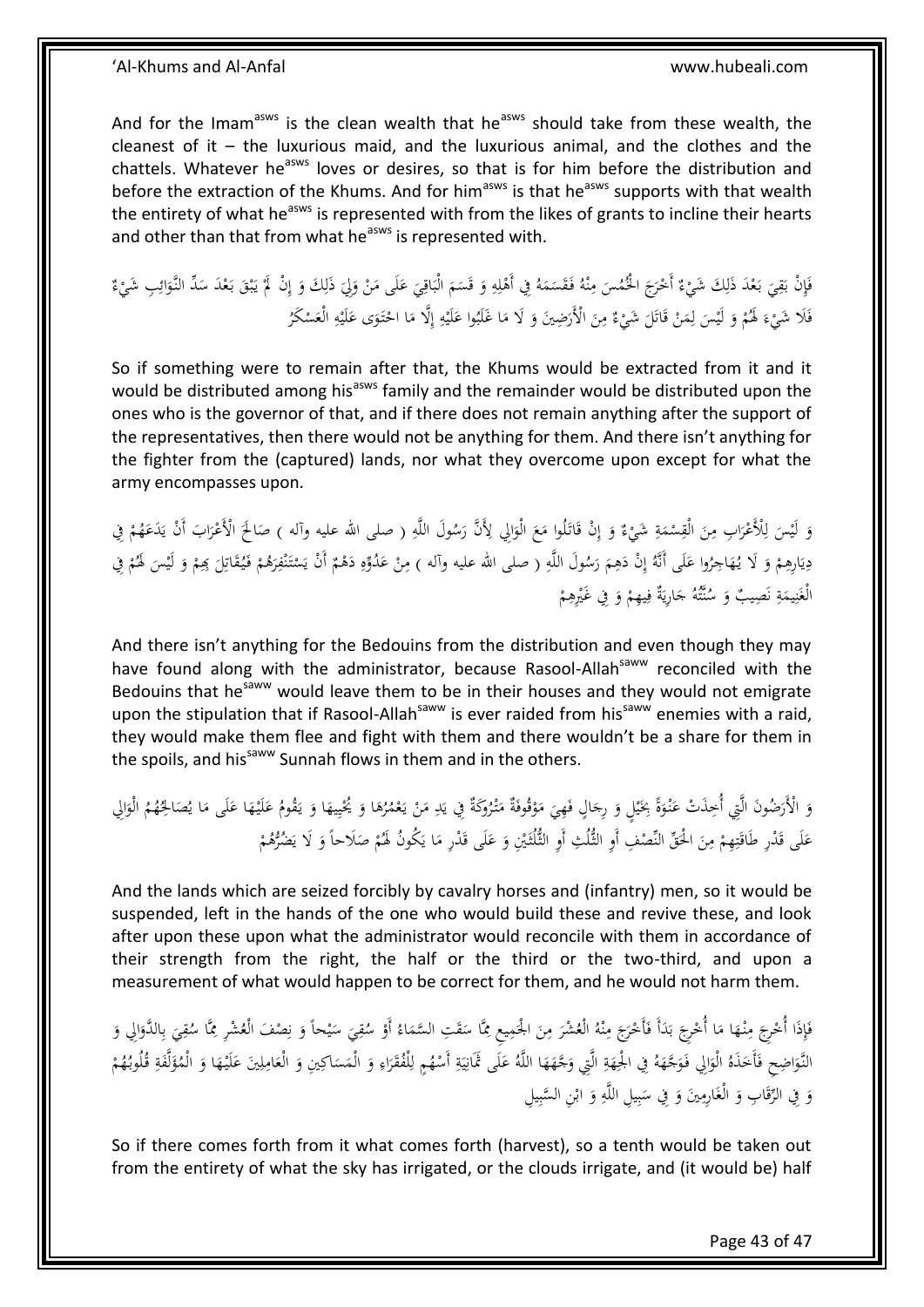of the tenth (5%) from what is irrigated by the buckets or the dams. So the administrator would take it and divert it in the perspective which Allah<sup>azwj</sup> has Diverted, upon eight shares – for the poor, and the needy, and the workers upon it, and the ones inclined of hearts, and regarding (freeing) of the slaves, and the creditors, and in the Way of Allah<sup>azwj</sup>, and the needy traveller.

غَانِيَةَ أَسْهُمٍ يَقْسِمُ بَيْنَهُمْ فِي مَوَاضِعِهِمْ بِقَدْرِ مَا يَسْتَغْنُونَ بِهِ فِي سَنَتِهِمْ بِلَا ضِيقٍ وَ لَا تَقْتِيرٍ فَإِنْ فَضَلَ مِنْ ذَلِكَ شَيْءٌ رُدَّ إِلَى الْوَال<br>-----------------------------------َ ِ ب ْ ِ ت :نا ن ٔ<br>ا ِ ِ<br>با ن .<br>. <u>َ</u> ا<br>ا  $\overline{\phantom{a}}$ ِ ب ْ **ٍ** ا َ  $\overline{\phantom{a}}$ ْ **ٔ** .<br>ا ُبا<br>ا **ٔ** <u>َ</u> َ ي  $\ddot{\cdot}$ ِ نې<br>أ ; ت .<br>أ **ٔ** ِ <u>:</u> ِ  $\overline{\phantom{0}}$ َ اٍ ْ وَ إِنْ نَقَصَ مِنْ ذَلِكَ شَيْءٌ وَ لَمْ يَكْتَفُوا بِهِ كَانَ عَلَى الْوَالِي أَنْ يَمُونَهُمْ مِنْ عِنْدِهِ بِقَدْرِ سَعَتِهِمْ حَتَّى يَسْتَغْنُوا ِ ْ ∕' ِ<br>مُ ِ إ َ ن .<br>ف ً<br>أ ْ َ ِ ت .<br>ا ٔ<br>أ ِ ب ِ ِ ن .<br>.<br>. ∕' ْ َ َ ِ ِ ٔ<br>ا ي <sup> $\overline{a}$ </sup> َ

(These) eight shares being distributed between them in their places by a measurement of what they could become needless with it during their years with neither being constricted nor being thrifty. So if there is anything excess from that, it would be returned to the administrator, and if something is deficient from that and they are not sufficed with it, it would be upon the administrator that he gifts it from him in accordance with their capacity until they become needless.

وَ يُؤْخَذُ بَعْدُ مَا بَقِيَ مِنَ الْعُشْرِ فَيُقْسَمُ بَيْنَ الْوَالِي وَ بَيْنَ شُرَكَائِهِ الَّذِينَ هُمْ عُمَّالُ الْأَرْضِ وَ أَكَرَتُهَا فَيُدْفَعُ إِلَيْهِمْ أَنْصِبَاؤُهُمْ عَلَى َ و<br>د َ  $\ddot{\phantom{0}}$ َ :<br>-**∕**  $\ddot{\phantom{0}}$ ِ َ  $\overline{\phantom{a}}$ ْ ً َ َ َ ْ  $\ddot{\cdot}$ ْ ْ ْ ٍ<br>≀ٍ إ ي َ َ َ َ <u>ٔ</u> ْ َ ∫<br>∙ ِ ِ<br>ئا  $\overline{a}$ مَا صَالحَهُمْ عَلَيْهِ وَ يُؤْخَذُ الْبَاقِي فَيَكُونُ بَعْدَ ذَلِكَ أَرْزَاقَ أَعْوَانِهِ عَلَى دِينِ اللَّهِ وَ فِي مَصْلَحَةِ مَا يَنُوبُهُ مِنْ تَقْوِيَةِ الْإِسْلَامِ وَ تَقْوِيَةِ َ ِ **∶** َ ِ ِ<br>نا َ ا َ .<br>. ِ ْ َ ي َ ِ<br>في .<br>أ َ َ ِ **:** َ ْ َ  $\overline{\phantom{a}}$ ا<br>ا یا<br>ا .<br>م ∕' ن با<br>ا  $\overline{a}$ ة<br>م َ .<br>م **ٔ** ï َ الدِّينِ فِي وُجُوهِ الْجِهَادِ وَ غَيْرِ ذَلِكَ مِمَّا فِيهِ مَصْلَحَةُ الْعَامَّةِ لَيْسَ لِنَفْسِهِ مِنْ ذَلِكَ قَلِيلٌ وَ لَا كَثِيرٌ ِ قم<br>أ ِ .<br>-<br>-ِ ِ .<br>ا ل .<br>- $\ddot{\text{a}}$ َ َ ِ ِ **ٍ** ∫<br>∟ ْ َ **∶**  $\ddot{\phantom{0}}$ ِ ِ<br>بُ

And he (the administrator) would take afterwards, whatever remains from the tenth, and it would be distributed between the administrator and his associated, those who work the earth and supervise it. So he would hand their shares to them upon what he can reconcile them upon, and he would take the remainder, so that it would happen to be a sustenance for his supporters upon the Religion of Allah $a$ <sup>2wj</sup> and in the interests of what he is represented from the strengthening of Al-Islam and the strengthening of the Religion in its aspects of the Jihad and other than that, from what therein is the general interest of the people, and there isn't anything for himself from that, be it little of more.

وَ لَهُ بَعْدَ الْخُمْسِ الْأَنْفَالُ وَ الْأَنْفَالُ كُلُّ أَرْضٍ خَرِبَةٍ قَدْ بَادَ أَهْلُهَا وَ كُلُّ أَرْضٍ لَمْ يُوجَفْ عَلَيْهَا بِخَيْلٍ وَ لَا رَكَابٍ وَ لَكِنْ صَالْحُوا و<br>يو **أ** <u>ٔ</u> َ  $\triangleleft$ **ٔ** َ ا ; با<br>أ َ .<br>. .<br>م َ .<br>م **ـ** ْ َ َ َ ْ ي ؚ َ **ٔ** َ  $\overline{a}$ َ صُلْحاً وَ أَعْطَوْا بِأَيْدِيهِمْ عَلَى غَيْرِ قِتَالٍ وَ لَهُ رُءُوسُ الجُبَالِ وَ بُطُونُ الْأَوْدِيَةِ وَ الْأَجَامُ وَ كُلُّ أَرْضٍ مَيْتَةٍ لَا رَبَّ لَهَا وَ لَهُ صَوَافِي<br>مَمَّدُ الْمَسْلَمَةُ الْمَسْلَمَةِ الْمَس َ َ َ ِ ُيا<br>-ي ِ ْ أ و<br>ب َ  $\ddot{\cdot}$ ب َ <u>ً</u> ت ِ ∫<br>J ْ َ ْ ي ِ ْ ِ <u>ٔ</u> َ  $\ddot{\phantom{0}}$ َ ا َ <u>ۃ</u> ً<br>أ ت .<br>: ي  $\overline{a}$ ر<br>أ ْ الْمُلُوكِ مَاكَانَ فِي أَيْدِيهِمْ مِنْ غَيْرِ وَجْهِ الْغَصْبِ لِأَنَّ الْغَصْبَ كُلَّهُ مَرْدُودٌ وَ هُوَ وَارِثُ مَنْ لَا وَارِثَ لَهُ يَعُولُ مَنْ لَا حِيلَةَ لَهُ َ ْ ْ ِ <sup>t</sup> ي ِ ْ  $\overline{\phantom{a}}$ ة<br>. .<br>.<br>.  $\overline{\phantom{a}}$ ب<br>: َ ْ  $\overline{\phantom{a}}$ َ ر<br>ر َ <u>ّ</u>  $\overline{\phantom{a}}$ َ ِ

And for him, after the Khums, is the Anfal, and the Anfal is every barren land which its people have perished, and every land not seized upon neither by a cavalry nor an infantry, but they have reconciled with a reconciliation and they have given with their own hands without any fighting. And for him (the administrator) would be the peaks of the mountains and the interior of the valleys, and the bushes, and every dead land with no owner for it; and for him would be the properties of the kings what was in their hands from without an aspect of usurpation, because the usurpation, all of it is returnable, and he would be an inheritor of the one who has no inheritor for him, and a supporter for whom there is no supporter for him.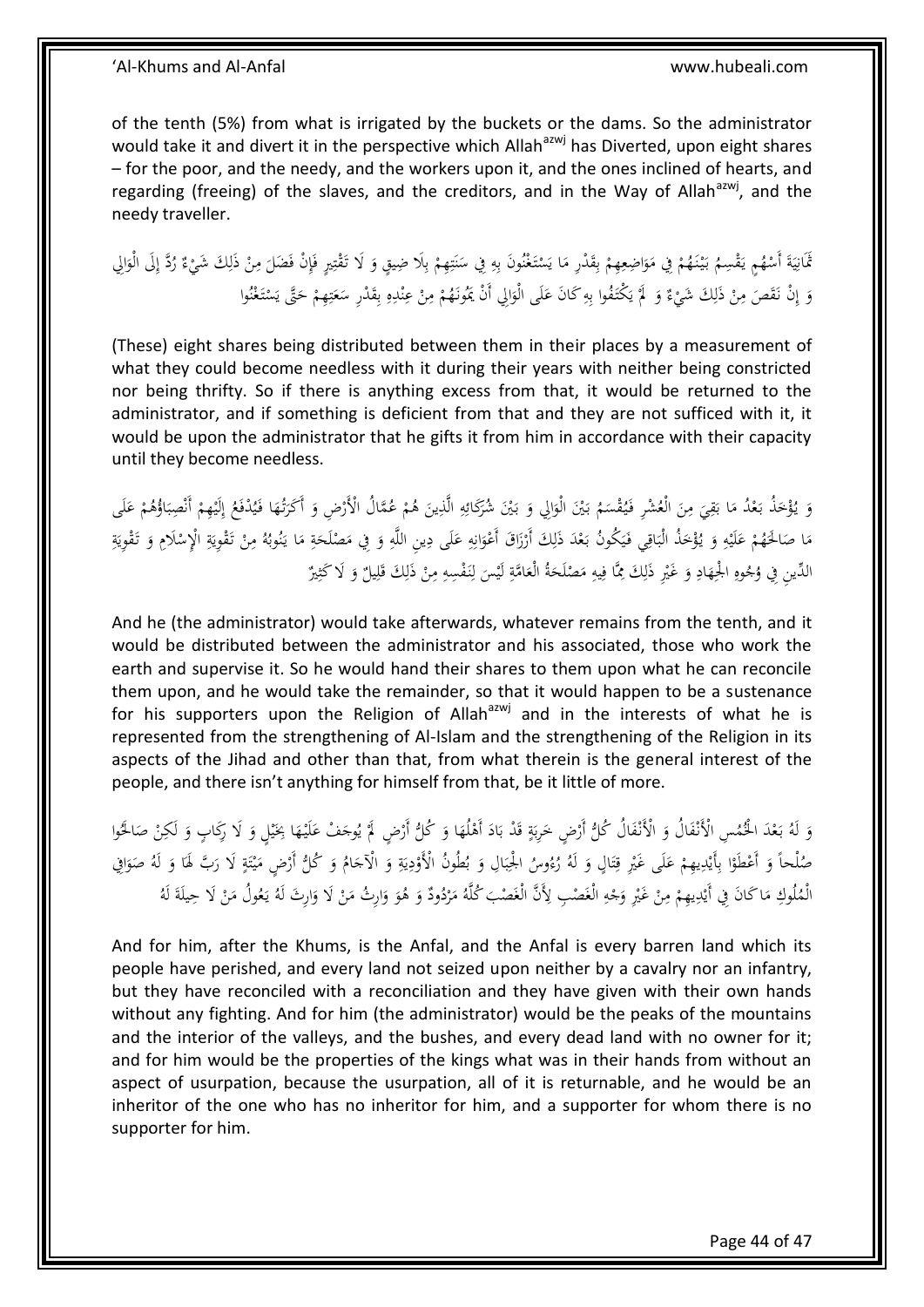وَ قَالَ إِنَّ اللَّهَ لَمْ يَتْرُكْ شَيْئاً مِنْ صُنُوفِ الْأَمْوَالِ إِلَّا وَ قَدْ قَسَمَهُ وَ أَعْطَى كُلَّ ذِي حَقٍّ حَقَّهُ الْخَاصَّةَ وَ الْعَامَّةَ وَ الْفُقَرَاءَ وَ<br>ِ َ َ **∶** َ **ै**  $\ddot{\phantom{0}}$ َ إ ر<br>ر ا<br>ا ن **∕** .<br>: با<br>∶ <sup> $\overline{ }$ </sup> َ ِ .<br>أ َ </sub> ر<br>ا َ َ َ ن<br>ا َ الْمَسَاكِينَ وَ كُلَّ صِنْفٍ مِنْ صُنُوفِ النَّاسِ ن **∕** :<br>. َ  $\ddot{\phantom{0}}$ 

And he<sup>asws</sup> said: 'Allah<sup>azwj</sup> did not neglects anything from the varieties of the wealth except and He<sup>azwj</sup> has Apportioned it and Given it to every one with a right, his right, the special and the general, and the poor and the needy, and every variety from the varieties of the people'.

.<br>-<br>-فَقَالَ لَوْ عُدِلَ فِي النَّاسِ لَاسْتَغْنَوْا ثُمَّ قَالَ إِنَّ الْعَدْلَ أَحْلَى مِنَ الْعَسَلِ وَ لَا يَعْدِلُ إِلَّا مَنْ يُحْسِنُ الْعَدْلَ قَالَ وَ كَانَ رَسُولُ اللَّهِ ( ا<br>ا ِ ْ با<br>أ َ  $\ddot{\phantom{0}}$ َ ∕. ْ ِ َ <u>ٔ</u> .<br>. ٔ<br>ا ِ <u>ٔ</u> ِ<br>م ر<br>ا َ َ <u>ہ</u> صلى الله عليه وآله ) يَقْسِمُ صَدَقَاتِ الْبَوَادِي فِي الْبَوَادِي وَ صَدَقَاتِ أَهْلِ الْحَضَرِ فِي أَهْلِ الْحَضَرِ وَ لَا يَقْسِمُ بَيْنَهُمْ بِالسَّوِيَّةِ عَلَى<br>. َ **م ٔ** َ .<br>- $\overline{\phantom{a}}$ **∶** َ  $\ddot{\cdot}$ **∶** َ  $\ddot{\phantom{0}}$ ق<br>ف ٔ<br>ا  $\ddot{\phantom{0}}$ ؘ<br>֚ ; ِ ْ بہ<br>ا ب<br>: َ فَّانِيَةٍ حَتَّى يُعْطِيَ أَهْلَ كُلِّ سَهْمٍ ثُمْنًا وَ لَكِنْ يَقْسِمُهَا عَلَى قَدْرِ مَنْ يَحْضُرُهُ مِنْ أَصْنَافِ الثَّمَانِيَةِ عَلَى قَدْرِ مَا يُقِيمُ كُلَّ صِنْفٍ مِنْهُمْ  $\ddot{\phantom{0}}$ ٔ. َ ْ  $\ddot{\phantom{0}}$  $\zeta$  $\ddot{\cdot}$ َ *<u>2</u>* با<br>ا ي ِ ْ ِ **:** .<br>د  $\overline{a}$ َ  $\ddot{a}$ **ٔ** ي ؚ<br>ڹ  $\overline{a}$ .<br>. ن ْ .<br>.<br>. ٍ<br>ृ .<br>-<br>-ا<br>ا ِ يُقَدِّرُ لِسَنَتِهِ<br>ـ ِ ت : ن  $\overline{a}$ ِ ل .<br>أ

He<sup>asws</sup> said: 'If justice is done among the people, they would become needless'. Then he<sup>asws</sup> said: 'The justice is sweeter than the honey, and he cannot do justice except the one who is good of justice. And it was so that Rasool-Allah<sup>saww</sup> distributed the charities of the people of the valleys among the people of the valleys, and the charities of the people of the towns among the people of the towns, and he<sup>saww</sup> did not apportion between them with the equalness upon the eight (categories) until he<sup>saww</sup> gave the people of each share, an eighth (of the total), but he<sup>saww</sup> distributed it upon a measurement of the ones who were present from the eight varieties, upon a measurement of what each category from them could be able to stay for his year.

```
ْ
َيْسَ فِي ذَلِكَ شَيْءٌ مَوْقُوتٌ وَ لَا مُسَمَّى وَ لَا مُؤَلَّفٌ إِنَّمَا يَضَعُ ذَلِكَ عَلَى قَدْرِ مَا يَزى وَ مَا يَحْضُرُهُ حَتَّى يَسُدَّ فَاقَةَ كُلِّ قَوْمٍ مِنْهُمْ<br>.
                                                                                                                                                                                                                                                          ِ
                                                                                                                                                                                                                                                                        َ
                                                          َ
                                                                                 \overline{\phantom{a}}َ
                                                                                                 بہ<br>ا
                                                                                                       \overline{\phantom{a}}َ
                                                                                                                                      ِ
                                                                                                                                                                       لَّ
                                                                                                                                                                        ٔ<br>ز
                                                                                                                                                                                      َ
                                                                                                                                                                                                  \ddot{\phantom{0}}َ
                                                                                                                                                                                                                                 <u>ٔ</u>
                                                                                                                                                                                                                                   ا<br>ا
ْ
        ِ
             ٍ
               <u>ٔ</u>
                                     َ
                                                                                                                                                           ْ
                                                                                                                                                          وَ إِنْ فَضَلَ مِنْ ذَلِكَ فَضْلٌ عَرَضُوا الْمَالَ جُمْلَةً إِلَى غَيْرِهِمْ
                                                                                                                                                              ِ
                                                                                                                                                                  ْ
                                                                                                                                                                             ِ
                                                                                                                                                                             إ
                                                                                                                                                                                 <u>:</u>
                                                                                                                                                                                                  \overline{\phantom{a}}َ
                                                                                                                                                                                                                   َ
                                                                                                                                                                                                                                          ِ
                                                                                                                                                                                                                                                  ْ
                                                                                                                                                                                                                                                     ∕
                                                                                                                                                                                                                                                         \zetaِ
                                                                                                                                                                                                                                                                          إ
                                                                                                                                                                                                                                                                              َ
```
There isn't anything dedicated nor specified, nor written. But rather, that is upon a measurement of what he<sup>saww</sup> saw and what was presented to him<sup>saww</sup> until he<sup>saww</sup> eliminated the destitution of every people from them. And if there was an excess from that, he<sup>saww</sup> distributed the total wealth upon the others'.

وَ الْأَنْفَالُ إِلَى الْوَالِي وَ كُلُّ أَرْضٍ فُتِحَتْ فِي أَيَّامِ النَّبِيِّ ( صلى الله عليه وآله ) إِلَى آخِرِ الْأَبَدِ وَ مَا كَانَ افْتِتَاحاً بِدَعْوَةِ أَهْلِ الْحَوْرِ وَ ت .<br>ا َ وا<br>ر  $\int$ .<br>أ َ َ ْ َ å.  $\frac{1}{c}$ َ ً. ت ِ  $\overline{\phantom{a}}$ َ ِ ا ِ أَهْلِ الْعَدْلِ لِأَنَّ ذِمَّةَ رَسُولِ اللَّهِ فِي الْأَوَّلِينَ وَ الْآخِرِينَ ذِمَّةٌ وَاحِدَةٌ لِأَنَّ رَسُولَ اللَّهِ ( صلى الله عليه وآله ) قَالَ الْمُسْلِمُونَ إِخْوَةٌ ِ َ  $\overline{\phantom{a}}$ َ **∶** َ َ ِ ِ َ **∶** ر<br>أ ِ **ٔ** ْ <sup>t</sup> نَتَكَافَ دِمَاؤُهُمْ وَ يَسْعَى بِذِمَّتِهِمْ أَدْنَاهُمْ َ ن ٔ.<br>. <sup>(</sup> ِ ِ ا<br>ا ي َ <sup>t</sup> ا<br>ا **∶** : ت ِّ

And the Anfal is to the administrator, and every land conquered during the days of the Prophet<sup>saww</sup> up to the last, for ever. And whatever was conquered by the calling of the people of tyranny and people of the justice, because the responsibility of Rasool-Allah<sup>saww</sup> among the former ones and the later ones, is one (and the same), because Rasool-Allah<sup>saww</sup> said: 'The Muslims are brethren. Their bloods are sufficed with and their responsibilities are strived for by the lowest of them'.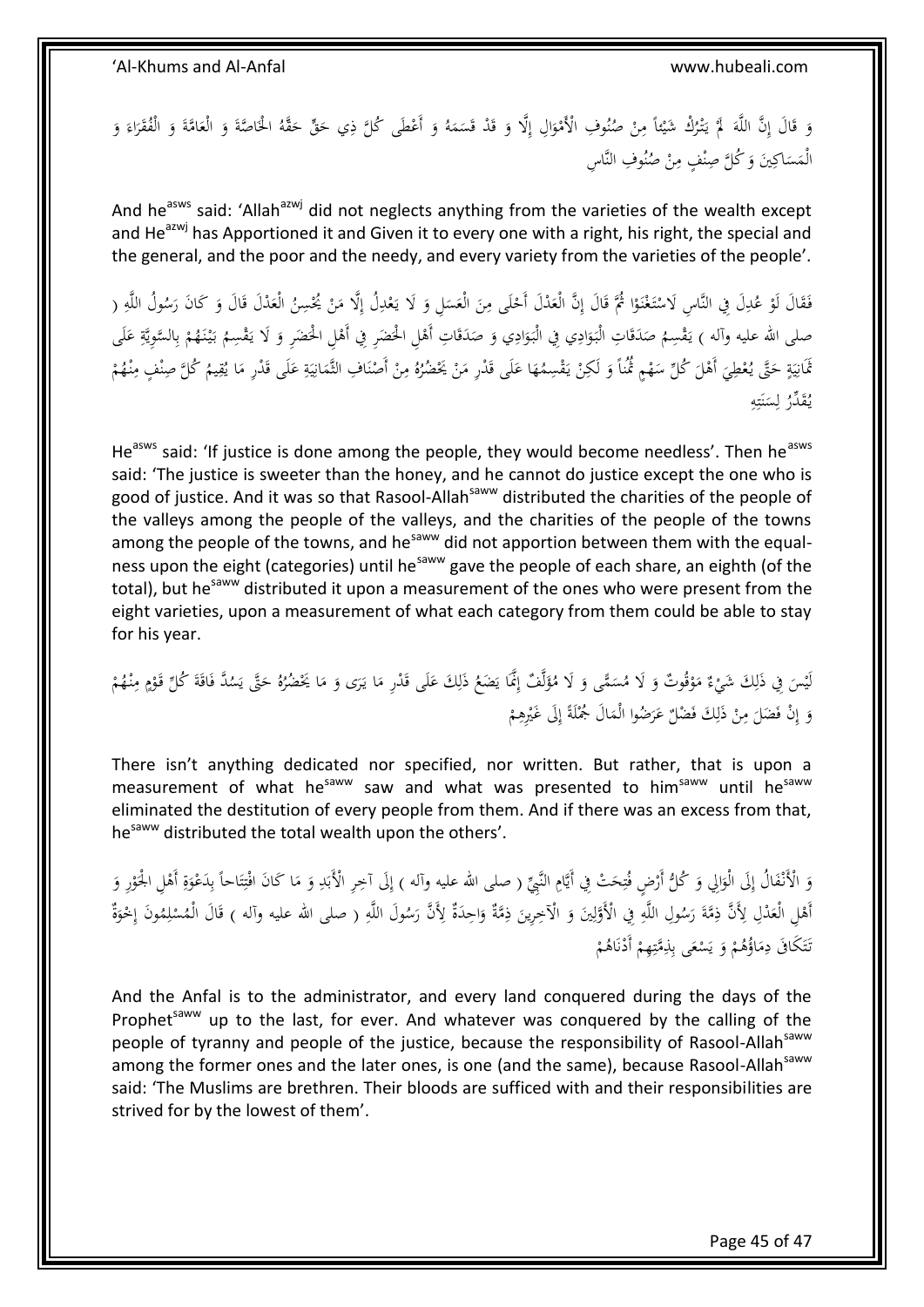$\ddot{a}$ وَ لَيْسَ فِي مَالِ الْخُمُسِ زَكَاةٌ لِأَنَّ فُقَرَاءَ النَّاسِ جُعِلَ أَرْزَاقْهُمْ فِي أَمْوَالِ النَّاسِ عَلَى ثَمَانِيَةِ أَسْهُمٍ فَلَمْ يَبْقَ مِنْهُمْ أَحَدٌ وَ حَعَلَ لِلْفُقَرَاءِ ا:<br>ا ي  $\ddot{\cdot}$ َ َ ْ ْ .<br>.<br>.  $\zeta$ ِ </sub> َ  $\overline{\phantom{a}}$ َ َ ِ ر<br>. ِ<br>ل ل ٍ<sup>ا</sup> َ َ ْ ِ  $\overline{a}$ ب َ <sup>t</sup> َ **ٔ** قَرَابَةِ الرَّسُولِ ( صلى الله عليه وآله ) نِصْفَ الْحُمُسِ فَأَغْنَاهُمْ بِهِ عَنْ صَدَقَاتِ النَّاسِ وَ صَدَقَاتِ النَّبِيِّ ( صلى الله عليه وآله ) وَ  $\ddot{\epsilon}$ با َ َ ٔ<br>ا  $\overline{a}$ َ .<br>ا  $\overline{\phantom{a}}$ ِ ِ<br>با ب ْ :<br>. َ ِ َ وَلِيٍّ الْأَمْرِ ا<br>ا رُ

And there isn't any Zakāt in the wealth of the Khums, because the poor people, their sustenance is made to be in the wealth of the people upon eight portions, therefore there does not remain even one of them. And for the poor of the relatives of Rasool-Allah<sup>saww</sup> is half the Khums, so they are needless by it from the charities of the people, and the charities of the Prophet<sup>saww</sup> and the Master<sup>asws</sup> of the Command (Wali Al-Amr).

فَلَمْ يَبْقَ فَقِيرٌ مِنْ فُقَرَاءِ النَّاسِ وَ لَمْ يَبْقَ فَقِيرٌ مِنْ فُقَرَاءِ قَرَابَةِ رَسُولِ اللَّهِ ( صلى الله عليه وآله ) إِلَّا وَ قَدِ اسْتَغْنَى فَلَا فَقِيرَ وَ لِذَلِكَ ِ َ  $\ddot{a}$ َ َ ِ را<br>. ْ **∕** .<br>د  $\overline{\phantom{0}}$ ب ب<br>أ  $\overline{\phantom{a}}$ َ ِ َ ْ **∕** ِ.<br>مُ  $\overline{\phantom{0}}$ ب ب<br>أ ْ َ ِ ل َ  $\overline{\phantom{a}}$ ِ. .<br>ئ <u>َ</u> ِ َ لَمَّ يَكُنْ عَلَى مَالِ النَّبِيِّ ( صلى الله عليه وآله ) وَ الْوَالِي زَكَاةٌ لِأَنَّهُ لَمَّ يَبْقَ فَقِيرٌ مُخْتَاجٌ وَ لَكِنْ عَلَيْهِمْ أَشْيَاءُ تَنُوبُهُمْ مِنْ وُجُوهٍ وَ لَهُمْ َ <u>َ</u> ِ َ ب ب<br>أ  $\overline{a}$ َ َ ا<br>ا َ ْ َ ي ا<br>ا ْ َ ٍ .<br>-ِم<br>ِ ْ ن ت ∶' ْ ْ َ .<br>.<br>. مِنْ تِلْكَ الْوُجُوهِ كَمَا عَلَيْهِمْ . ْ **ٔ** َ **ै** ِ  $\overline{\mathsf{l}}$ ŀ ت ْ **∕** 

Thus, there does not remain a poor one from the poor of the people, and there does not remain a poor one from the poor relatives of Rasool-Allah<sup>saww</sup> but they have been made needless. Therefore, there would be no poor ones due to that. The Zakāt does not happen to be upon the wealth of the Prophet<sup>saww</sup> and the administrator because there does not remain a poor needy one, but upon them are things given to them from its perspective, and for them, from that perspective is like what is upon them'. $67$ 

**<sup>67</sup>** Al Kafi V 1 – The Book Of Divine Authority CH 130 H 4